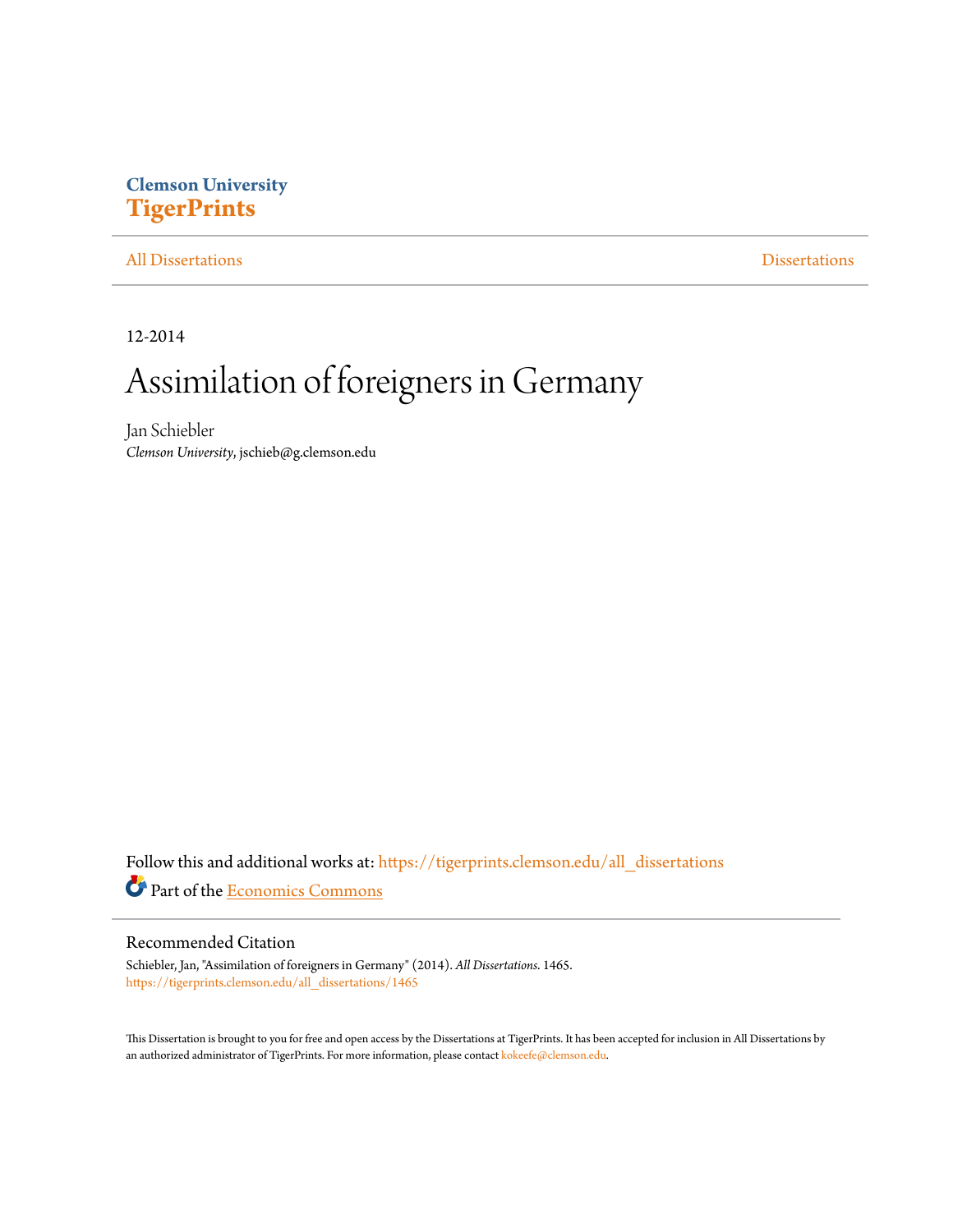#### ESSAYS ON IMMIGRANT ASSIMILATION

#### IN GERMANY

#### A Thesis

\_\_\_\_\_\_\_\_\_\_\_\_\_\_\_\_\_\_\_\_\_\_\_\_\_\_\_\_\_\_\_\_\_\_\_\_\_\_\_\_\_\_\_\_\_\_\_\_\_\_\_\_\_\_\_\_\_\_\_\_\_\_\_\_

Presented to

the Graduate School of

Clemson University

In Partial Fulfillment

\_\_\_\_\_\_\_\_\_\_\_\_\_\_\_\_\_\_\_\_\_\_\_\_\_\_\_\_\_\_\_\_\_\_\_\_\_\_\_\_\_\_\_\_\_\_\_\_\_\_\_\_\_\_\_\_\_\_\_\_\_\_\_\_

of the Requirements for the Degree

Doctor of Philosophy

**Economics** 

\_\_\_\_\_\_\_\_\_\_\_\_\_\_\_\_\_\_\_\_\_\_\_\_\_\_\_\_\_\_\_\_\_\_\_\_\_\_\_\_\_\_\_\_\_\_\_\_\_\_\_\_\_\_\_\_\_\_\_\_\_\_\_\_

by

Jan Schiebler

December 2014

\_\_\_\_\_\_\_\_\_\_\_\_\_\_\_\_\_\_\_\_\_\_\_\_\_\_\_\_\_\_\_\_\_\_\_\_\_\_\_\_\_\_\_\_\_\_\_\_\_\_\_\_\_\_\_\_\_\_\_\_\_\_\_\_

Accepted by

Dr. Robert Tamura, Committee Chair

Dr. Raymond Sauer

Dr. Scott Baier

Dr. Miren Ivankovic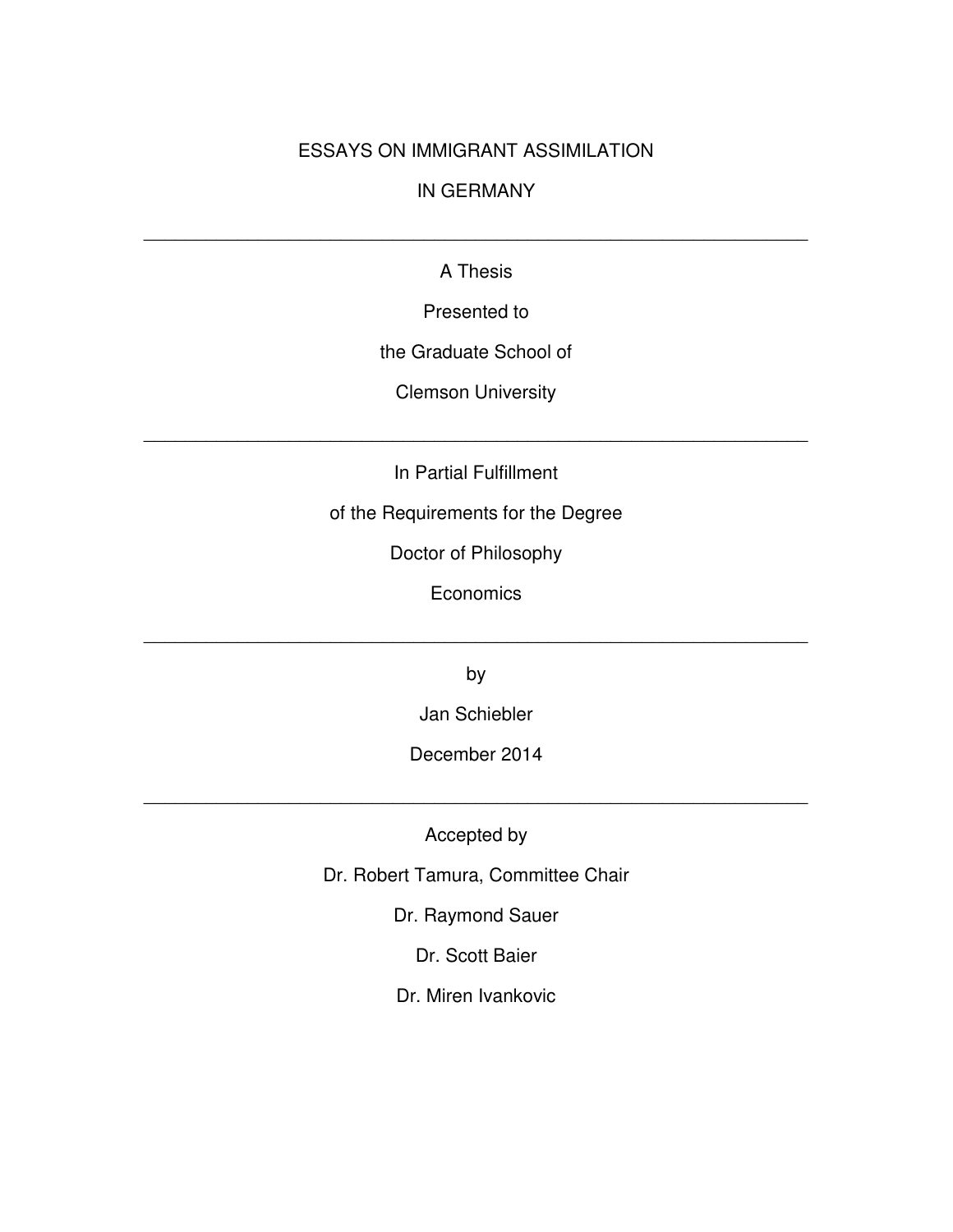#### **ABSTRACT**

The first chapter of this dissertation is using data from the German SOEP panel, and I analyze the assimilation of immigrants in terms of initial wage gap and assimilation rate. The analysis consists of a basic assimilation model, a cohort model, and a source country specific model. The source country specific model allows us to distinguish assimilation rates for different groups of immigrants. I find that despite having the highest education of all immigrants, East European immigrants have the largest wage gap. Secondly individuals immigrating from former East Germany have a larger wage gap than immigrants from Italy and Turkey. For East Germans I find little evidence of assimilation.

 In the second chapter of this dissertation is using data from the German SOEP panel, and I analyze the assimilation for immigrants in terms of initial wage gap and assimilation rate under self-selection. This paper extends the first paper by taking employment probabilities into account during the estimation process. I find that initial wage gaps in general are larger but also relative orderings between different countries of origin are different. A negative and significant lambda leads me to believe that a self-selection problem was present and was corrected by a Heckman self-selection model applied in the analysis section of this paper.

ii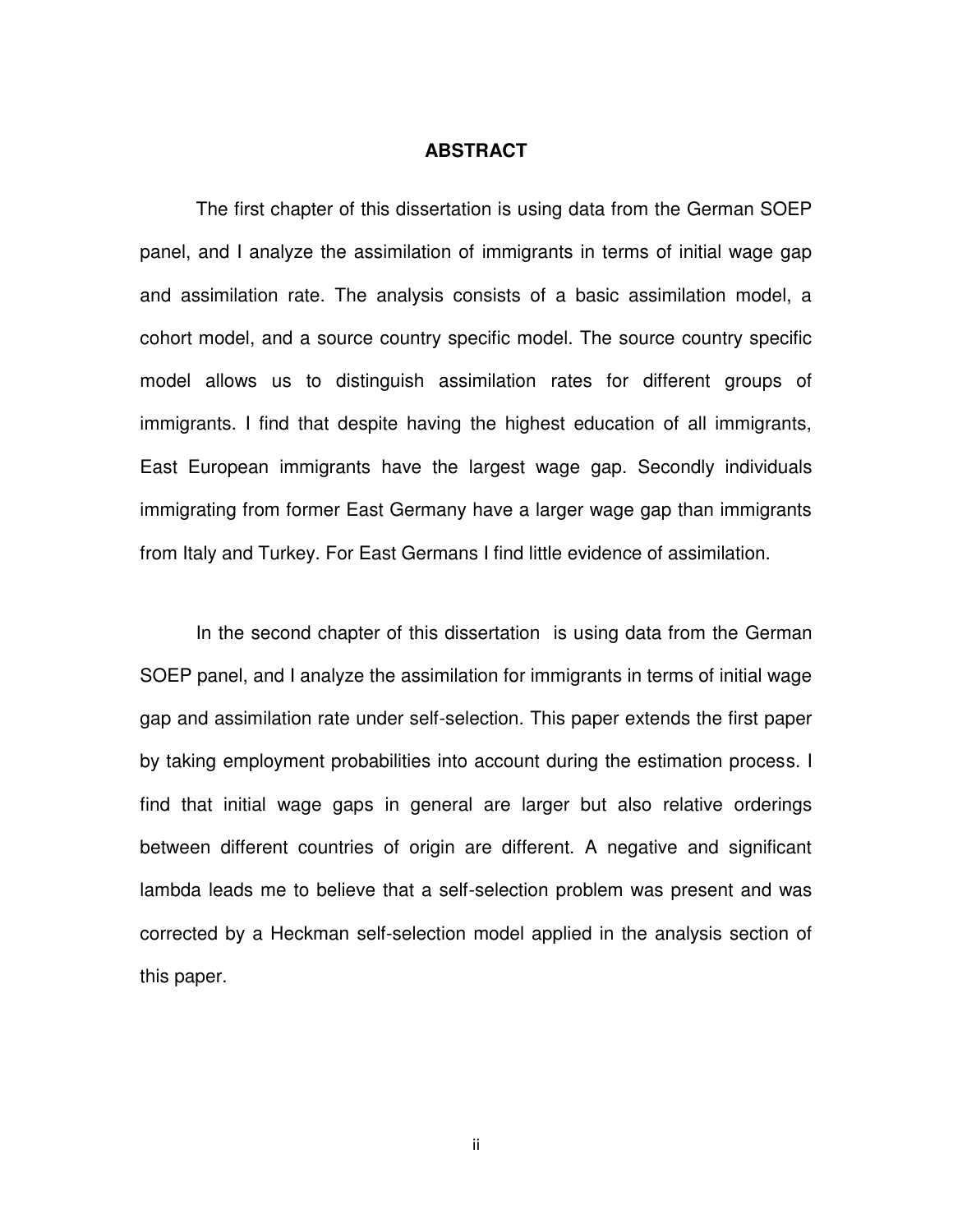### **DEDICATION**

I dedicate this dissertation to my grandmother Traute Schiebler, who was unable to finish her own dissertation due to the war and my grandmother Ingrid Konopacki-Konopath who has been a great spiritual inspiration throughout my whole life.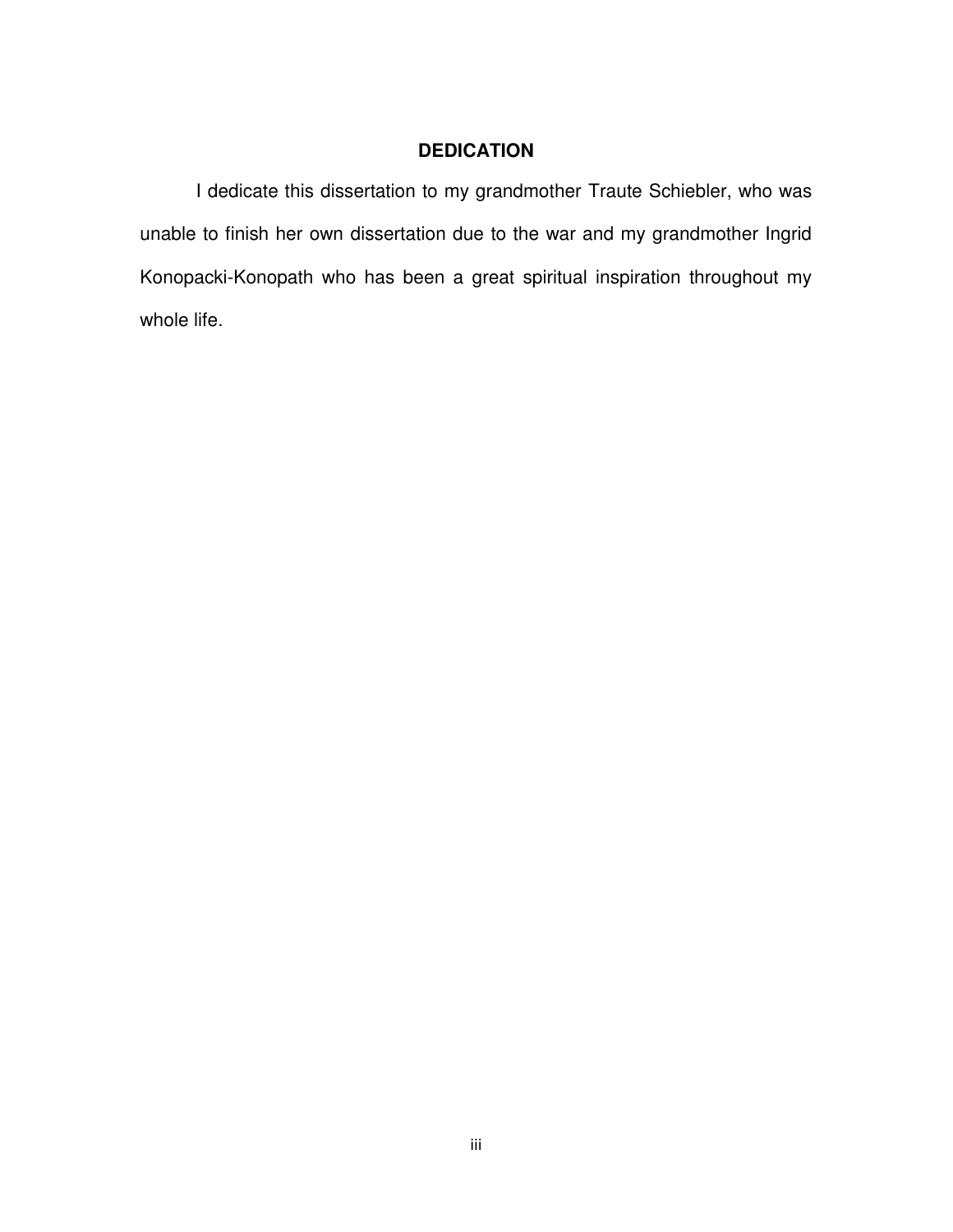#### **ACKNOWLEDGEMENT**

I would like to thank my advisor Dr. Robert Tamura for his invaluable help and support. I would also like to thank the members of the International workshop who greatly contributed to my dissertation. Also, I am very grateful to my parents for their constant support and encouragement. Special thanks to Miren Ivankovic for his guidance and help.

Many thanks to my classmates and friends who helped me on my journey, especially Kashema Rock, Anne Anders, Martin Richenhagen, Michael Lucas, Yannik Maden and Domenique Maden.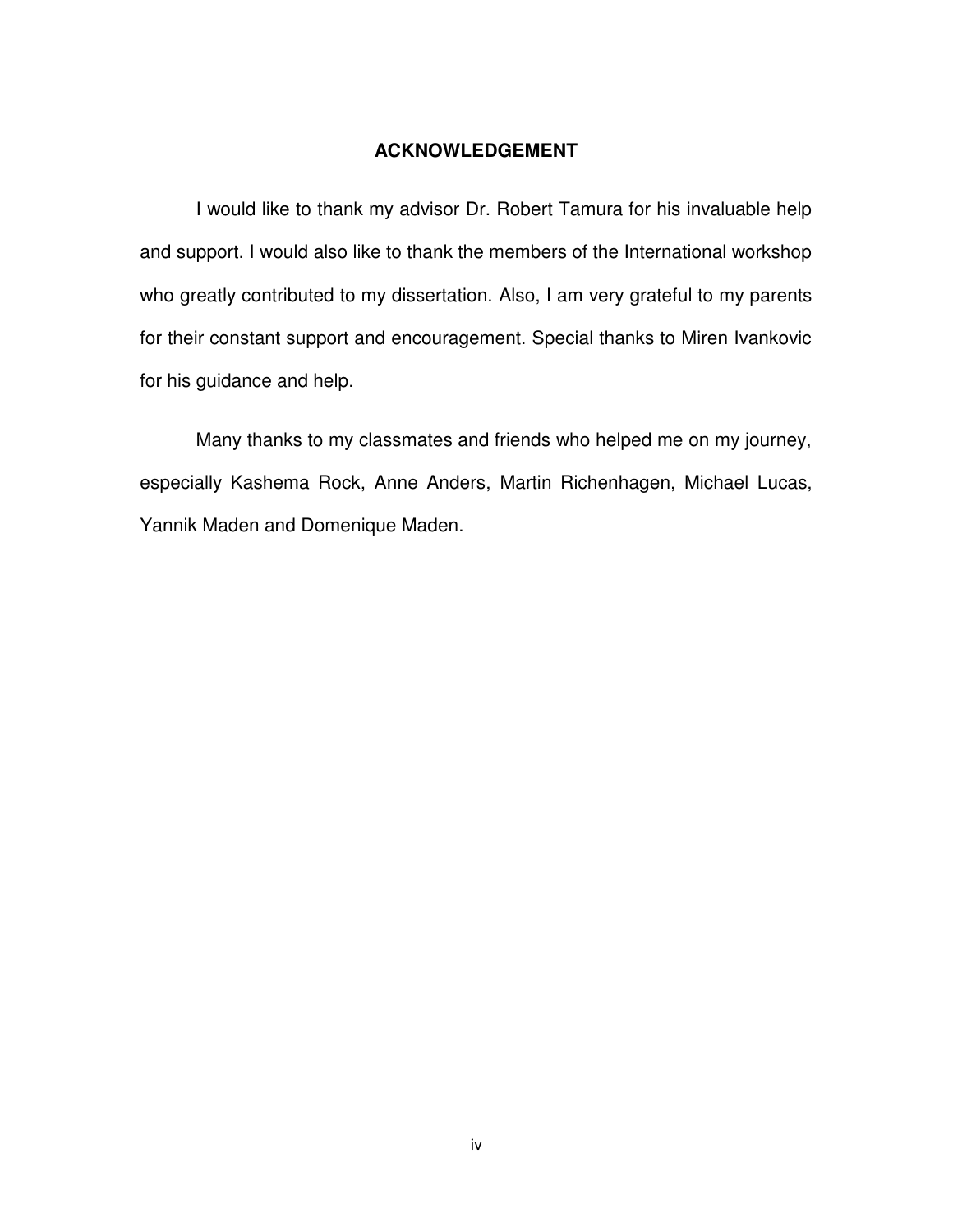## **TABLE OF CONTENTS**

| <b>CHAPTER1</b>                                                     |
|---------------------------------------------------------------------|
|                                                                     |
|                                                                     |
|                                                                     |
|                                                                     |
|                                                                     |
|                                                                     |
|                                                                     |
| 1.4.3. Source country specific assimilation model 12                |
|                                                                     |
| 1.5.1. Results of the basic assimilation model 18                   |
|                                                                     |
| 1.5.3. Results of the source country specific assimilation model 20 |
|                                                                     |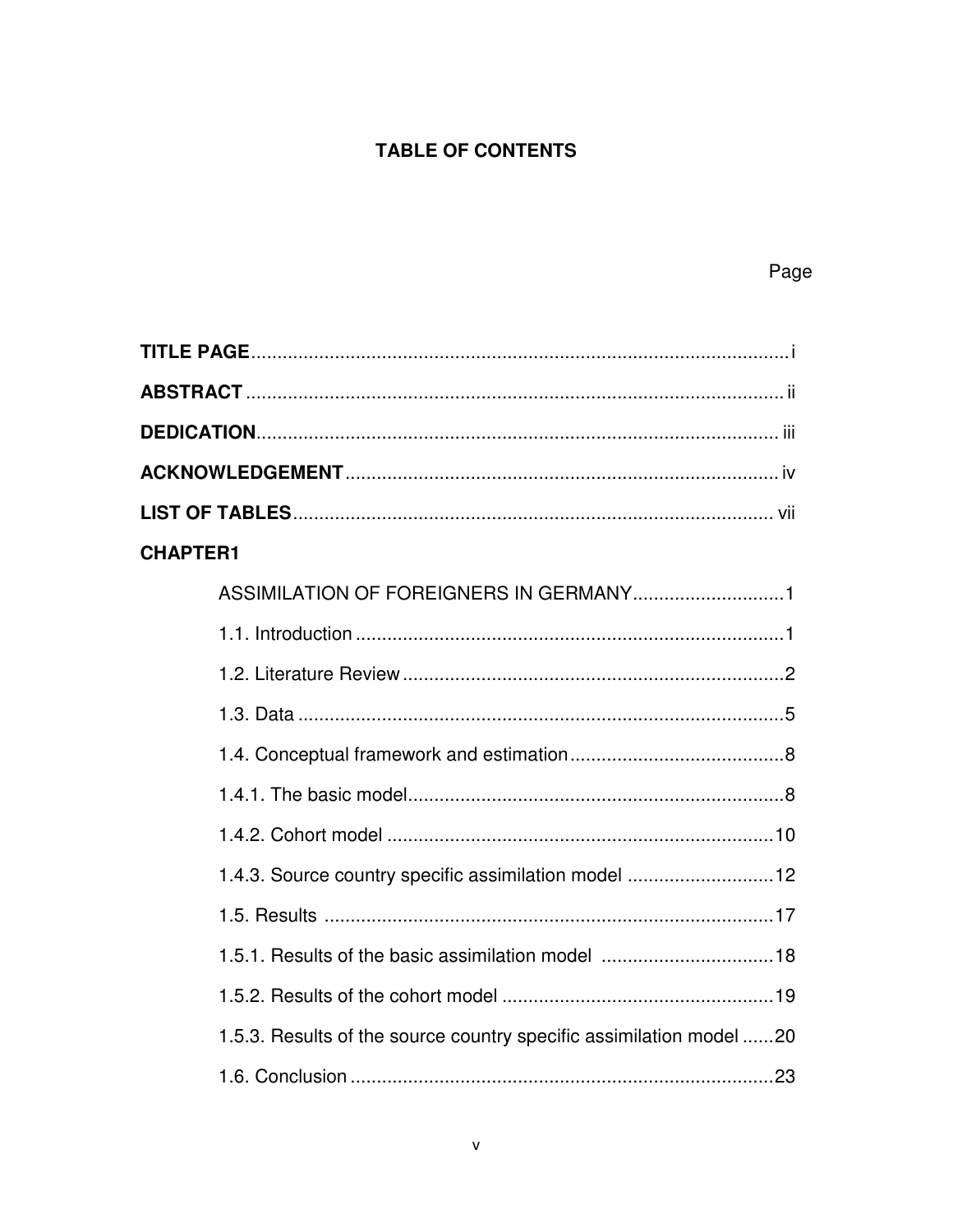Table of Contents (Continued)

## **CHAPTER 2**

| Assimilation of foreigners under self-selection35                   |  |
|---------------------------------------------------------------------|--|
|                                                                     |  |
|                                                                     |  |
|                                                                     |  |
|                                                                     |  |
| 2.4.1. Results of the source country specific assimilation model 42 |  |
| 2.4.2. Results of the educational assimilation model 44             |  |
|                                                                     |  |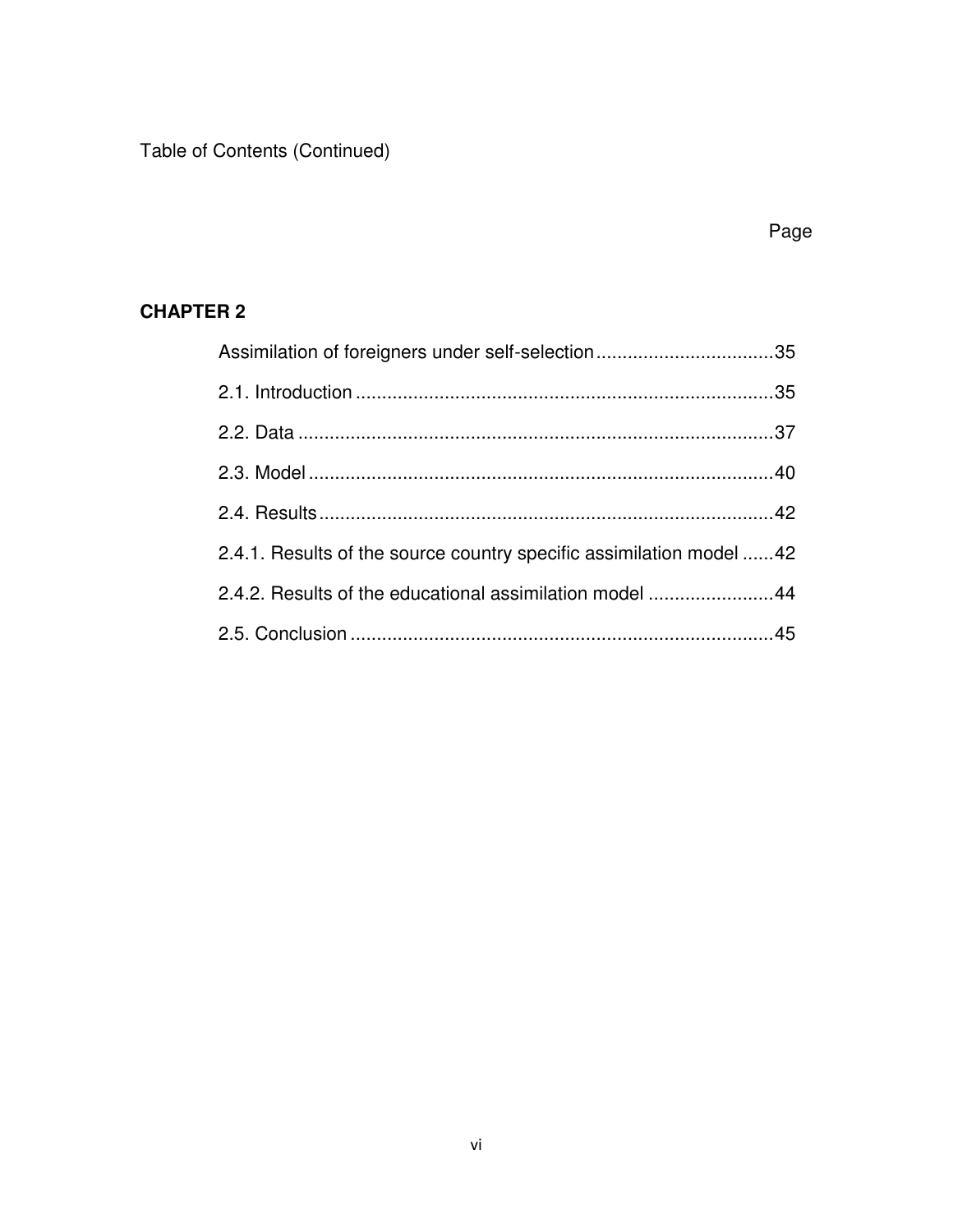## **LIST OF TABLES**

| Table                                                  | Page |
|--------------------------------------------------------|------|
|                                                        |      |
|                                                        |      |
|                                                        |      |
|                                                        |      |
|                                                        |      |
|                                                        |      |
|                                                        |      |
|                                                        |      |
|                                                        |      |
| 2.4. Average Employment levels by educational group 54 |      |
|                                                        |      |
|                                                        |      |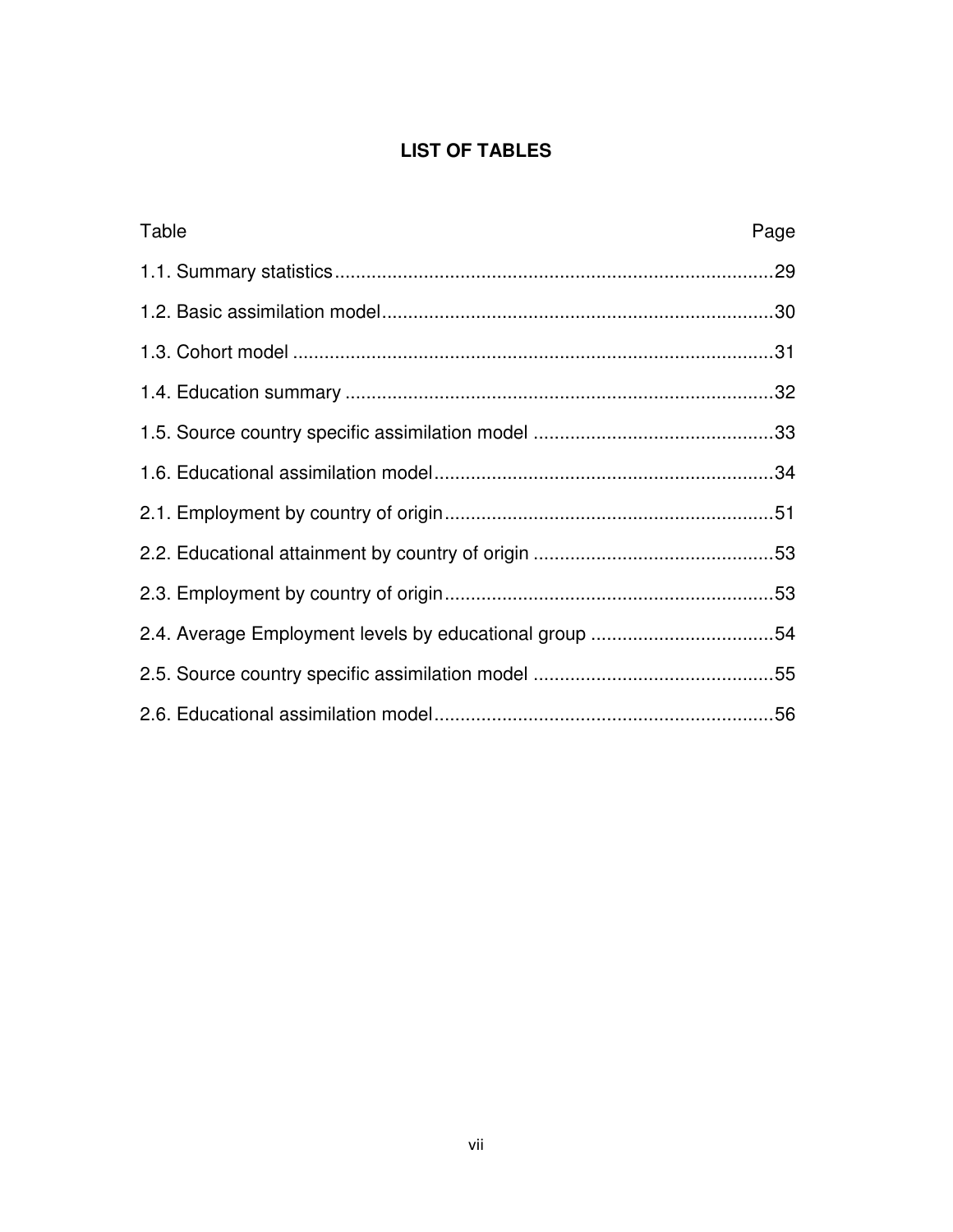#### **CHAPTER 1**

#### **Assimilation of foreigners in Germany**

#### **1.1 Introduction**

When immigrants decide to migrate into a new country they often lack knowledge specific to the labor market in that new country. They start out with a wage disadvantage, but as they live in their new host country they acquire skills necessary to succeed in their new host country and their wage adapts to that of natives. This process is called assimilation by economists and has been the center of discussion when it comes to immigration policy. As economists one of the main subjects we are concerned with are incentives, in this case the incentive for a particular individual to decide which country to migrate to. Kahanec and Zimmermann (2010) point out that the immigration of highly skilled labor and their proper management and incentivisation is of key importance for Europe. Chiswick and Miller (2009) argue in a similar direction for the U.S. and also find that high skilled immigrants are not very well matched to high skilled jobs leading them to lower income and efficiency of the labor market.

In this paper three different model will be applied to better understand assimilation in Germany. The first model is the basic assimilation model that is based on the work of Chiswick (1978) and has found a lot of attention in the assimilation literature. The second model is a cohort model where the different performance of different entrance cohorts are considered that is based on the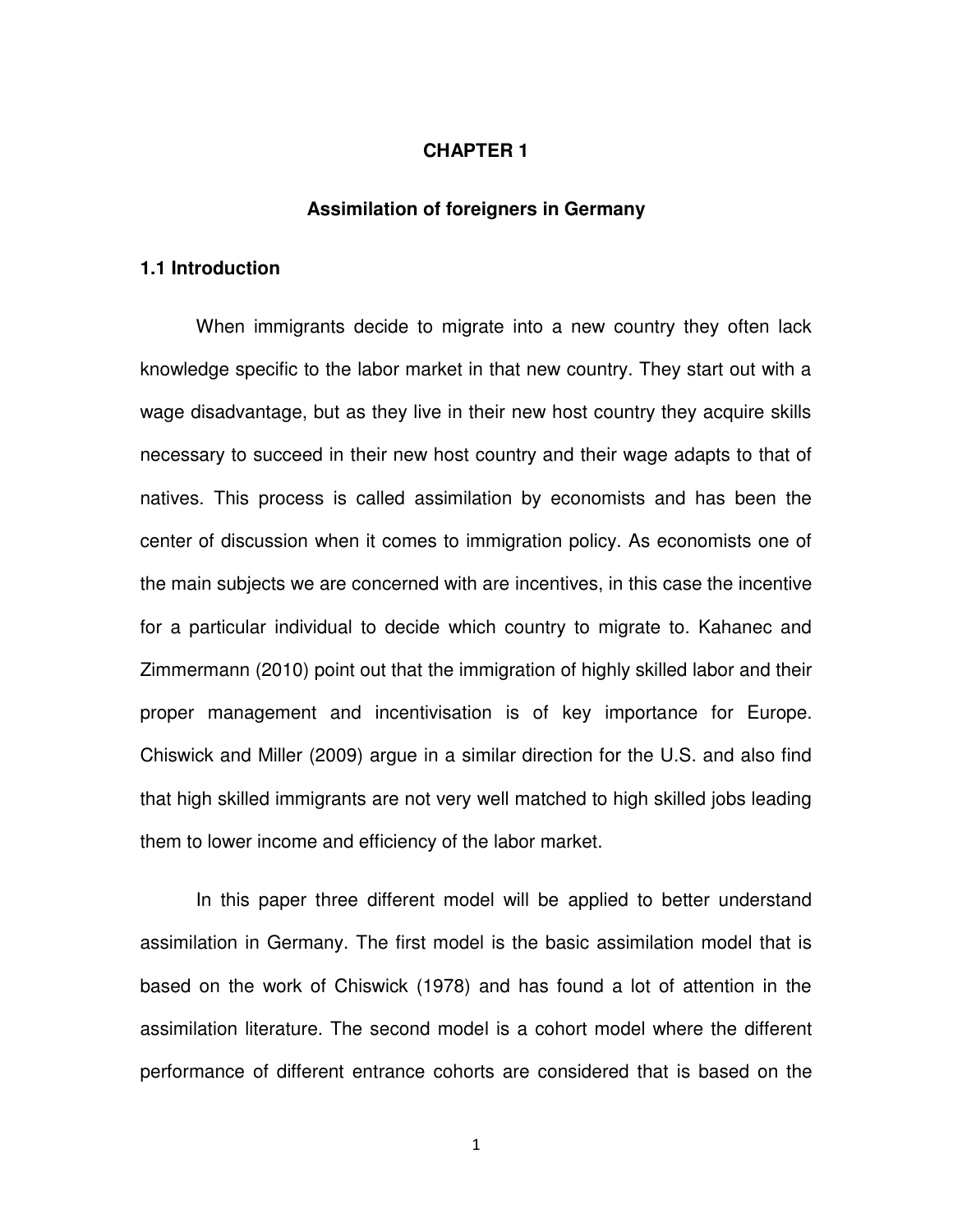work of Borjas (1985). The last model is a source country specific model where immigrants from each source country have their own assimilation rate and own entry wage gap. The model for this part of the analysis is based on an extension of the Ben-Porath (1967) model of human capital accumulation.

#### **1.2. Literature Review**

The literature of economic assimilation of foreigners started with a paper by Chiswick (1978) in which he finds that immigrants start out with a significantly lower income compared to natives but catch up quickly, and even exceed natives after 10 to 15 years of residence. For this paper the 1970 and 1980 cross sections of U.S. "public use' samples were used. Research immediately following the work by Chiswick [Carliner(1980), DeFreitas(1980), Long(1980) and others] confirmed his findings by using essentially the same model and estimation method. In Chiswick's model the years since migration variable was considered the assimilation rate and the explanation for the high initial wage gap and the fast wage catch-up afterwards was that immigrants lack host country specific human capital such as language, knowledge of business practices, and conventions etc. Each year an immigrant spends in the host country, he acquires country specific skills and thus his income increases. Of course the wage of natives also increases over time, as they gain more experience, but the wage of immigrants grows faster, captured by the years since migration variable. Some papers also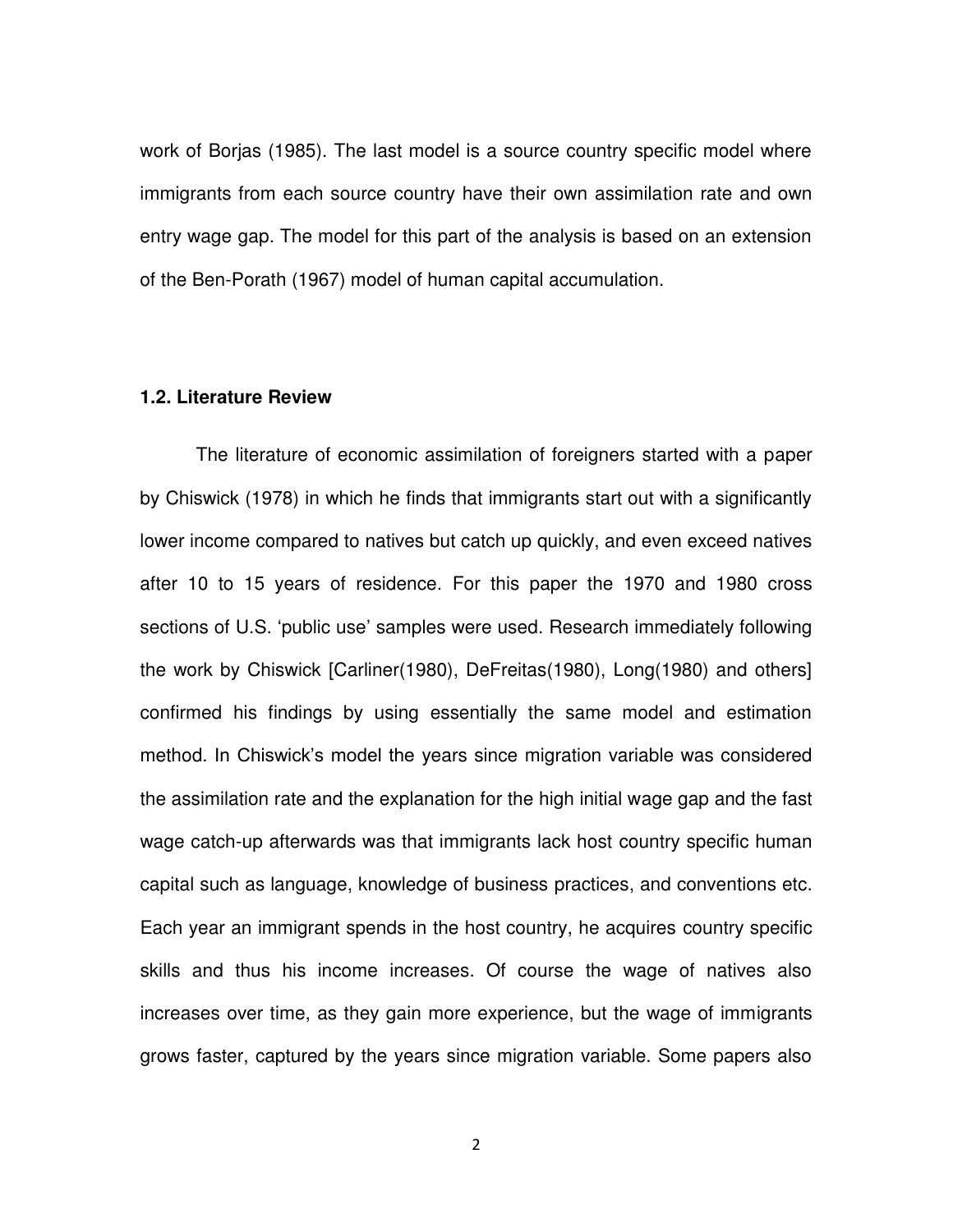argue that only a selected group of people decide to immigrate into a new country, and that this group is more ambitious and works harder compared even to the average person in their new host country. [Carliner(1980), Topel (1991)]

Borjas (1985) is the first to extend the basic model by Chiswick, and he introduces the idea of cohort effects which mean that immigrants immigrating in different time periods have different quality levels and thus different assimilation rates and entry wage gaps. His analysis also led to a different view on assimilation rates themselves and also on the size of the assimilation rate and it suggested that the rates estimated by Chiswick and others were overstating the true effect. His claim was that different cohorts during different time periods were of different quality, and more recent cohorts were of lower quality compared to those entering the country before and thus had a larger wage gap.

Borjas (1994) finds that the wage of successive cohorts in the U.S. continued to decline throughout the 1980's and the entry wage in the 1980's was 9% below that of the 1970's and the 1990's was an additional 6% lower. He also finds little evidence that immigrants ever reach income parity with natives. Even though the wage increases around 10% during the first two decades the starting point is too far away to converge. He concludes that immigrants stay around 15 to 20 percentage points below that of natives. He also especially points out that Mexicans and Asians seem to have an especially hard time to assimilate economically.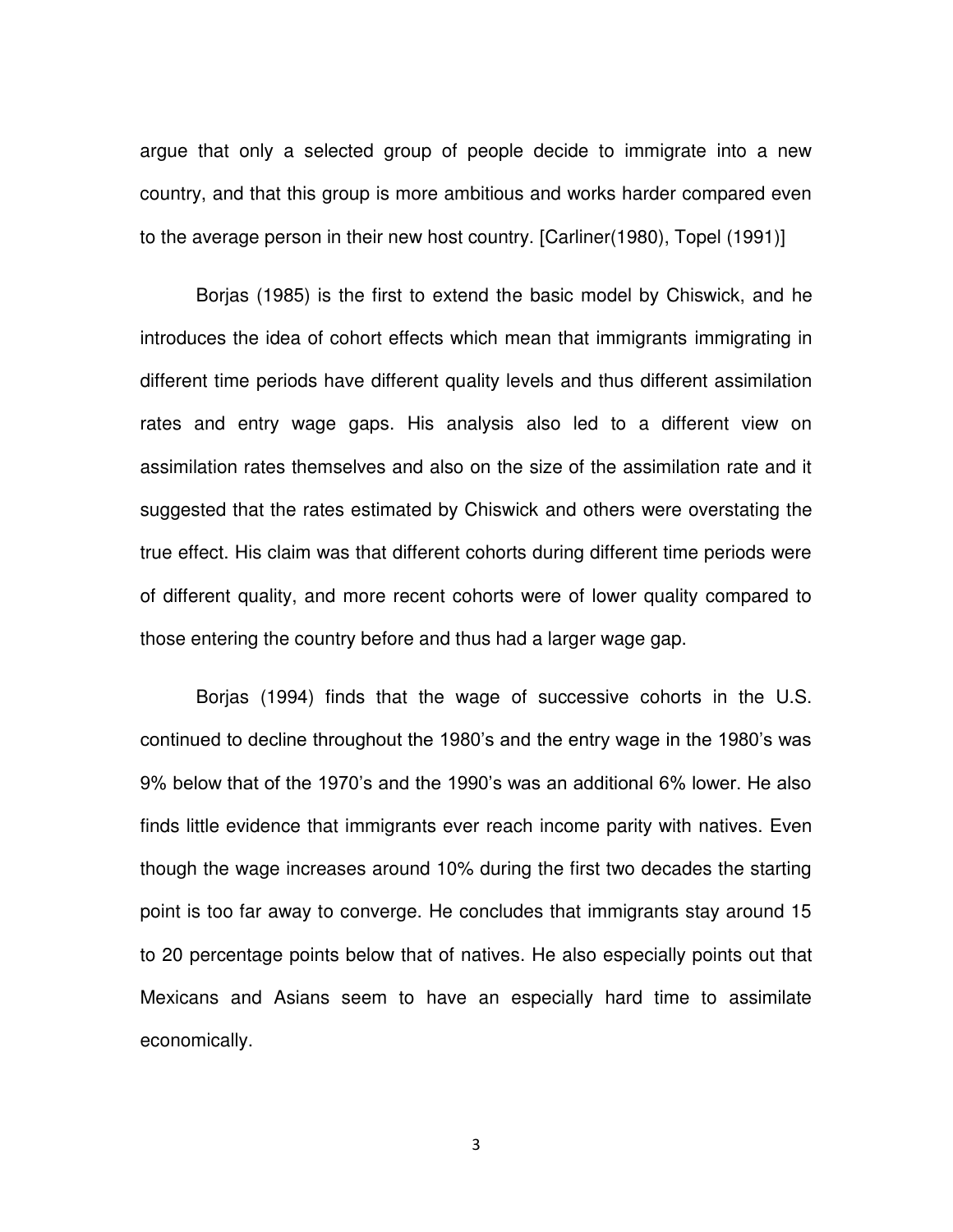Card (2005) finds in his paper, that second generation immigrants assimilate especially well. This confirms earlier findings by Borjas (1993) and others who have done research into this aspect of assimilation theory. It seems reasonable as second generation immigrants have enjoyed the same education as their domestic counter parts. When they enter the labor market, despite some possible exceptions, they already speak the language and have the same or similar starting conditions compared to natives and thus also perform very comparable. In fact, Borjas (1992) found that second generation immigrants do better than natives in the US. There is still a negative wage gap at the beginning of the career but the second generation immigrants catch up quickly and overtake domestics of the same cohort after roughly five years. Algan(2010) on the other hand did not find this for Germany, France and the UK. However the gaps were lower than those of first generation immigrants, but there still was a gap compared to natives and they never seemed to fully catch up. In his study he focuses particularly on the UK who seems to have the largest wage gap in regards to first and second generation immigrants. He also finds that France has some immigrant groups where second generation immigrants do worse than first generation immigrants.

When it comes to outmigration rates, Borjas and Bratsberg (1996) find "substantial variation across origin countries" exists, meaning that different source countries have different remigration rates. They also find that Belgium has the highest remigration rate and, more interestingly, that the amount of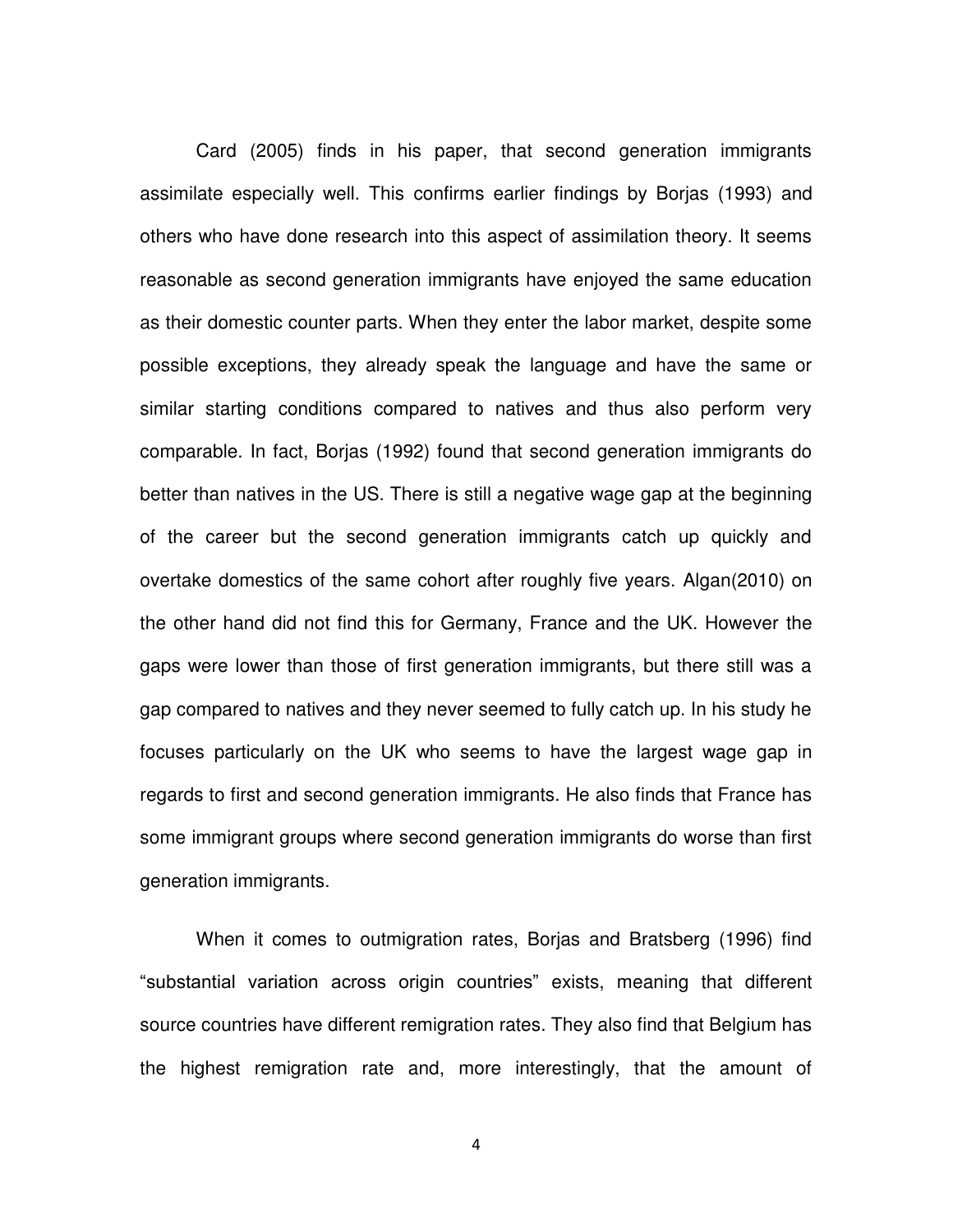remigration depends on the selection that generated the immigrant flow in the first place. Further more immigrants are more likely to return to their home when it is not far away and not poor. Dustman (2000) finds that immigrants who want to return to their home country from the start are investing less into their new host countries specific human capital. And if we assume that mainly successful immigrants stay and unsuccessful ones return to their country of origin, the number of successful immigrants increases over time. This is one of the reasons why it is important to identify country of origin specific assimilation rates.

Friedberg (2000) finds in her paper that for Israel, human capital does not transfer very well for immigrants that enter Israel and she also finds that the entry wage gap of immigrants is 25% in comparison to their comparably skilled counter parts.

#### **1.3. Data**

The data used for this paper is from the German Socio-Economic Panel (SOEP) and covers the years 1984 to 2011. The SOEP is a German equivalent of the U.S. longitudinal survey and it is a nationally representative longitudinal survey with approximately 13,000 households and 25,000 individuals over the course of the 27 years of data. The variables I am using for my analysis are income, age, schooling, work experience, country of origin and years since migration.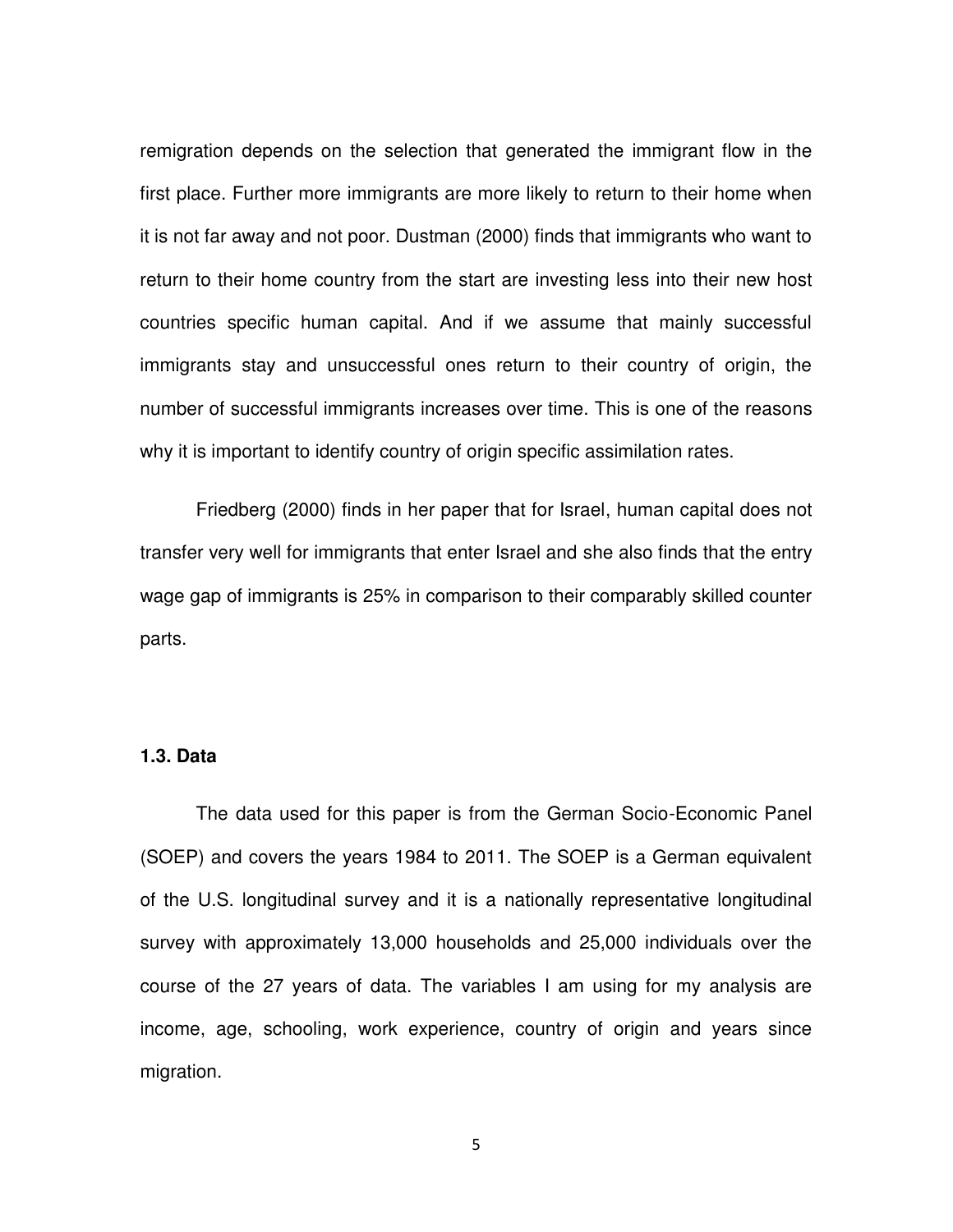The sample I am using for the analysis contains 154,119 individual observations of males between 25 and 65 who are fully employed and live in former West Germany, since only about 1% of all foreigners live in former East Germany. Also only fulltime employed individuals are considered, since it is uncertain for what reasons people are unemployed. If I were to include some measure of unemployment into my analysis, I would probably overestimate the effect, since a good portion of the sample are probably unemployed because they chose to be and the data does not indicate if a person is looking for a job or not.

The income used is monthly real income where 2006 Euros is the base year. The data also had a variable for weekly income data but it had too many missing or unreasonable observations so I decided to use the monthly income data. This income variable is gross income, which we are also more interested in, because when looking at economic assimilation of foreigners and domestic we are mainly interested in nominal wages rather than their after tax earnings, which could be greatly influenced by capital holdings or tax write offs etc.

For a later part of the analysis I also created country of origin (or region) specific dummy variable for Spanish/Portugiese, Italian, Turkish, Yugoslavian and east- and Westeuropean immigrants. Years since migration is calculated by subtracting the immigration year from the survey year.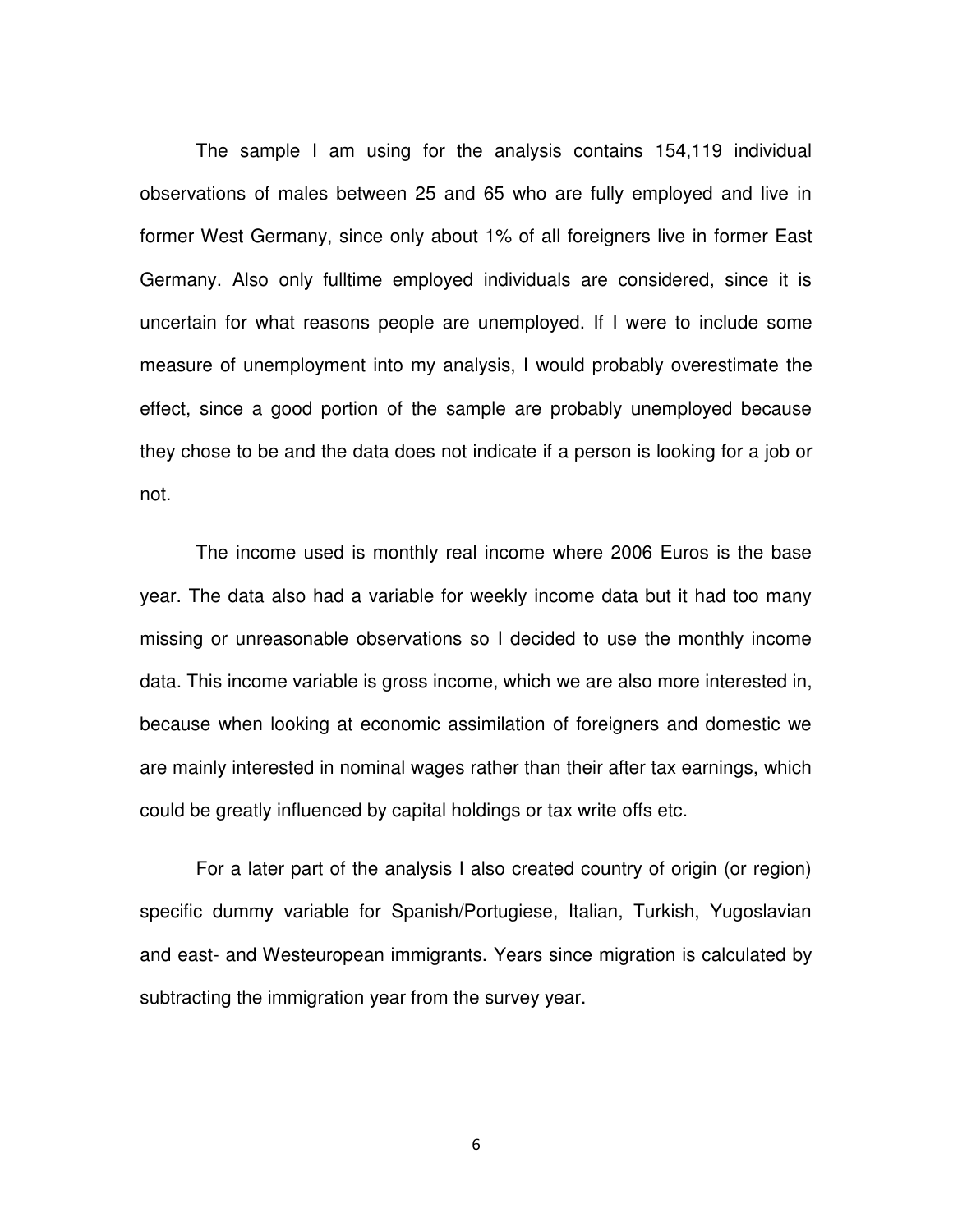The average immigrant has been in Germany for 19.44 years, and the average age at migration is 21.5 in Germany. Turkey with 27% and Italy with 16% of all immigrants are the two biggest immigrant groups in Germany. Traditionally Turkish immigrants, especially in the 1960's and 1970's were guest workers whose occupational choices were limited to blue collar jobs according to the contract between Germany and Turkey. The agreement ended 1974 and the Turkish guest workers were given the choice between returning to Turkey or staying in Germany without occupational limitations afterwards. Many of the Turkish guest workers decided to stay and they are now the biggest minority in Germany. According to the Statistisches Bundesamt<sup>1</sup> 6.75 Million foreigners lived in Germany of which are 1.73 Million Turks and 535,000 Italians. Turkish immigrants seem to be represented pretty well by the data, but Italians seem to be over represented since they only account for roughly 8% of the immigrant population but make up 16% in the data. This could either be because they are over represented in the data set or because of the fact that only male, working population is considered, and it is possible that a higher Italian population percentage falls into this category. Of the immigrant population 24% have acquired German citizenship, which is also in line with the German average.

The data also include a variable for being East German as of 1990. Individuals labeled as East Germans went to school in East Germany and spent their life there until the reunification. Also included is a years since moving to

l

 $<sup>1</sup>$  Equivalent to U.S. Census Bureau</sup>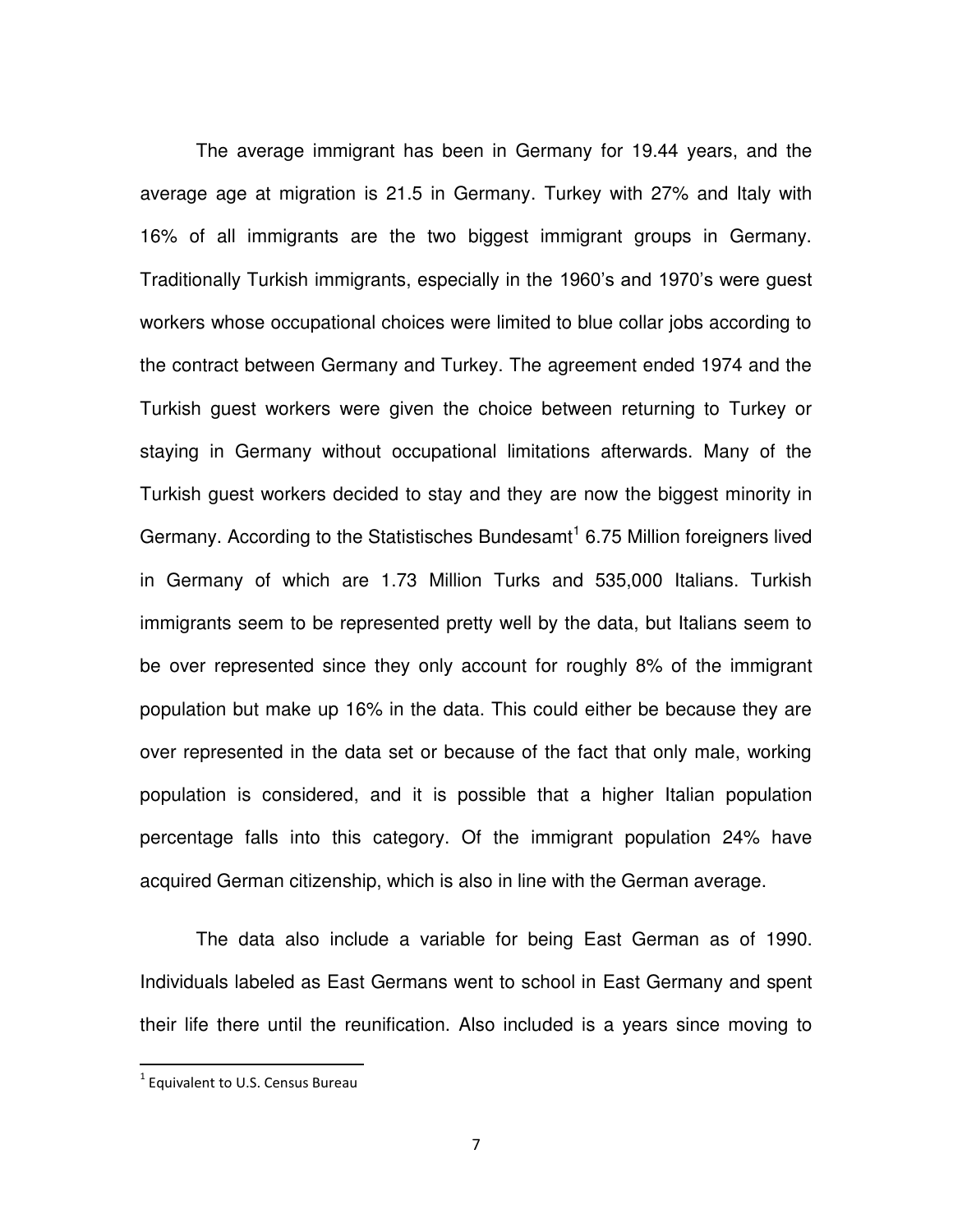West Germany for whom it applies. This variable is used to measure the labor market exposure of East Germans in West Germany and how they assimilate. So with the dummy and the years spent in West Germany, a comparison can be made to other foreigners, and we can compare the assimilation rates and wage differential levels.

Table 1 gives a summary statistic of the data. The average years since migration in the data set is 19.4 years, which is below the national average of 24 years, but that is not surprising since individuals 65 years and older are excluded from the data. The average age at migration is 21.5 years since only first generation immigrants are considered here. 24% of the immigrants have acquired the German Citizenship and about 27% of the immigrants are from Turkey; the largest immigrant population in Germany. 16% of immigrants are from Italy and also 16% from Eastern Europe. 15% are from former Yugoslavia and 8% from Portugal and Spain.

#### **1.4. Conceptual framework and estimation**

#### **1.4.1 The basic model**

The first basic model goes back to Chiswick (1978) and Borjas (1985) and is mainly there to give us a basic benchmark for later models. Its predictive powers are limited but yet give us a good starting point. In this first model we want to test the hypothesis that during different times the gap between immigrants and natives is not constant and also the assimilation rate is different.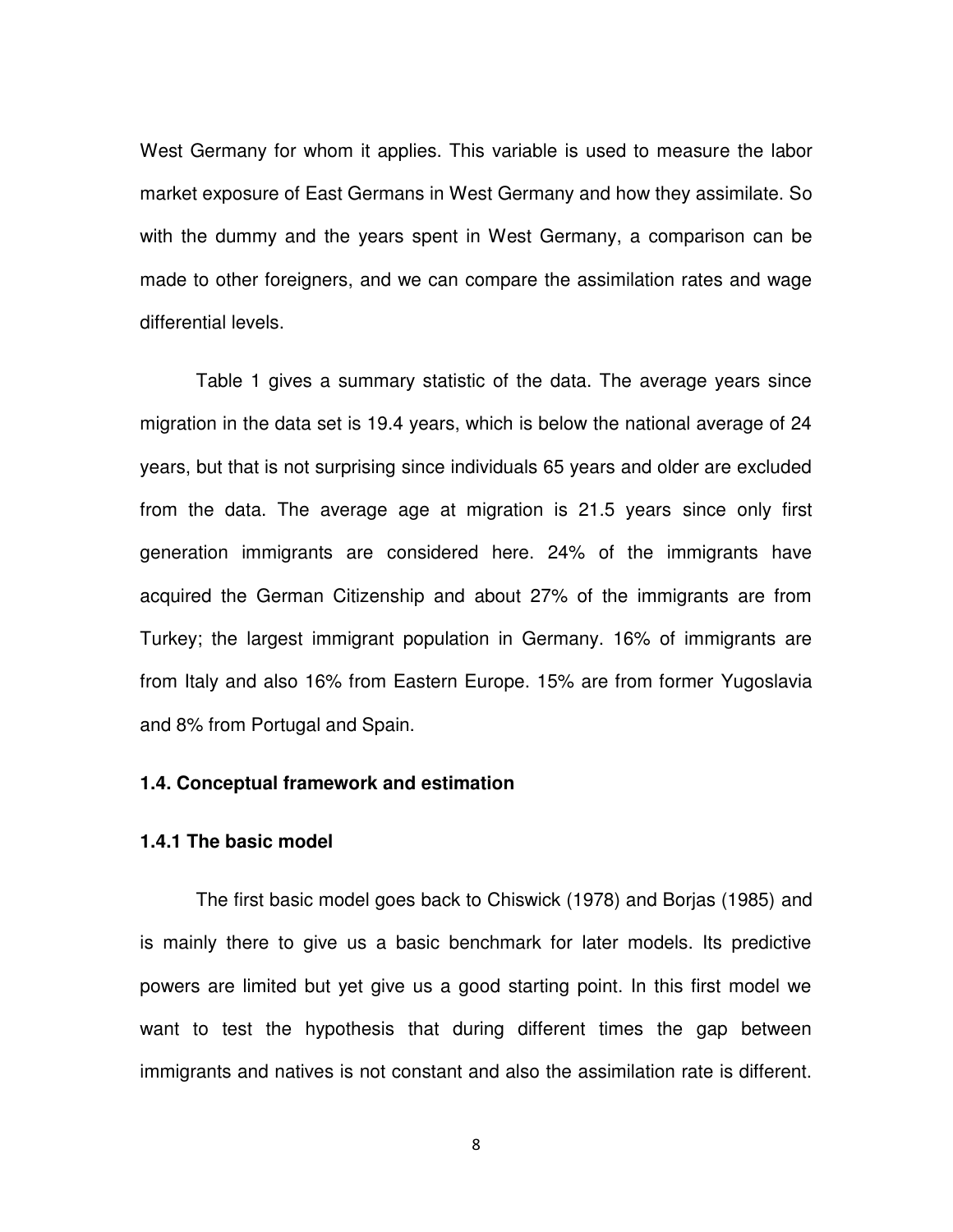This could be for different reasons like macroeconomic conditions or a change in the quality of immigrants. Generally we do however expect that immigrants start with a lower wage than natives and assimilate over time. This initial negative wage gap is due to the fact that they have not yet acquired the necessary country specific human capital. This means that they have a lower starting wage but their wage increases over time as they acquire skills including language, knowledge of country specific customs, etc. Another reason for the initial wage disadvantage of recent immigrants is information asymmetry due to the fact that employers have less information on the productivity of a recent immigrant compared to a native born with similar schooling and other characteristics. It is more costly for the employer to verify the quality of the schooling and the general quality of the worker. So he takes on a larger risk due to quality uncertainty by hiring a recent immigrant since the employer has to invest into on the job training and in Germany due to restrictions on firing people. This process could be lengthy and costly for the employer in Germany. We do however expect immigrants to have positive assimilation rates. As they spend time in the country they acquire country specific skills and learn the language and the quality uncertainty diminishes over time.

The model takes the form:

$$
\log w_i = \beta_0 X_i + \beta_1 I_i + \beta_2 y s m_i + \epsilon_i \tag{1}
$$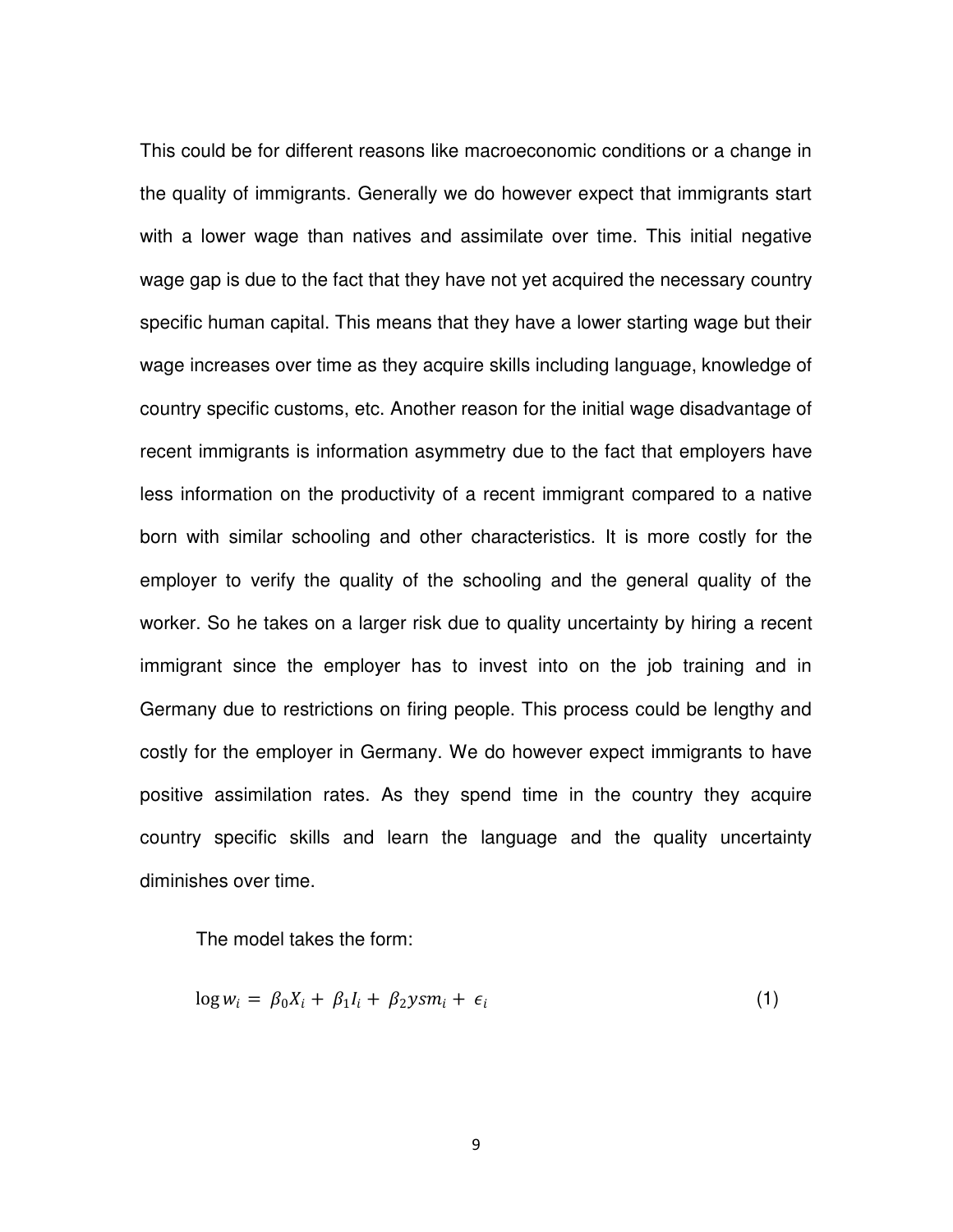where  $w_i$  is the monthly wage of individual i in the host country;  $X_i$  is a vector of socioeconomic characteristics including age, years of schooling etc.;  $I_i$ is a dummy variable indicating if individual i is an immigrant; and  $ysm_i$  gives the number of years individual i has lived in Germany and this is set to 0 if individual i is a native. Since the vector  $X_i$  controls for age and schooling,  $\beta_2$  measures at what yearly rate foreigners assimilate to natives.

#### **1.4.2 Cohort model**

The cohort model is an extension of the basic model introduced by Chiswick (1978). I estimate the following OLS regression:

$$
\log w_i = \beta_0 X_i + \beta_1 C_i + \epsilon_i
$$
\n(2)

where  $w_i$  represents the monthly income of person i;  $X_i$  is a vector of socio economic characteristics including age, schooling etc.  $c_i$  is a dummy that indicates that person i belongs to a specific immigrant cohort. This first basic cohort model only looks at the level differences between immigrant cohorts at the time of entry. It does not allow for different assimilation rates. In the second part of the cohort model analysis we now allow the assimilation rates to vary across cohorts and giving us a better picture of the economic performance of different cohorts. Borjas (1995) found a decreasing cohort quality over time for the U.S.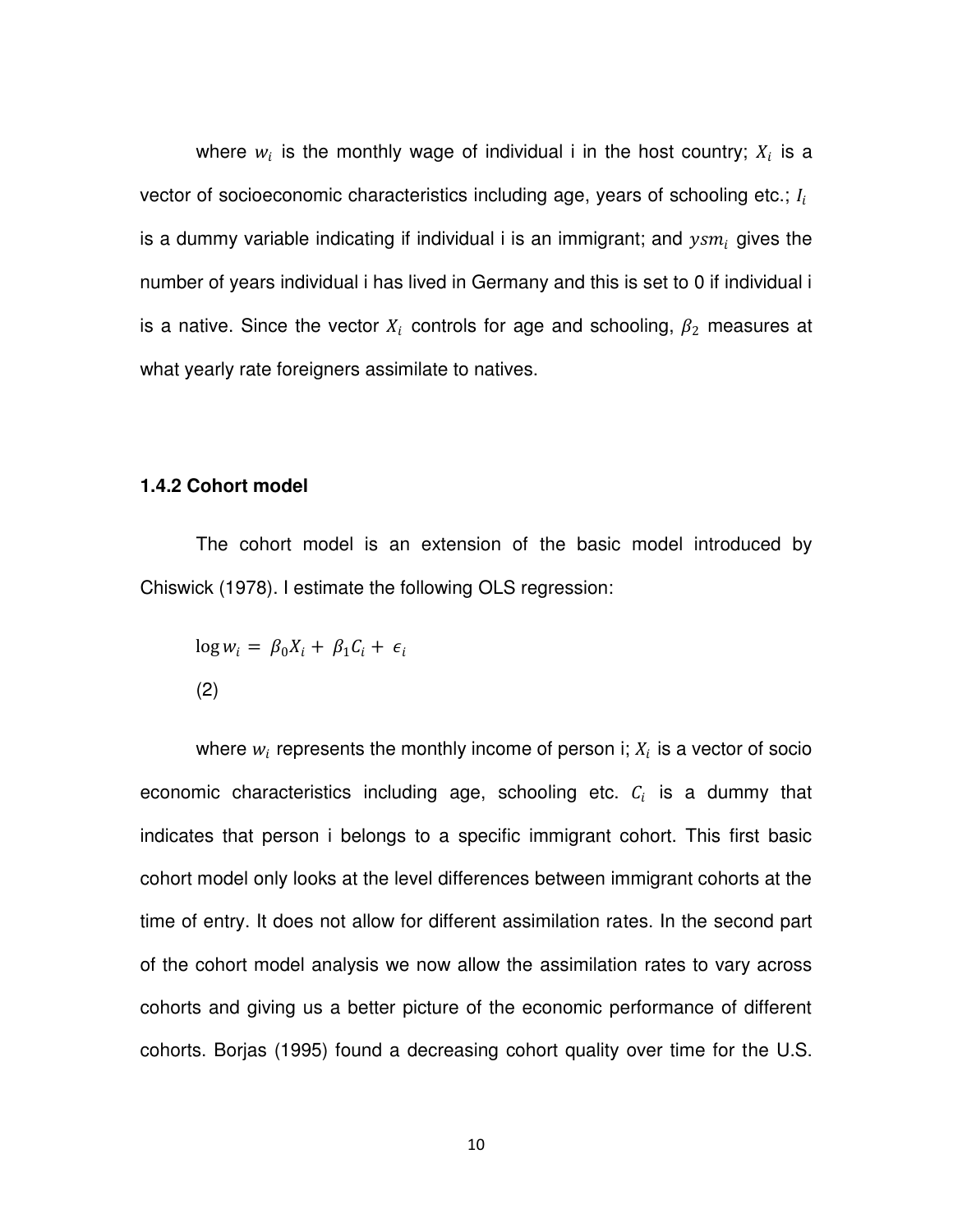His claim is that since the 1960's when many immigrants from Cuba immigrated, following cohort were of lower quality and thus had lower assimilation rates than earlier cohorts. In this section I estimate the following OLS regression:

$$
\log w_i = \beta_0 X_i + \beta_1 C_i + \beta_2 C_i Y S M_i + \epsilon_i
$$
\n(3)

where  $w_i$  represents the monthly income of person i:  $X_i$  is a vector of socio economic characteristics including age, schooling etc.  $c_i$  is a dummy that indicates that person i belongs to a specific immigrant cohort.  $c_i * YSM_i$  is an interaction term between the different cohorts and years since migration.  $\beta_2$ represents the different assimilation rates of the different arriving cohorts. In most studies of cohort effects multiple cross sections are considered which pose an identification problem since it is not possible to separately identify the effects of assimilation, cohort differences and macroeconomic effects without posing some restrictions on those relationships. In the assimilation literature, when using cross sectional data the standard assumption is that macroeconomic effects impact natives and immigrants in the same way. With this restriction macroeconomic effects have the same impact on natives and immigrants and thus assimilation and cohort effects are fully identified. It appears as if panel data has an advantage over cross sectional data in this matter, but the problem with panel data is that it could possibly introduce a time effect bias. That means it is impossible in a panel dataset to distinguish between assimilation, cohort and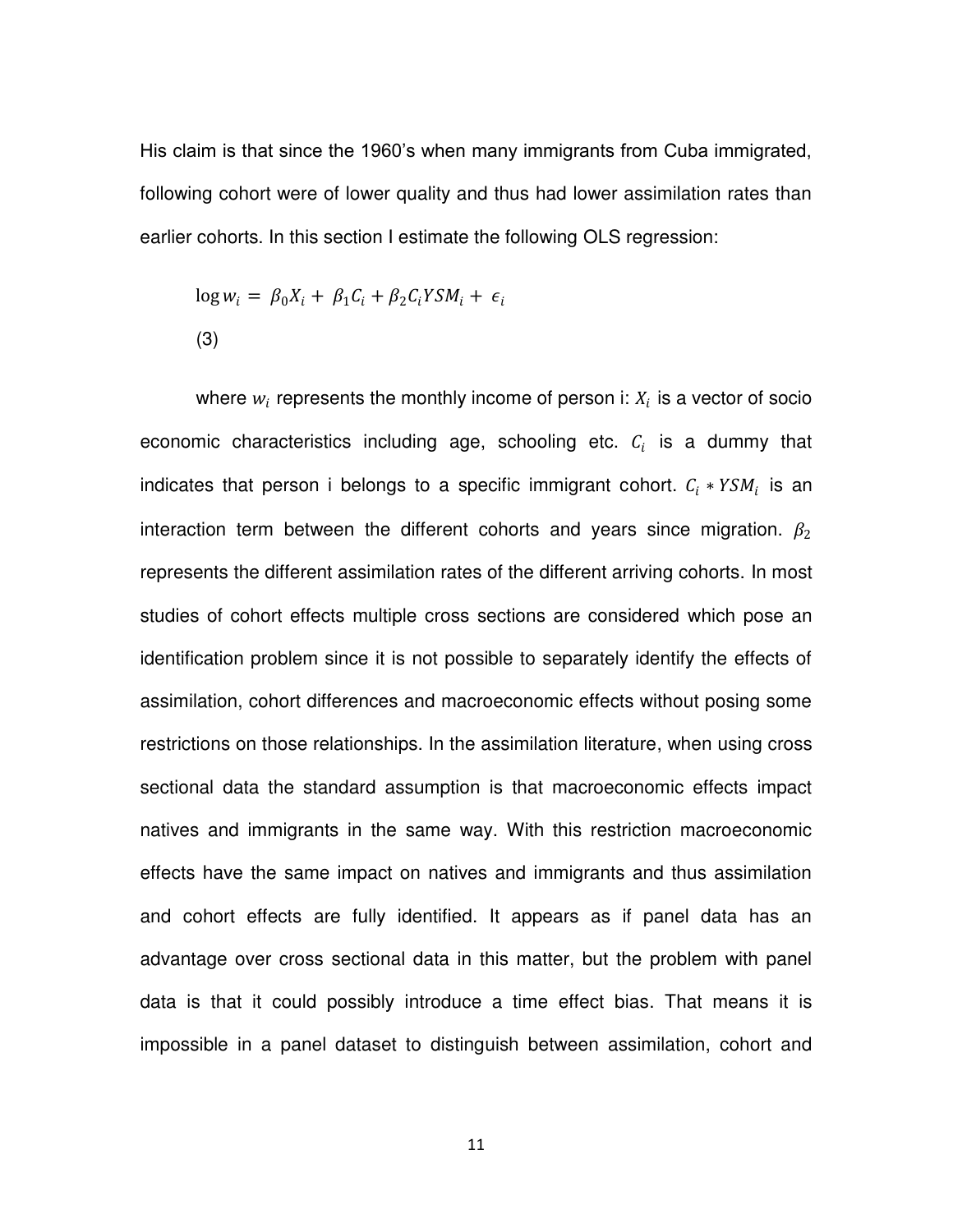time effects which leads us to the identifying assumption that time effects are the same for immigrants and natives. However, as Lalonde and Topel (1990) point out, this assumption of same time effects for natives and immigrants can be tricky. In their study they find that the earnings distribution in the U.S. has widened in the 1970's and 1980's leading to a higher wage growth at the top and lower wage growth at the bottom of the earnings distribution. However the earnings distribution in Germany has remained constant in the observation period and 20 years prior, so it is unlikely that this restriction will be an issue in this analysis.

#### **1.4.3 Source country specific assimilation model**

One of the draw backs of the cohort model is that the immigrant composition is not constant over time, and it is in fact changing. It cannot be determined if a different entry wage of, for example, the 1996 – 2000 arrivals and the 2001 – 2005 arrivals is due to macroeconomic conditions, or different skill levels or simply a different immigrant composition and thus the entry wage difference would be driven by wage premium differentials between different source countries.

The model used for the analysis in this section is based on the Ben-Porath (1967) model of human capital accumulation and considerations of Borjas (2000, 2013). It is a two period lifecycle model where an immigrant arrives with K units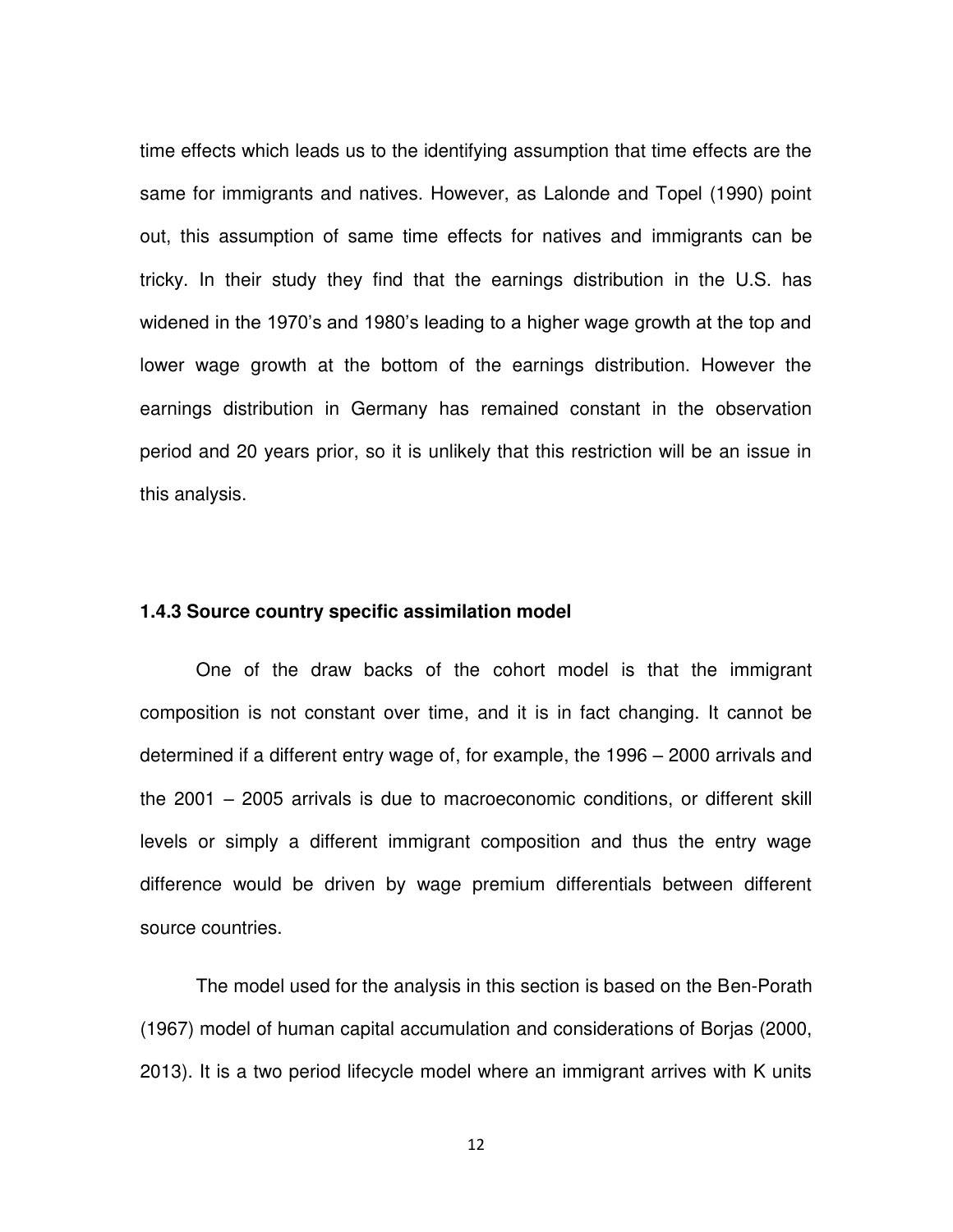of human capital that he acquired in his source country. However, only a fraction of the workers human capital is useable in the new host countries labor market. There are two depreciation factors used here are  $\delta$  and  $\gamma$ , where  $\delta$  represents a depreciation factor related to the general fact of the immigrant being a foreigner like quality insecurity upon arrival, and  $\gamma$  is a depreciation factor that is specific to the country of origin of the immigrant. This factor is for example influenced by language or the schooling system in that country. So an immigrant from for example Austria is going to have a smaller  $\gamma$  because he already speaks German. It could also relate to visa related issues. A worker that comes for example from another country within the EU does not need a visa, and thus it is less complicated to hire him. δ,  $\gamma = 0$  for natives and  $0 < \delta$ ,  $\gamma < 1$  for immigrants.

After immigration, an immigrant lives for two periods. In the first period the immigrant makes the decision to invest a fraction π of his full human capital into the creation of new human capital and that increases his payoff in the second period by I x 100 percent. The marketable human capital for the immigrant is then:  $E = (1 - \delta - \gamma)$  K. And the present value of his income stream upon arrival is:

$$
PV = (1 - \delta - \gamma)K(1 - \pi) + \rho ((1 - \delta - \gamma)K(1 + I))
$$

where  $\rho$  is a discount factor for future earnings. The human capital production function representing the increase in human capital is given by:

$$
IE = (\pi K)^{\alpha} K^{\beta}
$$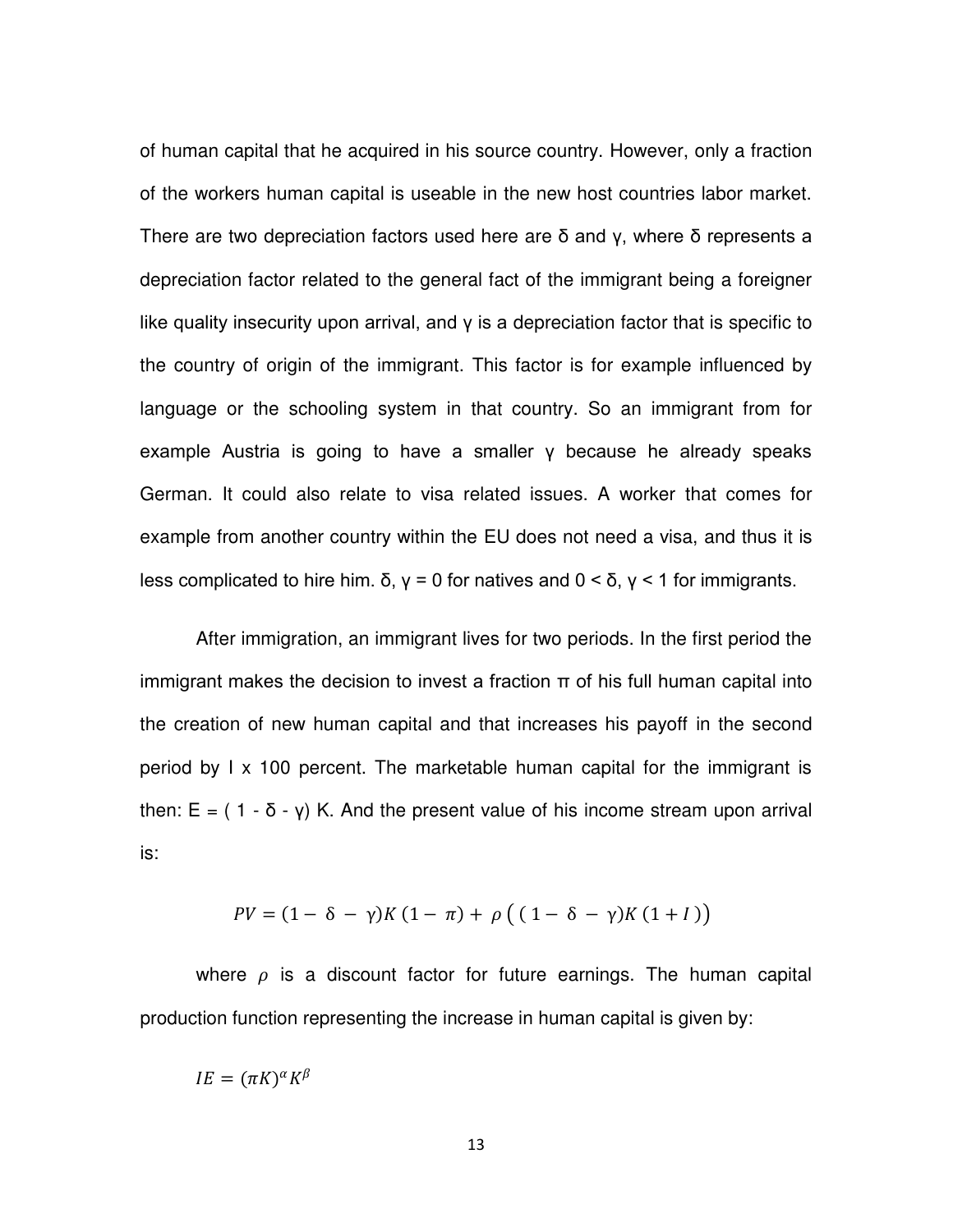where  $\alpha$ ,  $\beta$  < 1. In contrast to Ben-Porath and taking on the adaptions of Borjas (2000), a worker uses his entire human capital stock, rather than his human capital marketable in Germany to produce human capital marketable in Germany. A lawyer for example is not able to practice his profession in Germany, but we expect him to acquire human capital faster than an immigrant with less human capital, or schooling for that matter. This also relates back to the importance of the source country specific factor  $\gamma$  which could also mean that degrees required for specific jobs are or are not accepted in the new host country. As in the Ben-Porath model, preexisting human capital is an independent input in the production of new human capital. However we do not know if immigrants with higher rates of preexisting human capital acquire additional human capital at a faster rate, or maybe at the same rate, or possibly even at a slower rate than immigrants with lower levels of preexisting human capital.

We can use the model to think about these questions; it is easiest to see the implications of the model, if we rewrite the human capital production function to the following form:

$$
I = (1 - \delta - \gamma)^{-1} \pi^{\alpha} K^{\alpha + \beta - 1}
$$

This equation relates the production of human capital useable in the host country to the proportion of investments into human capital undertaken and the existing total human capital stock. The rewritten human capital production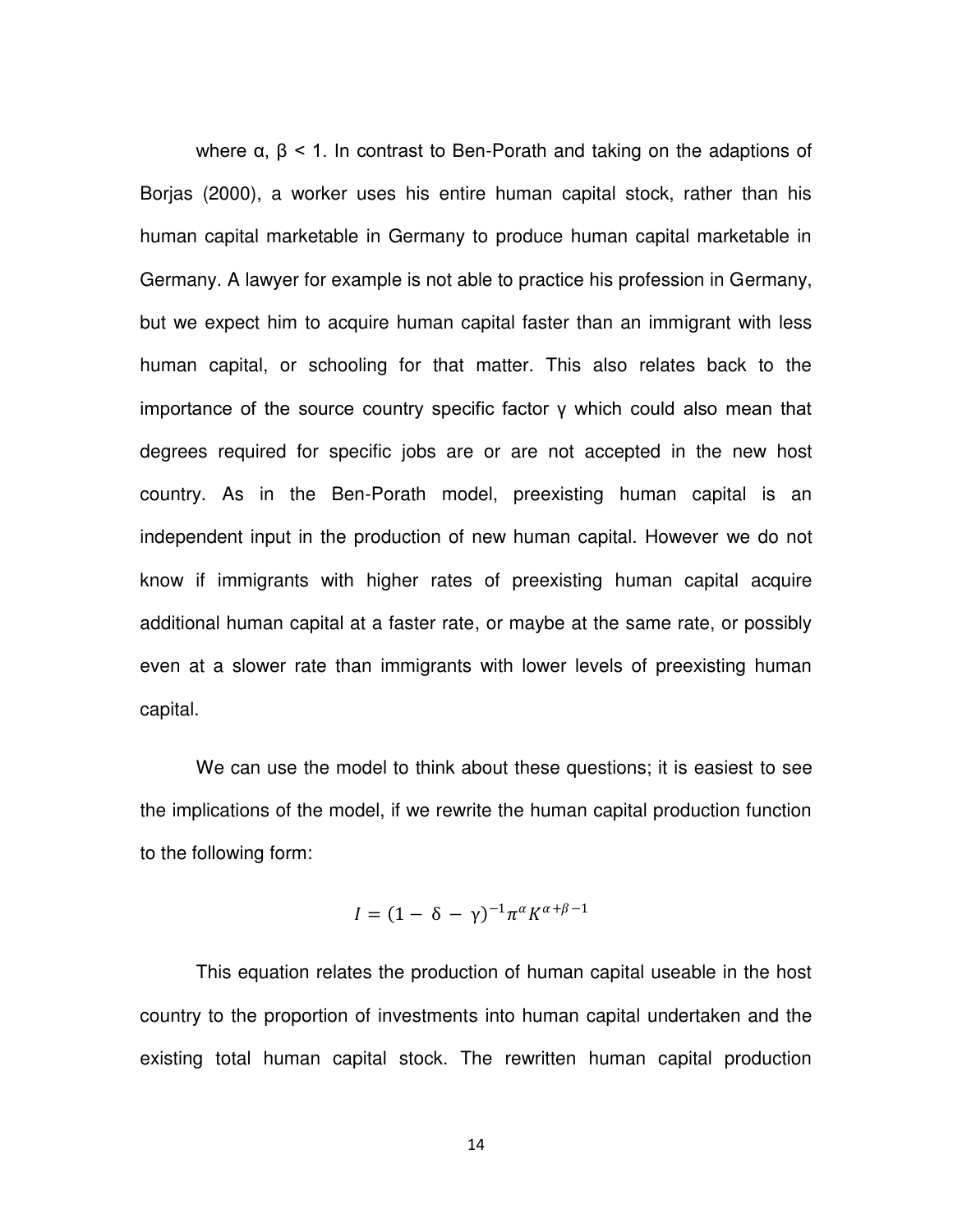function lets us separate three different cases of human capital accumulation. The first case is when  $\alpha + \beta = 1$ , in which the production of additional human capital is independent of the preexisting human capital stock. This means that all foreigners assimilate at the same rate. The second case is when α + β < 1, this means that immigrants with lower levels of initial human capital gain additional human capital at a faster rate than immigrants with high levels of starting human capital. This also means that low human capital immigrants assimilate faster than those with high levels. The last case is when  $\alpha + \beta > 1$ , this means that individuals with higher levels of starting human capital gain human capital at a faster rate than those with lower levels, and thus also assimilate faster.

The only thing immigrants have influence on at migration is  $\pi$  and they maximize their post migration earnings through the optimal human capital accumulation rate given by:

$$
I = (\alpha \rho)^{\frac{\alpha}{1-\alpha}} \left(\frac{1}{(1-\delta-\gamma)}\right)^{\frac{1}{1-\alpha}} K^{\frac{\alpha+\beta-1}{1-\alpha}}
$$

If  $\alpha + \beta$  > 1 more highly skilled immigrants acquire more additional human capital than lower skilled immigrants, and when  $\alpha + \beta < 1$  more skilled immigrants acquire less additional human capital than lower skilled immigrants. If  $\alpha + \beta = 1$ , the additional capital accumulation is independent of the starting level of human capital. The formula has another important implication, and that is the positive relationship between I and the two depreciation factors,  $\delta$  and  $\gamma$  which implies that the higher the depreciation of foreign skills the higher the optimal investment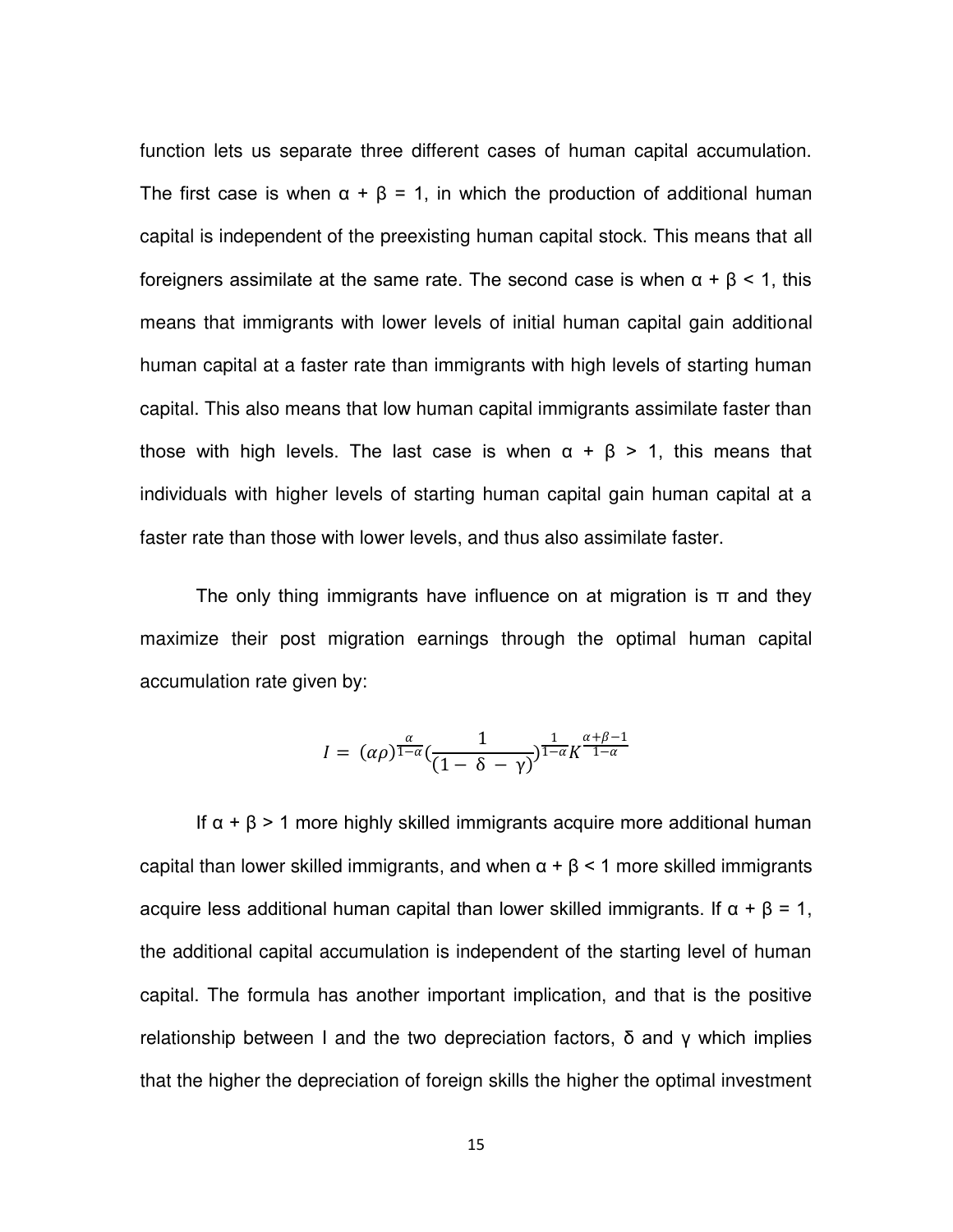will be for the immigrant, and thus the faster his assimilation. This relationship exists for both of the depreciation factors and through this all sources of wage loss post migration. The relationship between I and δ,  $γ$  becomes interesting for natives, since for them  $\delta$ ,  $\gamma = 0$  and immigrants will invest more into additional human capital than comparative natives, which makes sense because the opportunity cost for immigrants is lower than for natives, and in fact the higher the depreciation,  $\delta$  and  $\gamma$  the more will be invested by an immigrant. This implies for one that immigrants will assimilate in general, and also the higher the initial wage gap the faster the assimilation. Since in the empirical part of this paper I will be looking at different assimilation rates for different countries of origin this prediction is especially interesting.

In my empirical strategy I estimate the following OLS regression

$$
\log w_i = \beta_0 X_i + \beta_1 source_i + \beta_2 source_i Y S M_i + \epsilon_i \tag{4}
$$

where  $w_i$  represents the monthly income of person i:  $X_i$  is a vector of socio economic characteristics including age, schooling etc. Source is a dummy variable for the country of origin of person i. This means that  $\beta_1$  would measure the different entry wages for the different countries of origin.  ${source}_i * YSM_i$  is an interaction variable of source country multiplied by the years since migration variable. This interaction means that  $\beta_2$  measures the different assimilation rates for different countries of origin. For people from former East Germany the interaction dummy is setup in the same way so that  $\beta_1$  also measures their initial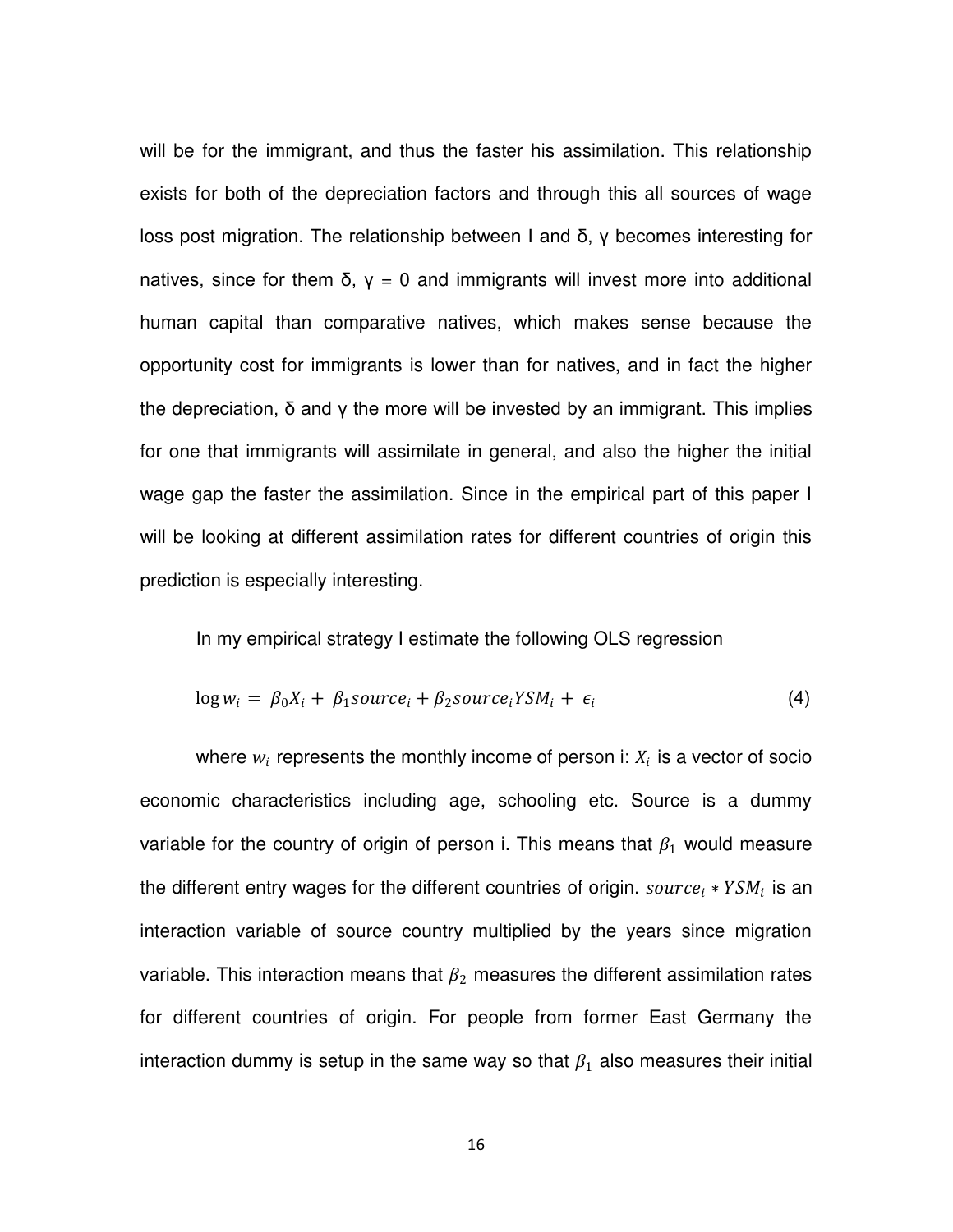wage gap and  $\beta_2$  measures their respective assimilation rate. This specification allows me to observe a different growth path for different countries of origin and also compare them to the growth path of former East Germans.

In this regression no further restrictions are required to identify  $\beta_2$ . The only assumption is the one that was introduced earlier that time effects are the same for natives and immigrants to estimate the level and growth effects for immigrants.

The second empirical model is applied to test the model estimated by the following OLS regression:

$$
\log w_i = \beta_0 X_i + \beta_1 \text{foreigner}_i * \text{edugroup}_i + \beta_2 \text{edugroup}_i \text{YSM}_i + \epsilon_i
$$
\n
$$
(5)
$$

where  $w_i$  represents the monthly income of person i:  $X_i$  is a vector of socio economic characteristics including age, schooling etc. Edu group is a dummy variable depending which educational group immigrant i belongs to and it is multiplied with the foreigner dummy variable. Educational group 1 is less than high school, educational group 2 is high school and/or vocational training and educational group 3 is a university degree. Through this  $\beta_1$  measures the initial wage gap of immigrants of the respective educational groups and  $\beta_2$  measures the assimilation rate of immigrants depending on their educational group.

#### **1.5 Results**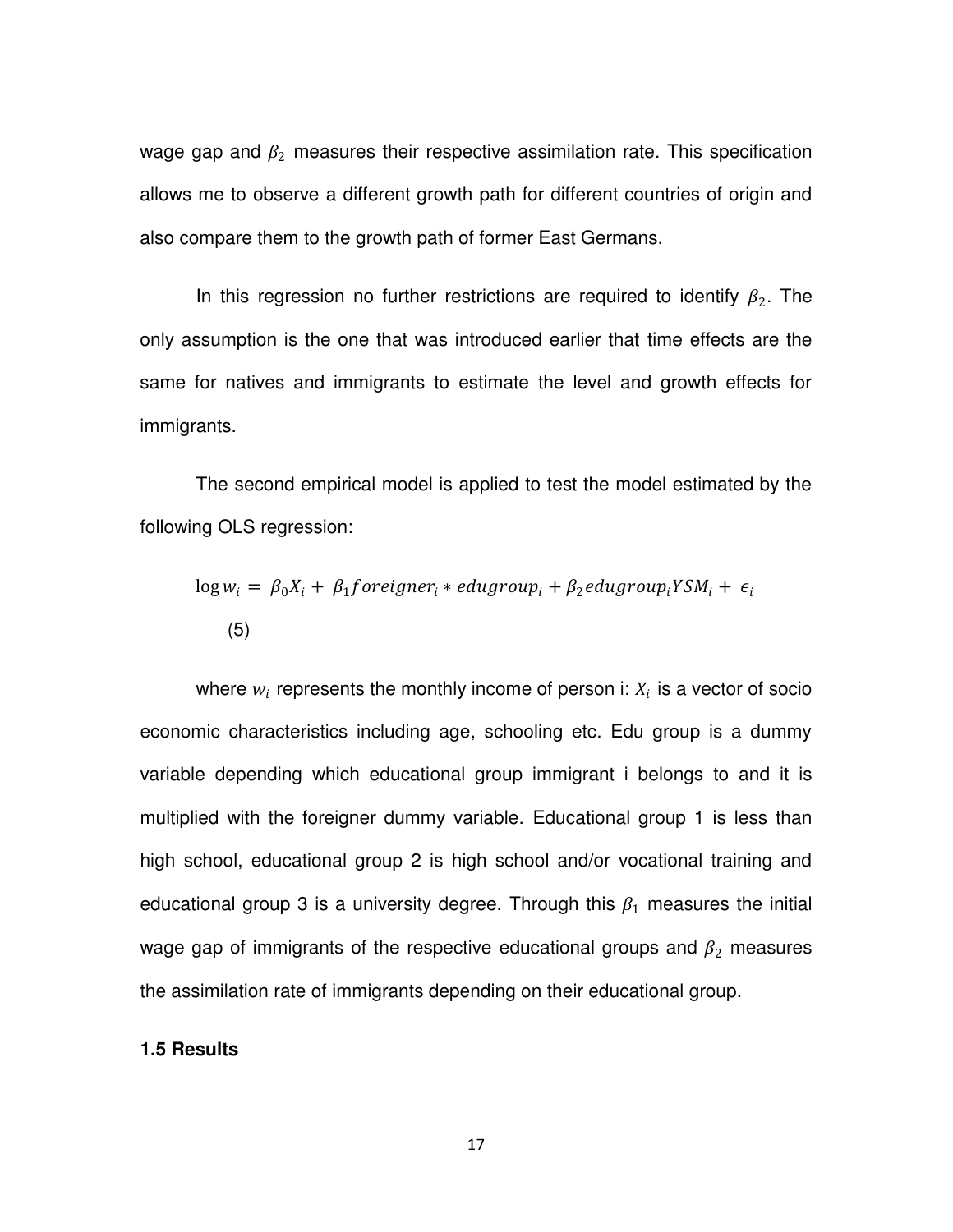#### **1.5.1 Results of the basic assimilation model**

The regression in the basic assimilation model is broken up into five pieces, or more specifically five different time periods in order to get a first impression of how assimilation rate and initial wage gap behave over time. The results of the regression estimated through equation (1) are summarized in Table 3 and include monthly income as the dependent variable and schooling, a foreign dummy, years since migration and other covariate control variables as independent variables. Through all the different time periods the coefficient  $\beta_1$  is always negative indicating that for the same levels of schooling and other controls immigrants earn less than comparable natives at the time of their arrival. This is in line with the finding of Chiswick (1978) and later papers following the same model. Going back to the original model which is the one of Chiswick is based on, the Mincer-Becker model of human capital accumulation this result was predicted by the model as immigrants lack host country specific human capital at the time of their arrival. However the model also predicts that immigrants would catch up to natives as they spent more time in their new host country and assimilate in terms of income. This is indicated through the years since migration variable that is generally seen as the assimilation rate which is positive for all the observed periods, meaning that immigrants catch up to their native counter parts over time.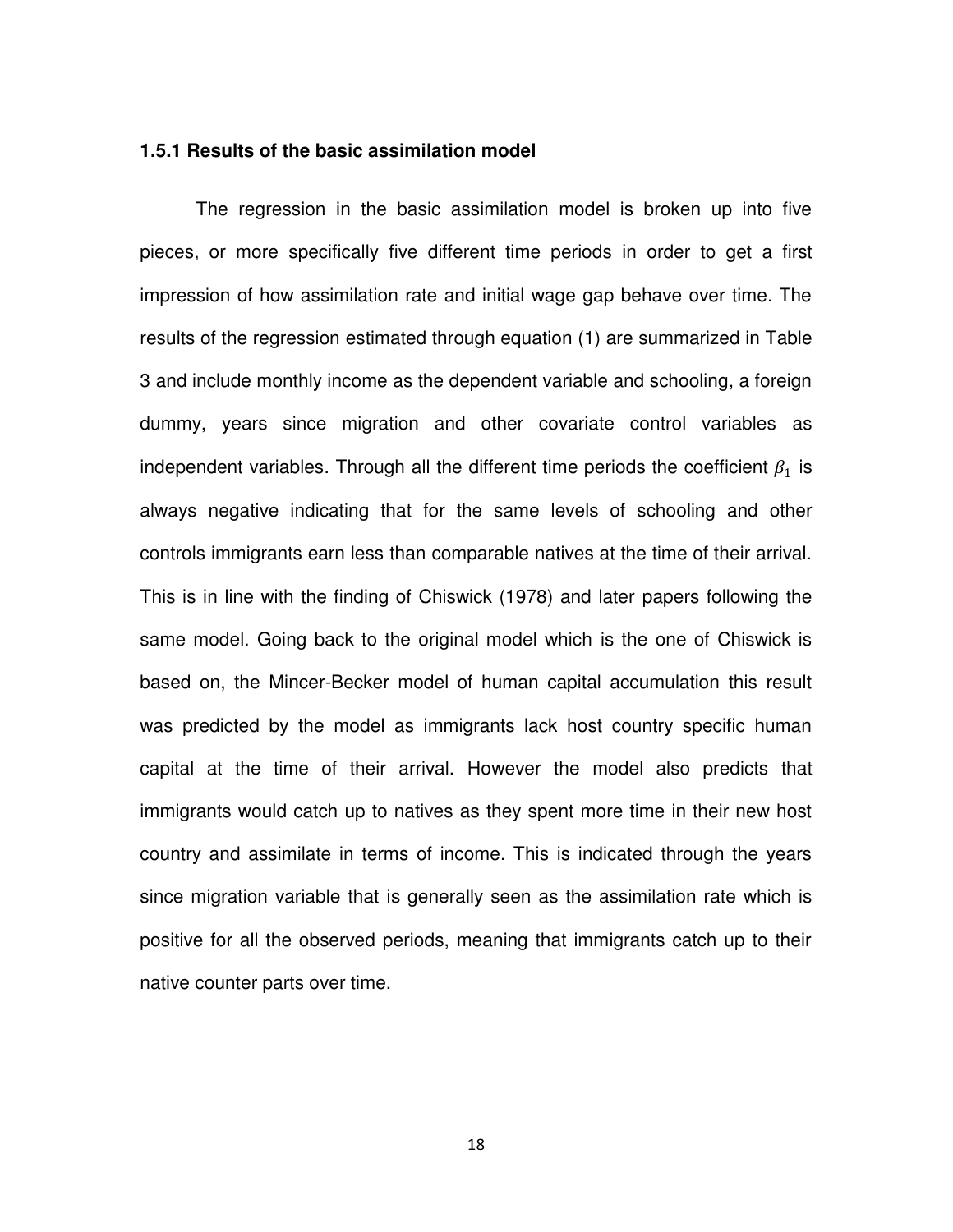The 1984 – 1990 period is the pre-unification period and the following periods are all post-unification. In the period before reunification we see an initial wage gap of roughly 9% points and an assimilation rate of .4% per year which is both comparable to what comparable with studies of the U.S. labor market find. In the 1991-1995 time period that gap widens to 16.6% and peaks at 22.9% in the 1996 – 2000 period. However, when the initial wage gap widens, the assimilation rate usually also increases so also in this case. In the 1991 – 1995 the assimilation rate increases from .4% to 1.1% effectively reducing the overtaking time from 22.5 years to 15 years. The assimilation rate contracts in the 2001 – 2005 period to 19.1 % and 17.3% in the 2006 – 2011 period. As noted by Borjas (1985,1995), both the initial wage gaps and assimilation rates are highly unstable and change dramatically from time period to time period.

#### **1.5.2 Results of the cohort model**

Table 3 reports the results of the cohort specific model estimated by equation (3). As in the section before the time periods are split up to give us an idea of the performance of different entrance cohorts at different time periods. In Table 3 the wage gaps at entrance are estimated and unsurprisingly all cohorts are experiencing a negative entry wage gap compared to natives of similar age and education. Also, as expected, the wage gap between natives and immigrants narrows over time. For the 1980 – 1990 arrivals for example the initial wage gap is -12%. After an average of 10 years in the country that gap has contracted to -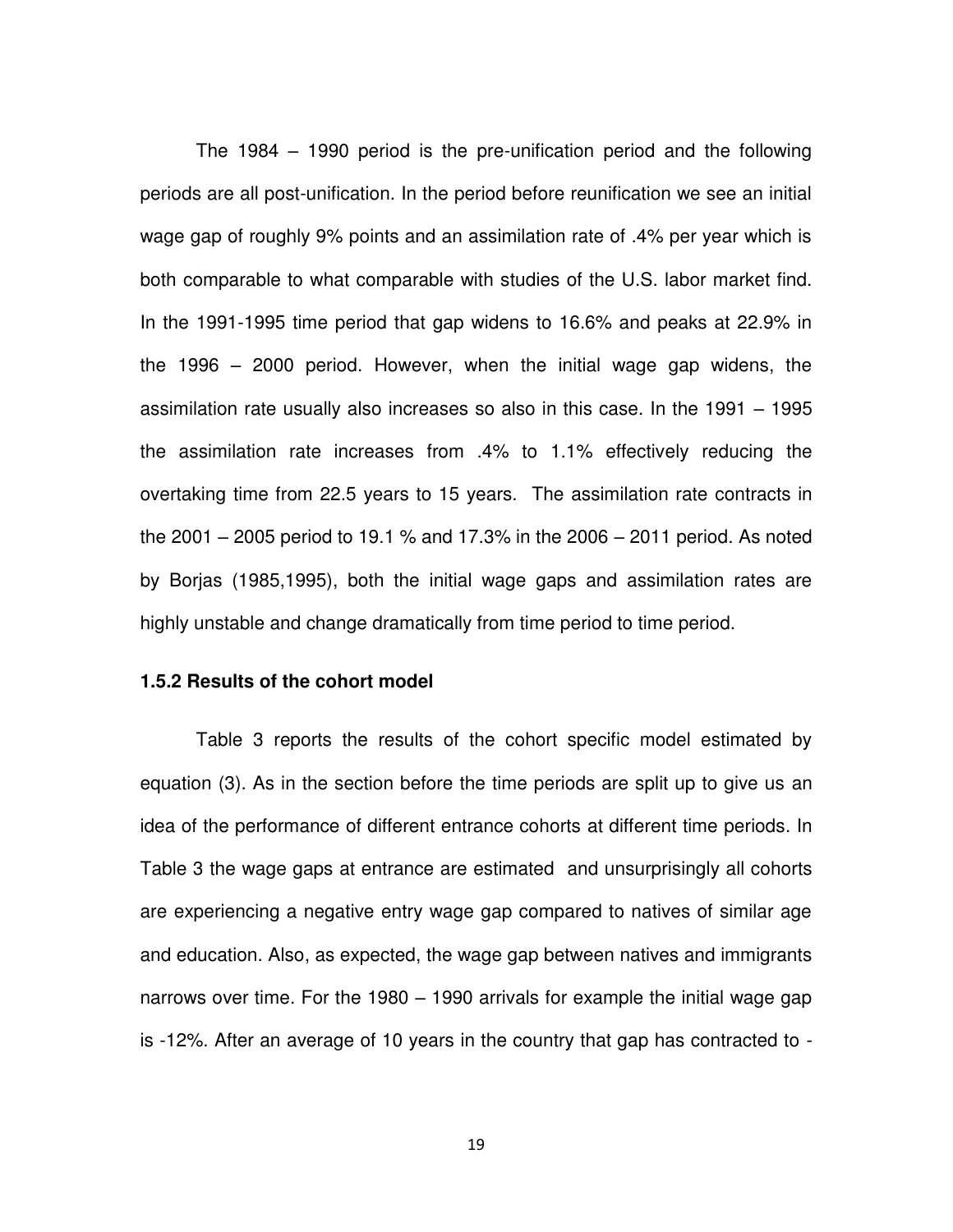9% and continues to decline to -5% in the last time period. All of the cohorts experience wage growth or stable wage gaps compared to Germans except for the 1970 – 1980 cohort whose differential contracts to only 1% in the 1991 – 1995 period before extending back to 5% in the next time period. This could mean that there is a problem in the data for this particular time period or an unusual high demand for this immigrant cohort during this time period. Apart from this, all coefficients behave the way we would expect them to. Another significant finding is that the wage gap between natives and immigrants never seems to go below 5% except for the 1960 – 1970 arrival cohort.

Another interesting finding is that the initial wage gap widens in the observed time periods. The most drastic increase is for the 2001 – 2005 cohort which starts at a disadvantage of -31% compared to -22% of the 1996 – 2000 cohort.

#### **1.5.3 Results of the source country specific assimilation model**

It is instructive to begin this section with a summary statistic of educational levels represented by Table 4. East Germans living in West Germany have the highest average schooling of the sample with 12.94 years and a median of 12 years of schooling. Second highest is West Germans with a mean of 12.56 and a median of 11.5 years, closely followed by eastern Europeans with a mean of 11.77 and a median of 11 years. The gap to all the other immigrants is quite substantial as they have a mean of around 9 years of schooling. However the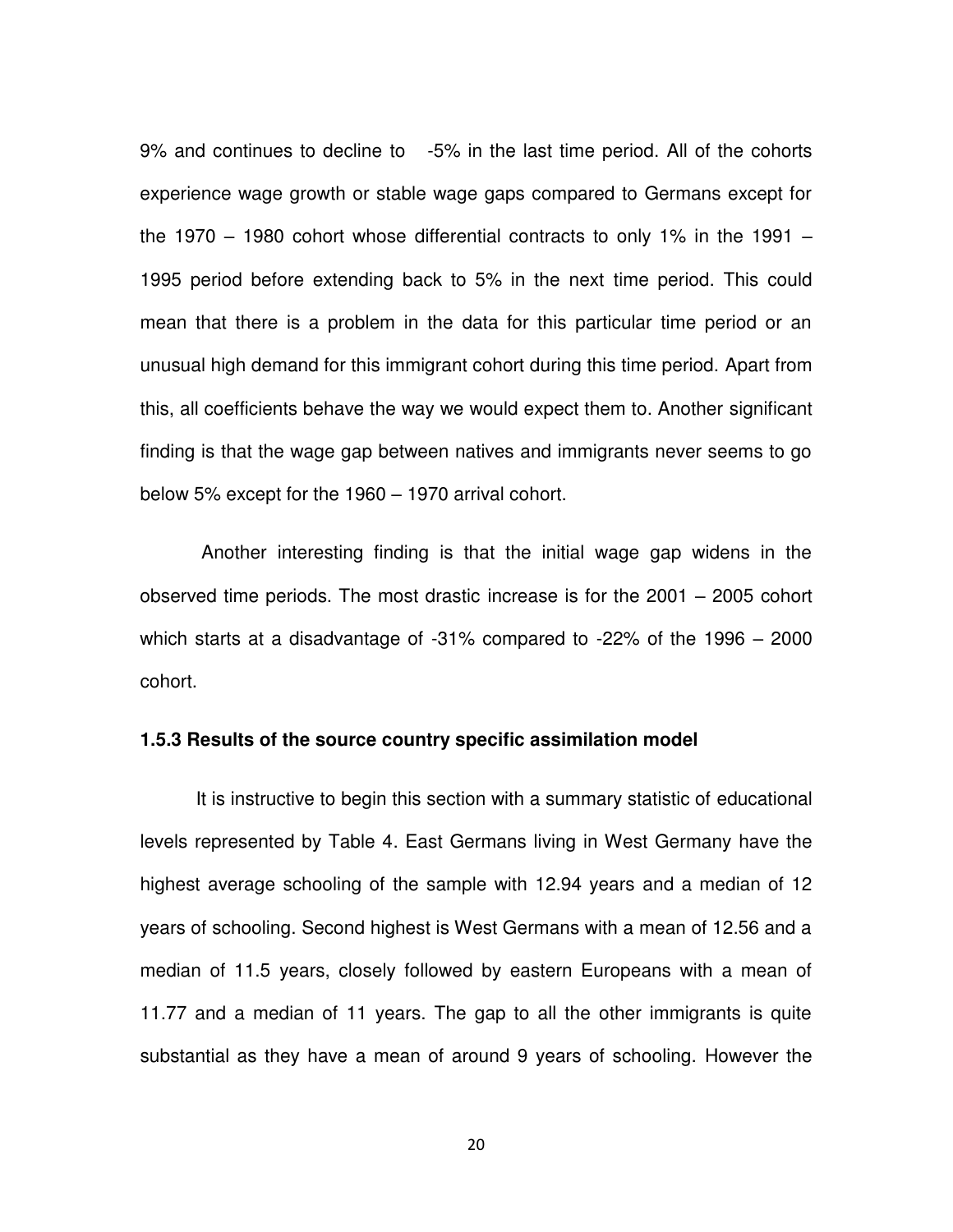percentage of blue collar workers among the eastern European immigrants is roughly the same as for the other immigrants that have around 9 years of average schooling according to the Statistisches Bundesamt. I will come back to this fact and the issue this fact might create in the estimation process at a later time.

For the empirical analysis I separated the immigrants into different countries of origin or tabulated them into a group of immigrants with similar characteristics. The different groups are Eastern Europe, Yugoslavia, Italy, Spain/Portugal, Turkey, East Germany, and all others are listed under other.<sup>2</sup> For the actual estimation process dummy variable were created for the different country groups to measure the initial wage gap at arrival of the different sending countries and an interaction term between country of origin and years since migration gives the source country specific assimilation rate.

Table 5 reports the results of the source country specific assimilation model estimated through equation (4). It appears that Eastern Europe has the largest initial wage gap of all other countries. As mentioned earlier this result could be due to the fact that Eastern Europeans in the sample have a high education level but are performing similar jobs as immigrants from other countries of origin. However in the estimation process, the Eastern European immigrants are essentially compared to Germans with higher levels of education and most likely also higher paid jobs. If we see this result in light of our model,

**EXECUTE:**<br>The exact composition can be found in the appendix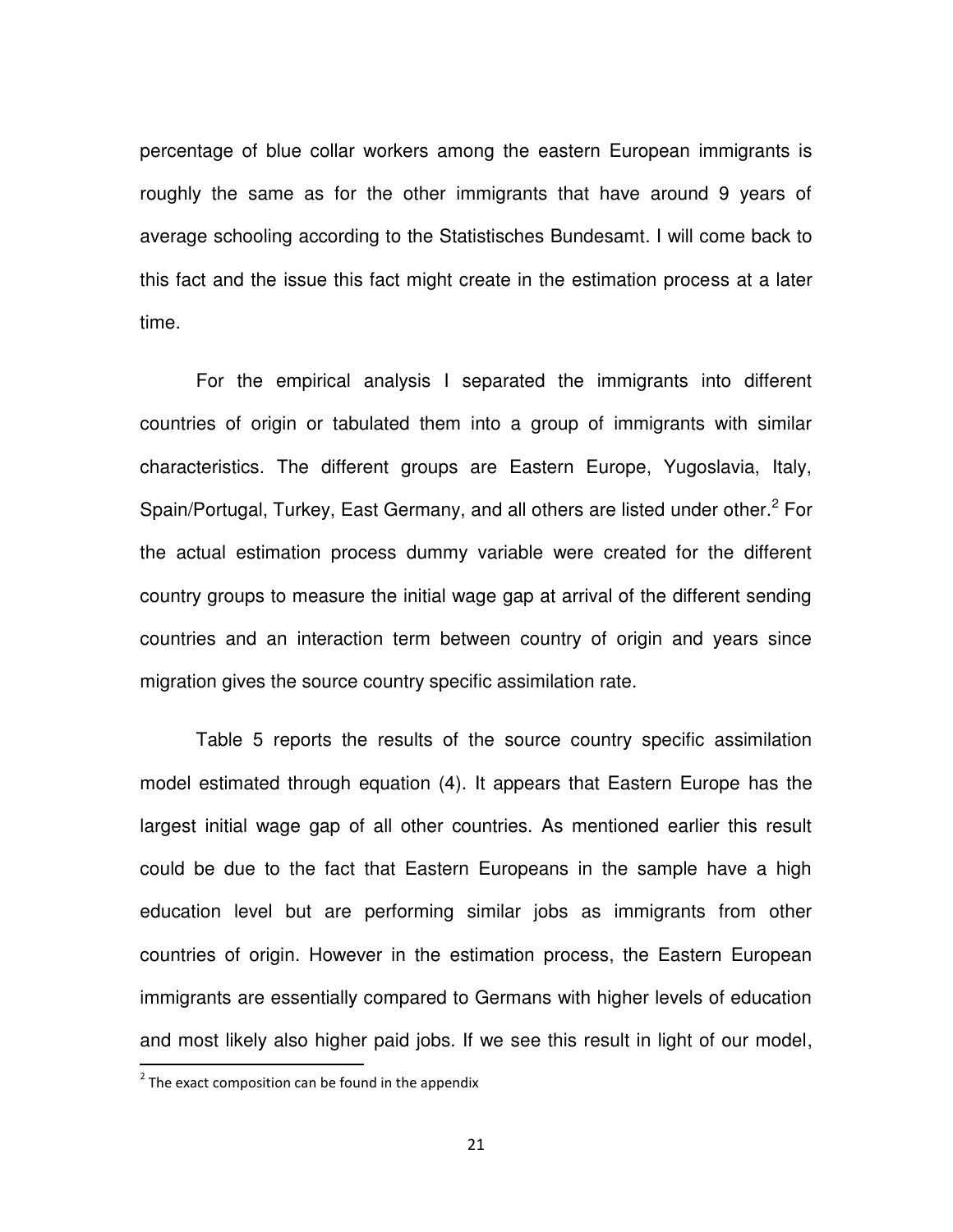immigrants from Eastern Europe have a higher  $\gamma$  and are not able to use their full human capital. On the other hand immigrants from Eastern Europe do assimilate at the highest rate which was also predicted by that model that immigrants that are not able to use their full human capital assimilate faster, because a higher human capital level means that they can probably acquire new host country specific human capital at a faster rate than immigrants with lower levels of human capital, and their opportunity cost to acquire more host country specific human capital is lower than that of immigrant who are earning more.

The two countries with the smallest initial wage gaps are Turkey and Italy, which also represent the two largest immigrant populations. Zhu, Liu, Painter (2013) find in their paper that immigrants that join larger ethnic communities do better than those who do not have any of their countrymen living in their new host country. In terms of our model that means that the depreciation factor  $y$  is lower for immigrants of Turkey and Italy because they possibly have smaller language adjustment period since a person coming from Turkey for example can move to Berlin and find a job without speaking German, because the Turkish speaking community there is so large. Also consistent with the model is that finding that immigrants from Italy and Turkey have the lowest assimilation rates of all immigrants.

Another interesting finding is that East Germans have a higher initial earnings gap than Turkish, Italian and even immigrants from Yugoslavia. I was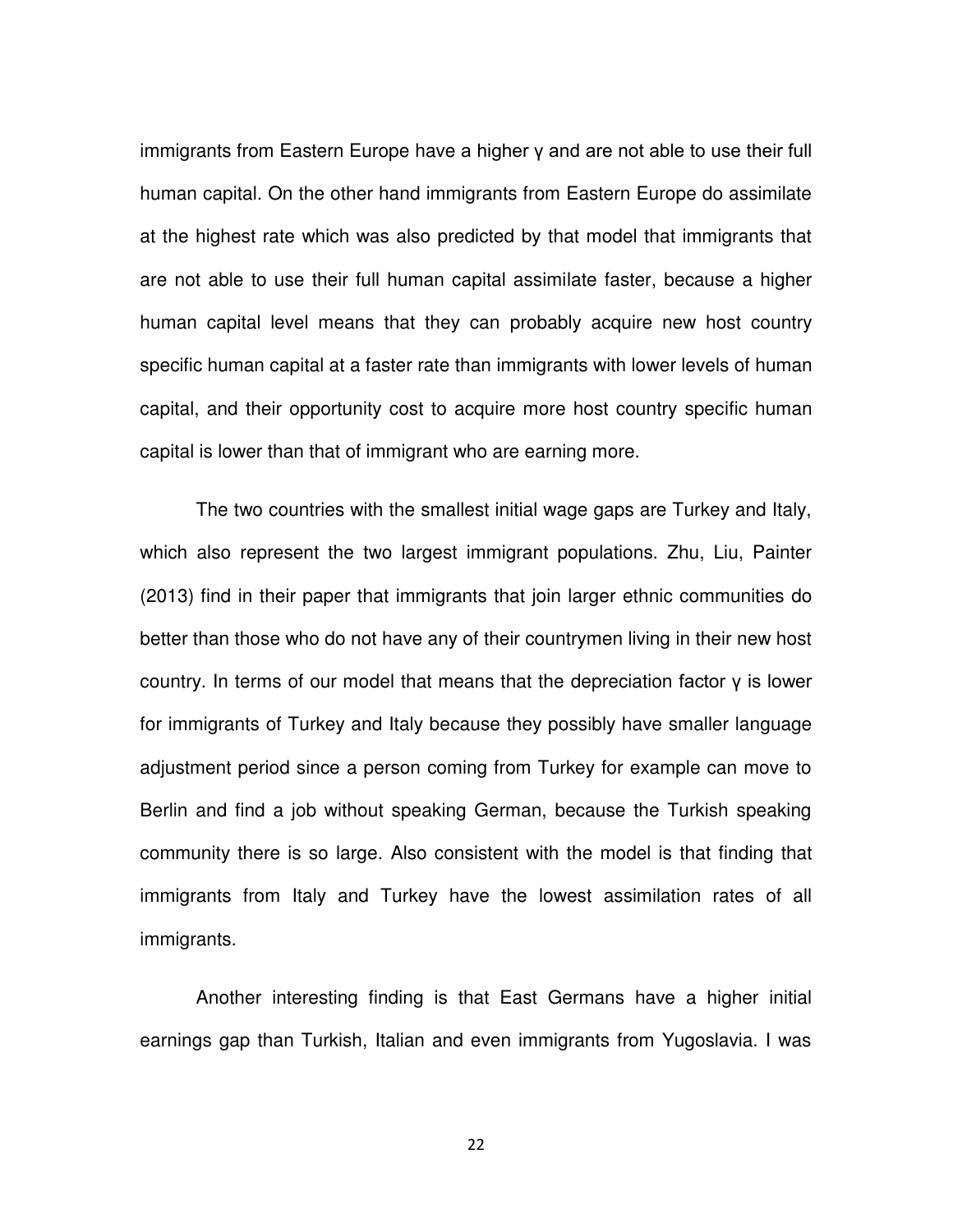also not able to measure an assimilation rate for them, as the assimilation rate for East Germans in insignificant. This is especially surprising since East Germans already speak German upon arrival.

The second column of Table 5 reports the results of equation (4) with the addition of experience as another control variable. The results change slightly, East Germans now have a positive and significant assimilation rate and some of the initial wage gaps change slightly but generally the results stay very comparable.

Table 6 reports the results of the educational specific assimilation model estimated through equation (5). The results indicate that immigrants of educational group 3 have the highest initial wage gap. Relating this result back to the original model means that high education immigrants have the highest depreciation factor and thus their income is penalized the most. Immigrants of educational group 2 perform better than immigrants from educational group 3 but worse than immigrants from educational group 1. It seems that the higher the education the higher the initial wage gap to comparable natives.

However the higher the educational level the higher is the assimilation rate. In terms of the model this means that  $\alpha + \beta > 1$  and individuals with higher starting levels of human capital acquire additional human capital faster.

#### **1.6. Conclusion**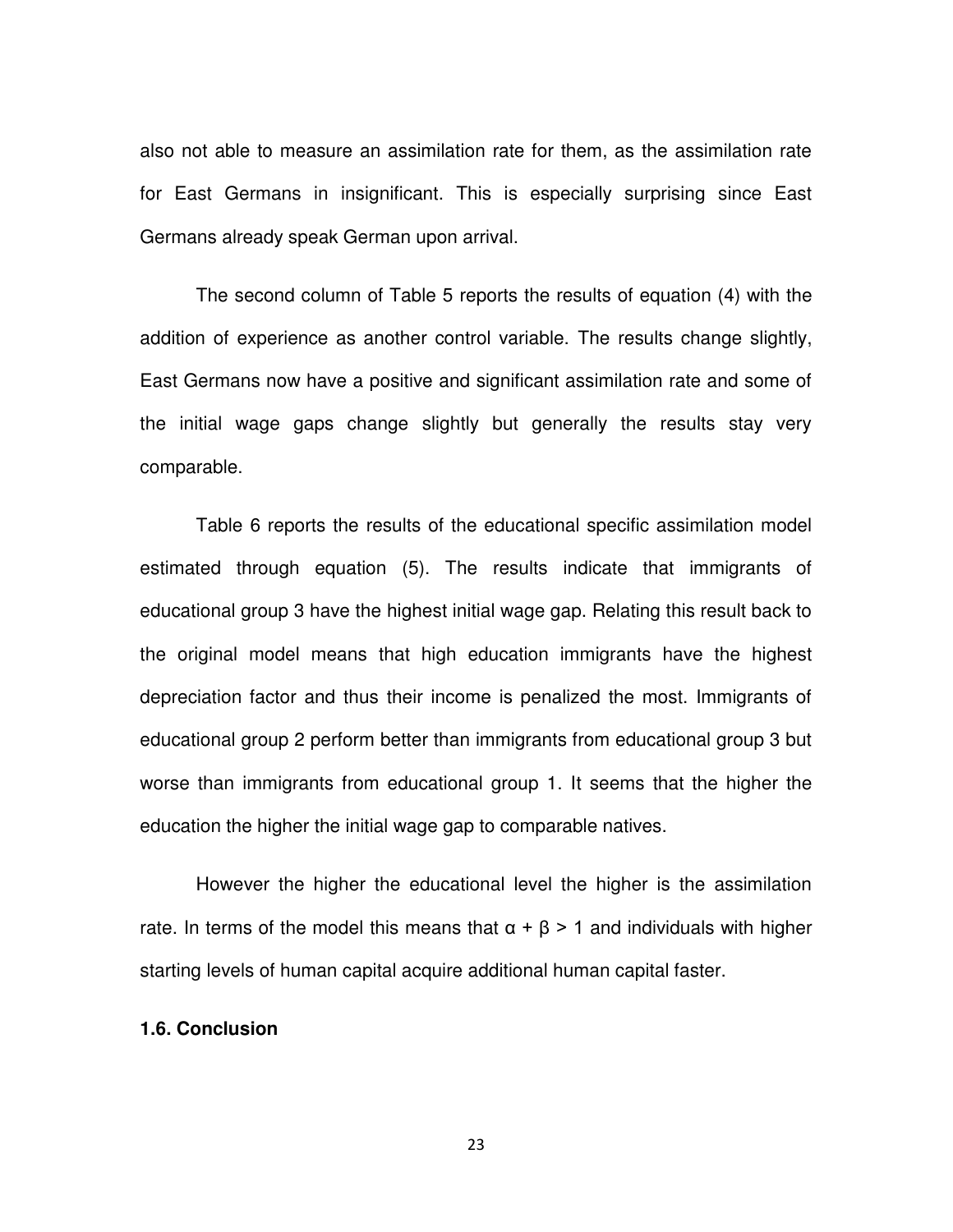This paper discusses a broad spectrum of assimilation analysis for immigrants in Germany and presents a series of results. The data used for this paper is drawn from the rich panel dataset of the SOEP and includes the years 1984 – 2011. The analysis includes the basic assimilation model where the findings in the existing literature are confirmed that immigrants experience a rather large initial wage gap and close that gap over time. As has also been documented before the initial wage gap and the assimilation rate are unstable overtime. In the cohort model we find sizeable cohort effects with the entry wage gap widening for later cohorts but the wage gap closing as time is spent in the new host country. However, this change in the initial wage gap may very well be cause by a change in the composition of the immigrant cohorts, and in fact, the country of origin composition is changing over time in the data set. This leads me to the adaption of the source country specific assimilation model where each country of origin has its own initial wage gap and own assimilation rate. One of the biggest and most surprising findings was that people migrating from former East Germany in fact have a larger wage gap than immigrants coming from Turkey and Italy.

The predictions of the model presented for the source country specific assimilation have been fulfilled as immigrants that start at a greater wage disadvantage assimilate faster than those with a smaller initial wage gap and immigrants from different countries of origin have different wage gaps leading us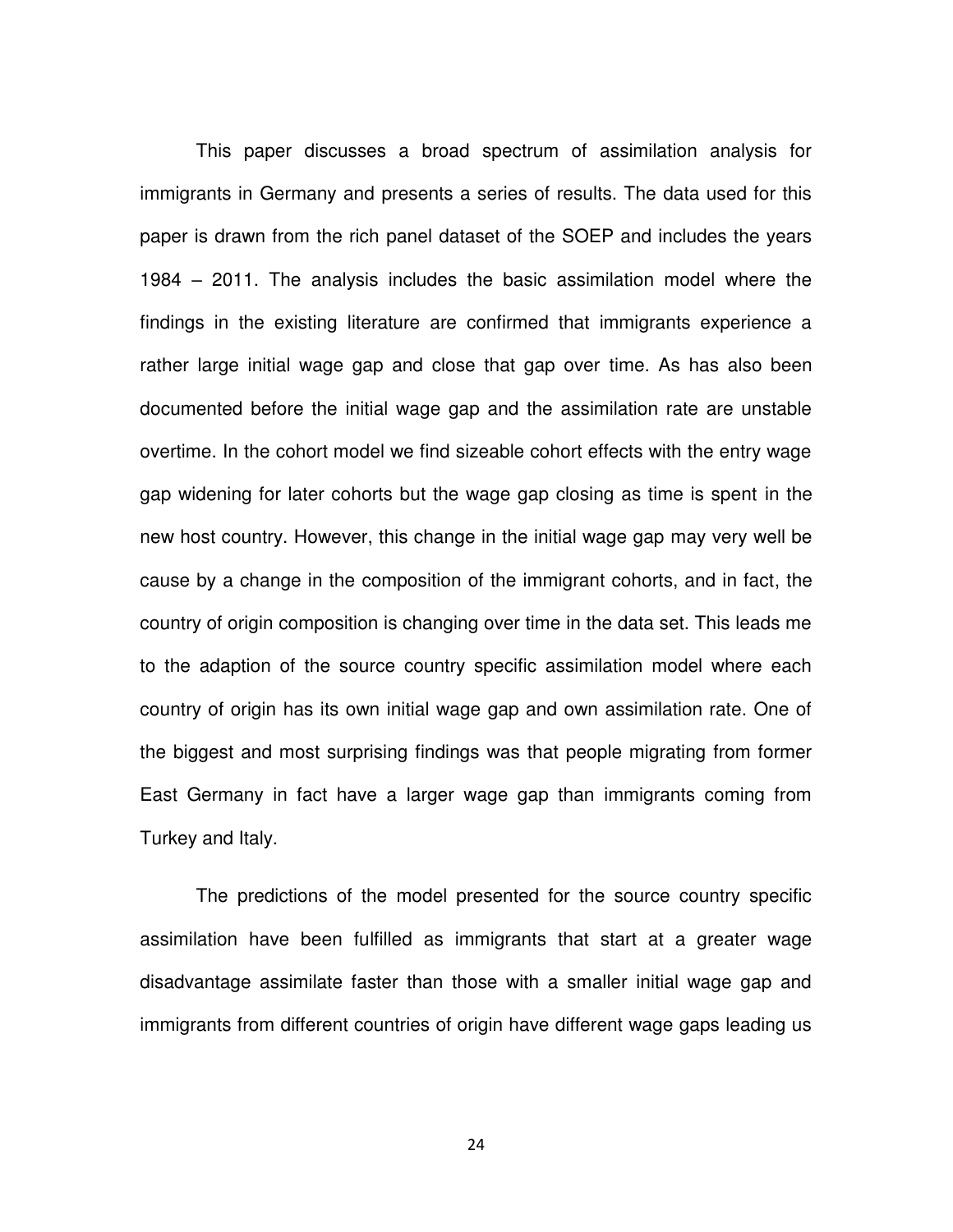to believe that the depreciation factors for human capital in the new host country do in fact depend on the source country.

The finding that immigrants from Eastern Europe which have high values of human capital start at a much greater wage disadvantage than immigrants with low values of human capital is however troubling since Germany relies on the influx of high skill labor. Germany in particular, but Europe in general, both have more restrictive laws when it comes to hiring new labor such as a higher minimum wage which makes Germany especially attractive for immigrants with low levels of human capital.<sup>3</sup> However, in this social market economy the upwards earning potential is lower than in for example the U.S. which means that high human capital immigrants are more likely to immigrate into the U.S. Roy (1954) wrote in his paper that the chances of high incomes attract high skill immigrants and higher job security tends to attract low skilled immigrants.

The EU has undertaken steps to make migration between its member countries easier by reducing barriers of inflow and recognizing each others qualifications. In terms of policy it is crucial to continue to reduce barriers of entry to attract more high skill labor. The necessity for these reforms can especially be seen in the educational group specific assimilation model where immigrants with the highest levels of human capital have the largest entry wage gap which is troubling when a country tries to attract high human capital immigrants.

 $\overline{\phantom{0}}$ 

<sup>&</sup>lt;sup>3</sup> For comparison, according to the U.S. census bureau 30% of immigrants immigrating into the U.S. belong to educational group 3, compared to roughly 10% for Germany.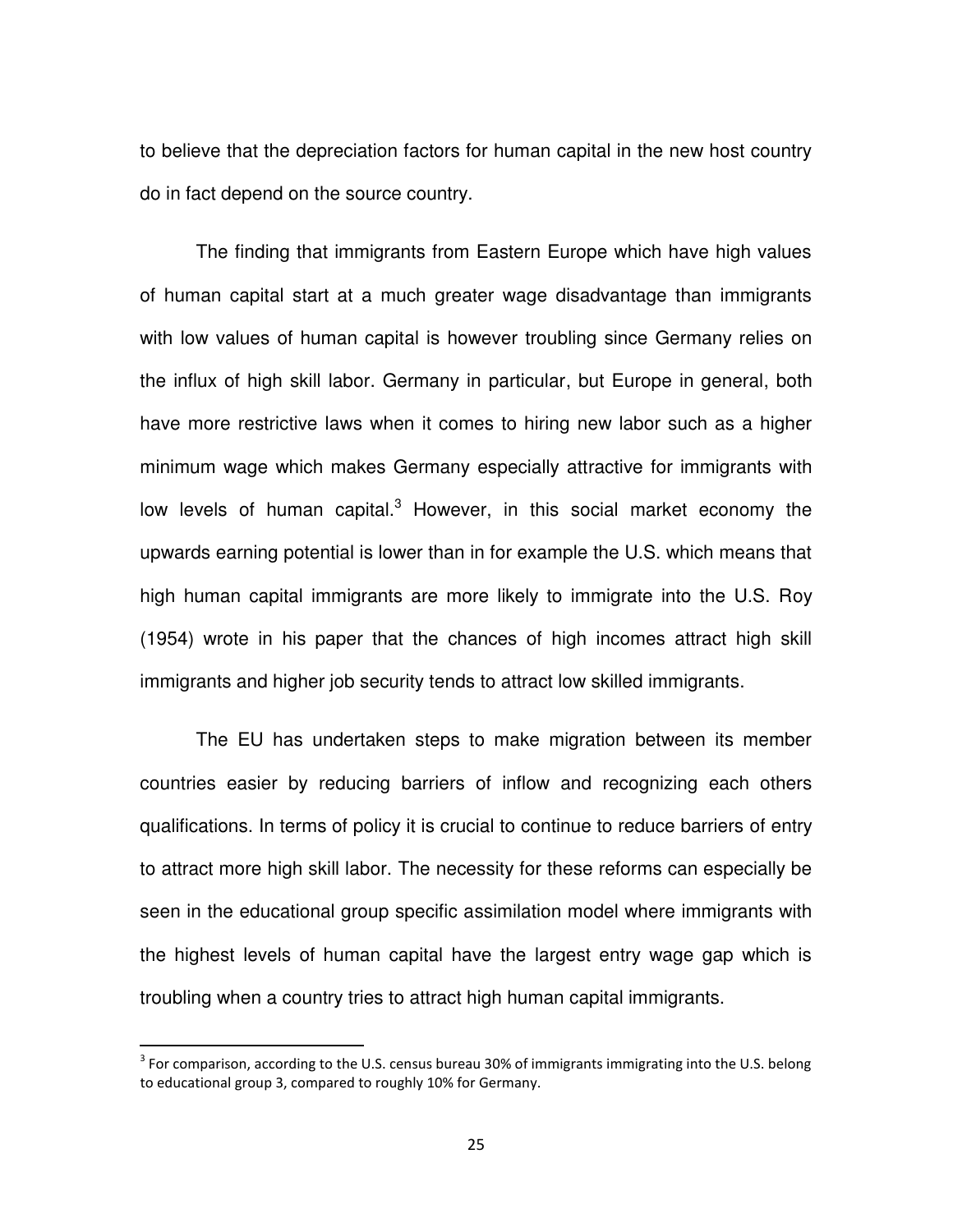#### **References**

Antecol, Heather, Peter J. Kuhn, and Stephen J. Trejo. 2006. Assimilation via prices orquantities? Sources of immigrant earnings growth in Australia, Canada, and the United States. Journal of Human Resources 41: 821-840.

Aydemir, Abdurrahman, and Mikal Skuterud. 2005. Explaining the deteriorating entry earnings of Canada's immigrant cohorts, 1966–2000. Canadian Journal of Economics 38: 641-672.

Baker, Michael, and Dwayne Benjamin. 1994. The performance of immigrants in the Canadian labor market. Journal of Labor Economics 12: 369–405.

Barth, Erling, Bernt Bratsberg and Oddbjørn Raaum. 2004. Identifying earnings assimilation of immigrants under changing macroeconomic conditions. Scandinavian Journal of Economics 106: 1-22.

Ben-Porath, Yoram. 1967. The production of human capital and the life cycle of earnings. Journal of Political Economy 75: 352-365.

Borjas, George J. 1985. Assimilation, changes in cohort quality, and the earnings of immigrants. Journal of Labor Economics 3: 463-489.

Borjas, George J. 1992. National Origin and the Skills of Immigrants in the Postwar Period. In: George J. Borjas and Richard B. Freeman, eds., Immigration and the work force: Economic consequences for the United States and source areas, 17-47. Chicago: University of Chicago Press.

Borjas, George J. 1995. Assimilation and changes in cohort quality revisited: What happened to immigrant earnings in the 1980s? Journal of Labor Economics 13: 201-245.

Borjas, G. J. (2013). "The slowdown in the economic assimilation of immigrants: Aging and cohort effects revisited again". National Bureau of Economic Research Working Paper 19116.

Card, D. (2001)."Immigrant inflows, native outflows, and the local labor market impacts of higher immigration". Journal of Labor Economics19,22-64.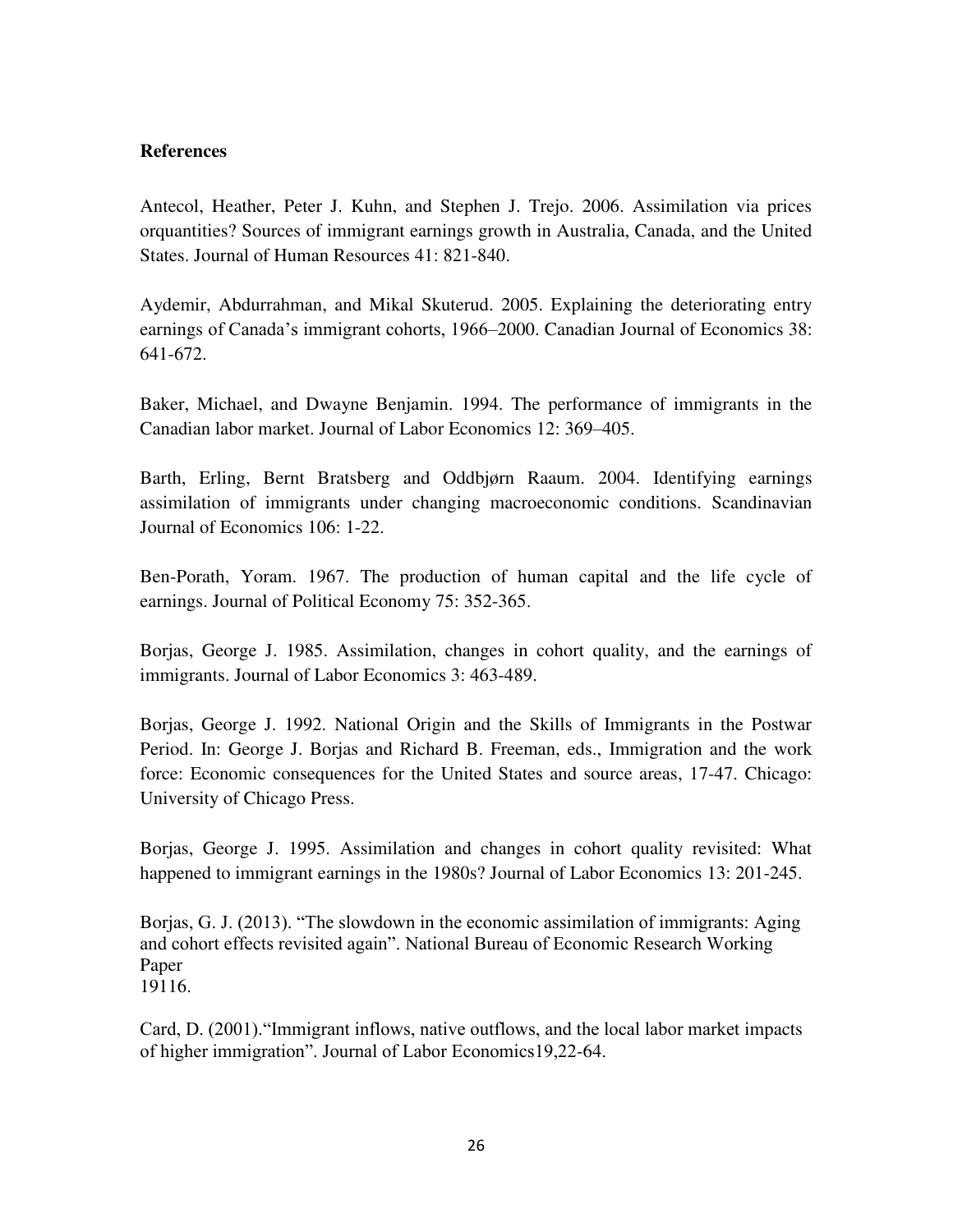Card, D. (2005). "Is the new immigration really so bad?" Economic Journal115, F300- F323.

Card, D. (2009). "Immigration and inequality". American Economic Review 99, 1-21.

Chiswick, Barry R. 1978. The effect of Americanization on the earnings of foreign-born men. Journal of Political Economy 86: 897-921. 46

Chiswick, Barry R. 1986. Is the new immigration less skilled than the old? Journal of Labor Economics 4:168-192.

Chiswick, Barry R., and Paul W. Miller. 1999. English language fluency among immigrants in the United States. Research in labor economics 17: 151-200.

Douglas, Paul H. 1919. Is the new immigration more unskilled than the old? Journal of the American Statistical Association 16: 393-403.

Duleep, Harriet Orcutt, and Daniel J. Dowhan 2002. Insights from longitudinal data on the earnings growth of U.S. foreign-born men. Demography 39: 485-506.

Duleep, Harriet Orcutt, and Mark C. Regets. 1997. Immigrant entry earnings and human capital growth: Evidence from the 1960–1980 censuses. Research in Labor Economics 16: 297-317.

Edin, Per Anders, Robert J. LaLonde, and Olof Åslund. 2000. Emigration of immigrants and measures of immigrant assimilation: evidence from Sweden. Swedish Economic Policy Review 7: 163–204.

Glenn, Norval D. 1976. Cohort analysts' futile quest: Statistical attempts to separate age, period, and cohort effects. American Sociological Review 41: 900-904.

Green, David A. 1999. Immigrant occupational attainment: Assimilation and mobility over time. Journal of Labor Economics 17: 49-79.

Guiso, Luigi, Paola Sapienza, and Luigi Zingales. 2009. Cultural biases in economic exchange. Quarterly Journal of Economics 124: 1095–1131.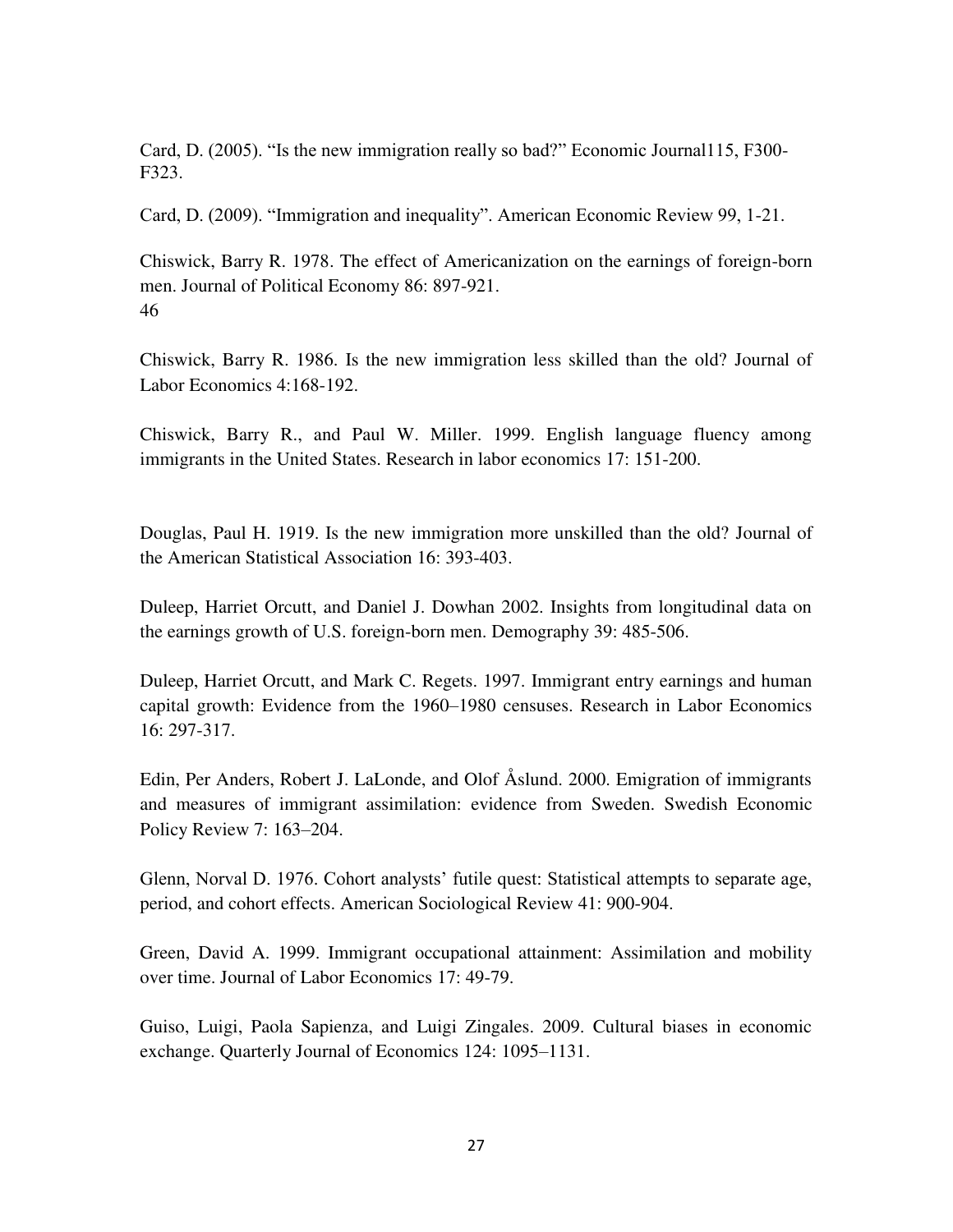Katz, Lawrence F., and Kevin M. Murphy. 1992. Changes in the wage structure, 1963- 87: Supply and demand factors. Quarterly Journal of Economics 107: 35-78.

LaLonde, Robert J., and Robert H. Topel. 1992. The assimilation of immigrants in the U.S. labor market. In: George J. Borjas and Richard B. Freeman, eds., Immigration and the work force: Economic consequences for the United States and source areas, 67-92. Chicago: University of Chicago Press.

Lazear, Edward P. 1999. Culture and language. Journal of Political Economy 107: S95- S126. Lemieux, Thomas. 2006. Increasing residual wage inequality: Composition effects, noisy data, or rising demand for skill? American Economic Review 96: 461-498.

Lubotsky, Darren. 2007. Chutes or ladders? A longitudinal analysis of immigrant earnings. Journal of Political Economy 115: 820-867.

Lubotsky, Darren. 2011. The effect of changes in the U.S. wage structure on recent immigrants' earnings. Review of Economics and Statistics 93: 59-71.

Schoeni, Robert F. 1997b. New evidence on the economic progress of foreign-born men in the 1970s and 1980s. Journal of Human Resources 32: 683–740.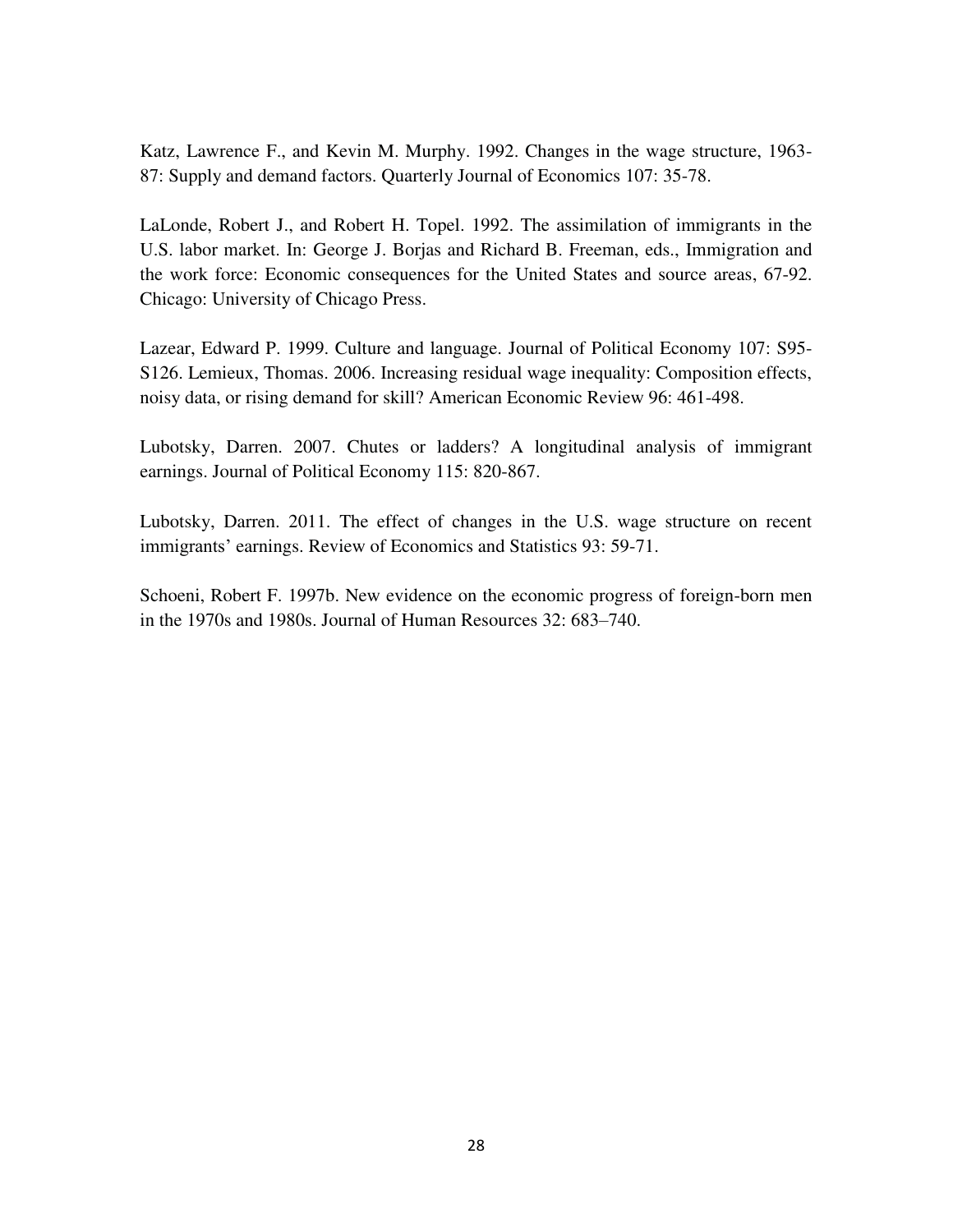**Table 1.1.** 

**Summary statistics** 

| Years since<br>migration | 19.44 |
|--------------------------|-------|
| Age at migration         | 21.5  |
|                          |       |
| German Citenzenship      | 0.24  |
| Country of origin        |       |
| Turkey                   | 0.27  |
| Italy                    | 0.16  |
| Eastern Europe           | 0.16  |
| Former Yugoslavia        | 0.15  |
| <b>Other Western</b>     | 0.04  |
| Asia                     | 0.05  |
| Spain / Portugal         | 0.08  |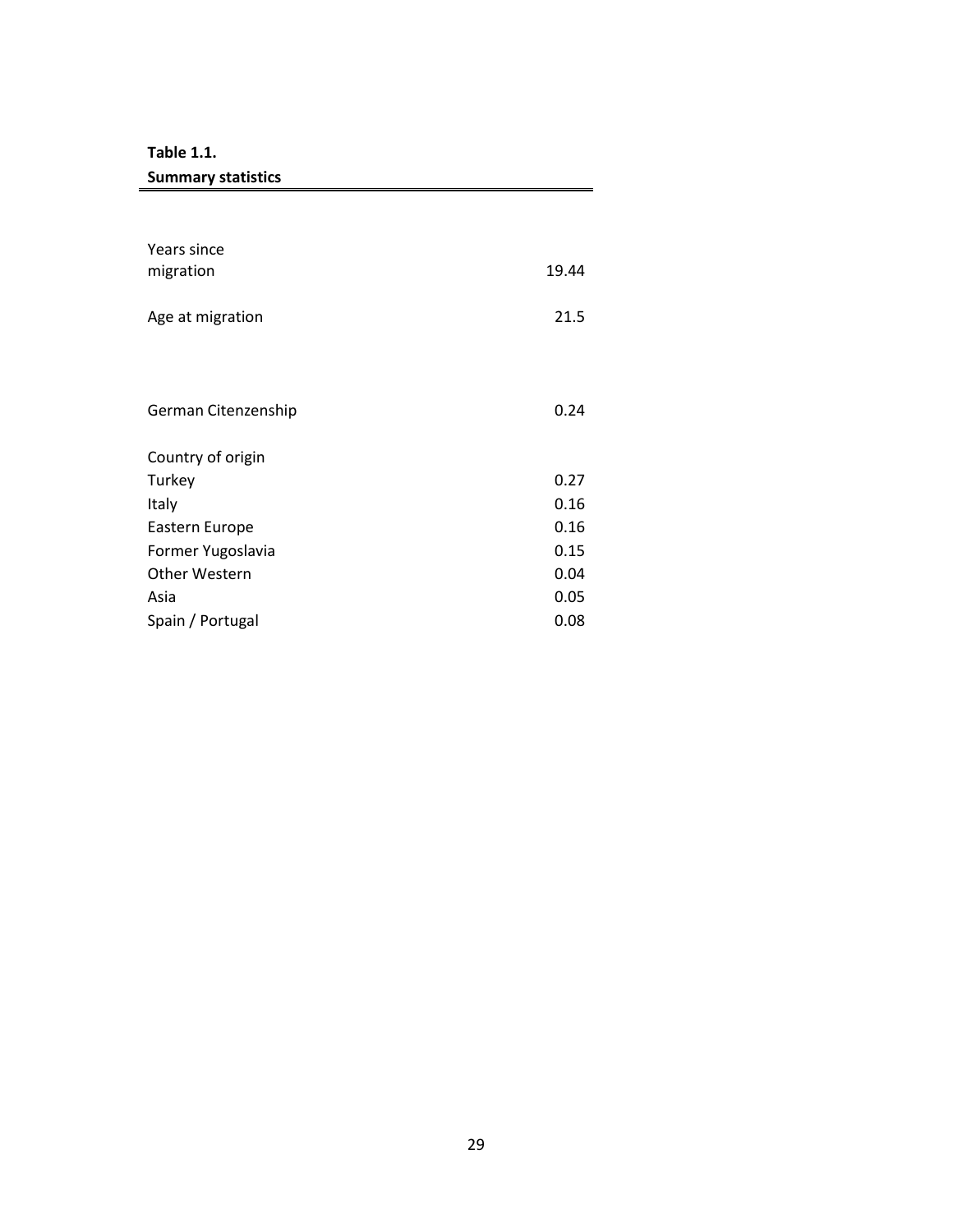#### **Table 1.2.**

#### **Basic assimilation model**

|                          |             | 1991 -     | 1996 -     | $2001 -$  | $2006 -$  |
|--------------------------|-------------|------------|------------|-----------|-----------|
| Variable                 | 1984 - 1990 | 1995       | 2000       | 2005      | 2011      |
|                          |             |            |            |           |           |
| Schooling                | 0.076       | 0.072      | 0.069      | 0.080     | 0.0822    |
| (Years of education)     | (0.0011)    | (0.0013)   | (0.0012)   | (0.0010)  | (0.0010)  |
|                          |             |            |            |           |           |
| Foreign Dummy            | $-0.0956$   | $-0.166$   | $-0.229$   | $-0.191$  | $-0.173$  |
|                          | (0.019)     | (0.0217)   | (0.022)    | (0.025)   | (0.032)   |
| Years in Germany         | 0.0047      | 0.011      | 0.011      | 0.0055    | 0.0041    |
|                          | (0.0013)    | (0.0024)   | (0.0025)   | (0.0025)  | (0.0013)  |
|                          | $-0.000011$ | $-0.00026$ | $-0.00019$ |           |           |
| Years in Germany squared |             |            |            | 0.0000215 | 0.0000307 |
|                          | (0.0000722) | (0.00006)  | (0.00006)  | (0.00005) | (0.00005) |

Notes: Standard errors are reported in parantheses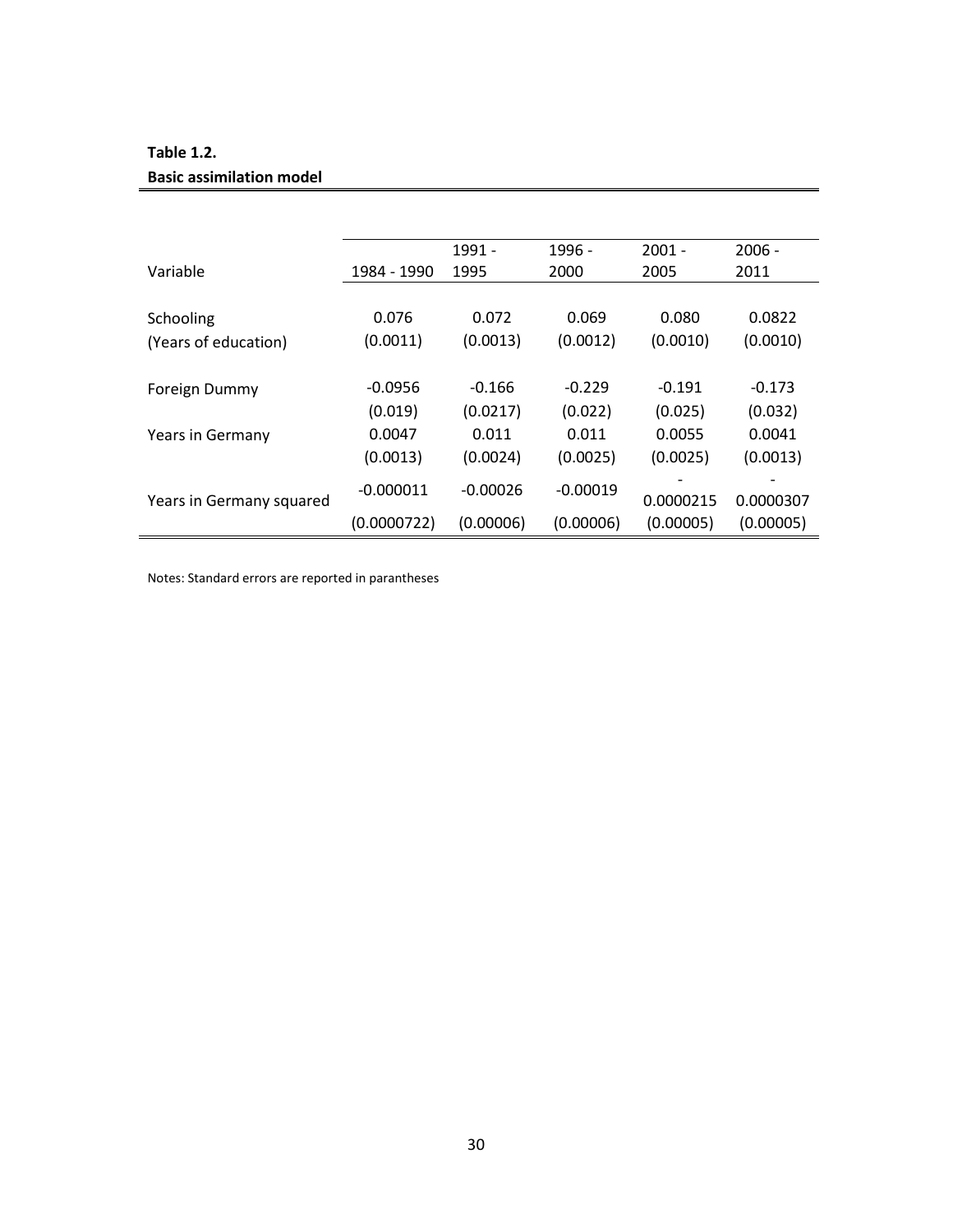#### **Table 1.3.**

÷

#### **Cohort model**

|                      | 1984 -    | 1991 -    | 1996 -    | $2001 -$  | $2006 -$  |
|----------------------|-----------|-----------|-----------|-----------|-----------|
|                      | 1990      | 1995      | 2000      | 2005      | 2011      |
| cohorts              |           |           |           |           |           |
| 2001 - 2005 arrivals |           |           |           |           | $-0.317$  |
|                      |           |           |           |           | (0.0509)  |
| 1996 - 2000 arrivals |           |           |           | $-0.222$  | $-0.191$  |
|                      |           |           |           | (0.0339)  | (0.0335)  |
| 1991 - 1995 arrivals |           |           | $-0.24$   | $-0.166$  | $-0.140$  |
|                      |           |           | (0.0173)  | (0.0170)  | (0.0181)  |
| 1980 - 1990 arrivals | $-0.128$  | $-0.0906$ | $-0.077$  | $-0.0669$ | $-0.0589$ |
|                      | (0.0211)  | (0.0179)  | (0.0159)  | (0.0166)  | (0.0177)  |
| 1970 - 1980 arrivals | $-0.074$  | $-0.0146$ | $-0.0530$ | $-0.0524$ | $-0.0752$ |
|                      | (0.008)   | (0.0102)  | (0.0129)  | (0.0144)  | (0.0178)  |
| 1960 - 1970 arrivals | $-0.0374$ | $-0.0400$ | $-0.0562$ |           |           |
|                      | (0.0086)  | (0.0127)  | (0.0179)  |           |           |

Notes: Standard errors are reported in parantheses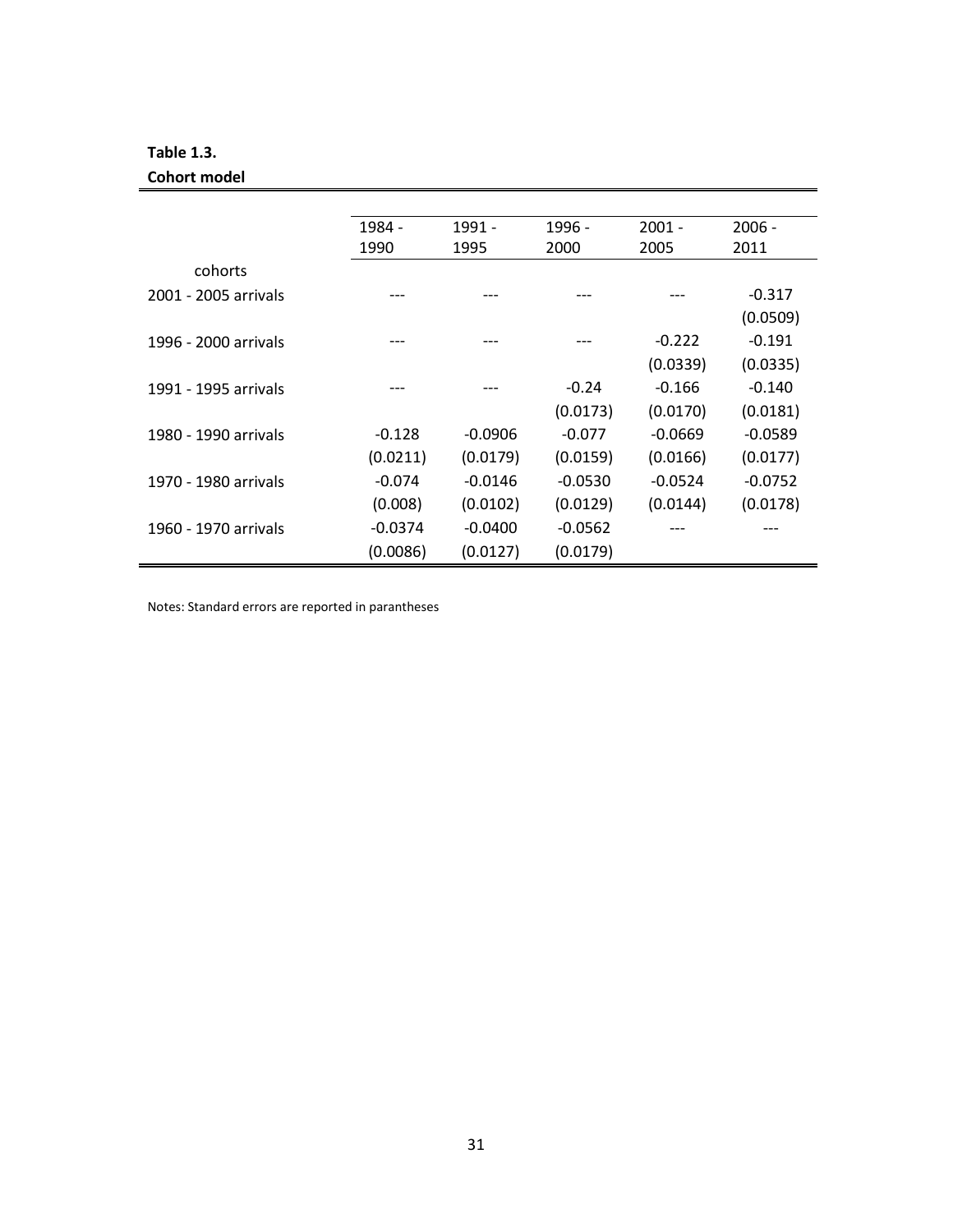#### **Table 1.4.**

#### **Education summary**

| Educational levels by country of origin | Mean  | 25 percentile | 75 percentile | <b>Median</b> |
|-----------------------------------------|-------|---------------|---------------|---------------|
| (In years of education)                 |       |               |               |               |
| <b>West Germans</b>                     | 12.56 | 10.5          | 14.5          | 11.5          |
| Eastern Europe                          | 11.77 | 10.5          | 12            | 11            |
| Yugoslavia                              | 9.88  | 9             | 11            | 10.5          |
| Italy                                   | 9.29  | 7             | 10.5          | 9             |
| Spain                                   | 9.44  | 9             | 11            | 9             |
| Turkey                                  | 9.7   | 9             | 10.5          | 9             |
| Other                                   | 11.15 | 9             | 13            | 10.5          |
| East Germans in West Germany            | 12.94 | 11.5          | 14.5          | 12            |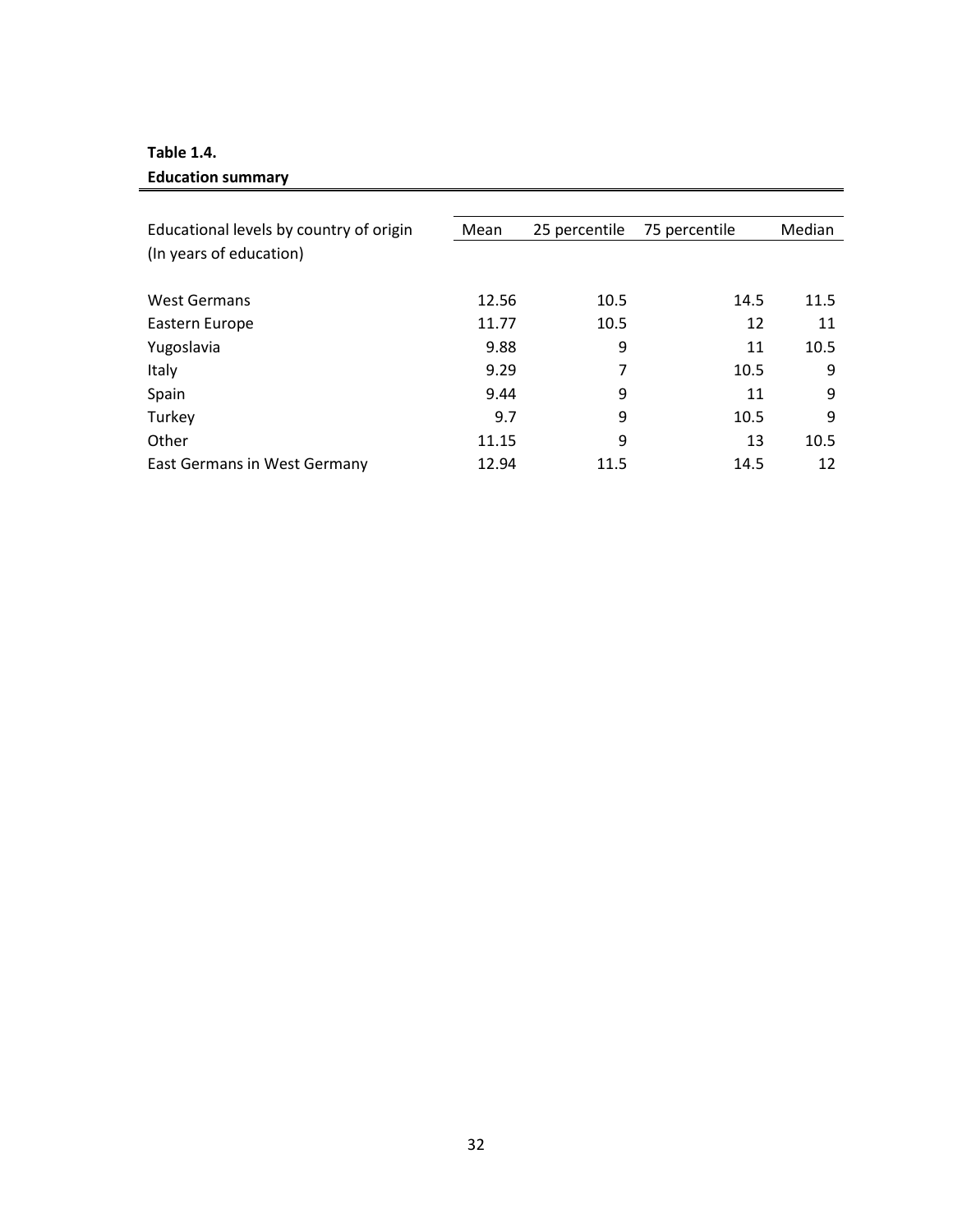| Initial wage gaps by country of origin | (1)       | (2)       |
|----------------------------------------|-----------|-----------|
|                                        |           |           |
| Eastern Europe                         | $-0.24$   | $-0.24$   |
|                                        | (0.012)   | (0.012)   |
| Yugoslavia                             | $-0.115$  | $-0.14$   |
|                                        | (0.02)    | (0.02)    |
| Italy                                  | $-0.055$  | $-0.07$   |
|                                        | (0.019)   | (0.018)   |
| Spain                                  | $-0.132$  | $-0.15$   |
|                                        | (0.03)    | (0.03)    |
| Turkey                                 | $-0.083$  | $-0.09$   |
|                                        | (0.0148)  | (0.014)   |
| Other                                  | $-0.112$  | $-0.11$   |
|                                        | (0.0143)  | (0.014)   |
| <b>Eastern Germans</b>                 | $-0.128$  | $-0.17$   |
|                                        | (0.019)   | (0.019)   |
| Assimilation rate by country of origin |           |           |
| Eastern Europe                         | 0.0055    | 0.006     |
|                                        | (0.0007)  | (0.00070) |
| Yugoslavia                             | 0.0042    | 0.0019    |
|                                        | (0.00093) | (0.00092) |
| Italy                                  | 0.0021    | 0.0010    |
|                                        | (0.00083) | (0.0008)  |
| Spain                                  | 0.0043    | 0.0053    |
|                                        | (0.0013)  | (0.0012)  |
| Turkey                                 | 0.0028    | 0.003     |
|                                        | (0.0007)  | (0.00072) |
| Other                                  | 0.0023    | 0.002     |
|                                        | (0.00061) | (0.00060) |
| <b>Eastern Germans</b>                 | $-0.0004$ | 0.0026    |
|                                        | (0.001)   | (0.0013)  |

#### **Table 1.5. Source country specific assimilation model**

Notes: Standard errors are reported in parantheses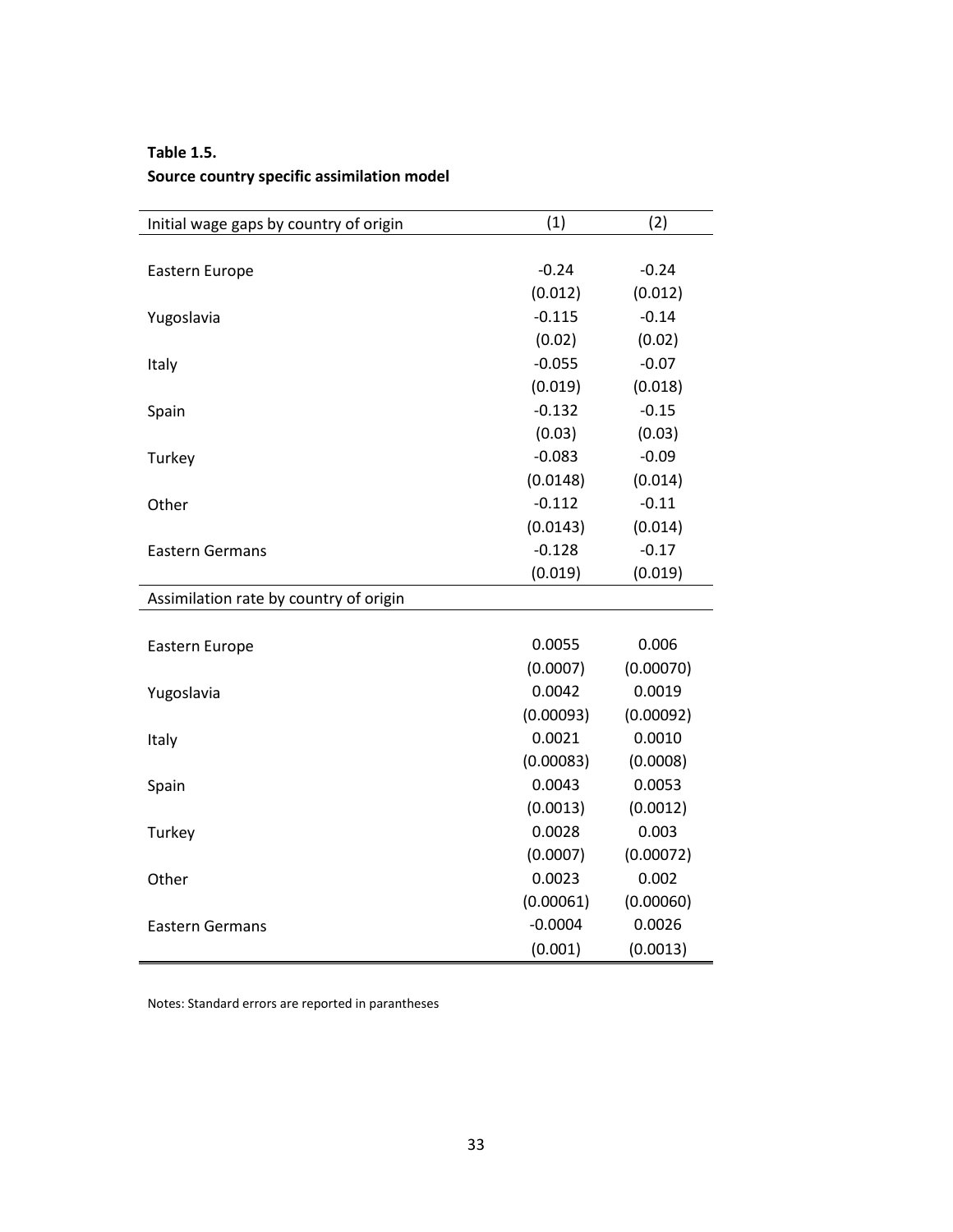#### **Table 1.6. Educational assimilation model**

| Initial wage gaps by educational group | (1)       | (2)       |
|----------------------------------------|-----------|-----------|
|                                        |           |           |
| Education group 1                      | $-0.059$  | $-0.053$  |
|                                        | (0.011)   | (0.011)   |
| Education group 2                      | $-0.181$  | $-0.173$  |
|                                        | (0.009)   | (0.0092)  |
| <b>Education group 3</b>               | $-0.236$  | $-0.229$  |
|                                        | (0.018)   | (0.018)   |
| Assimilation rate by educational group |           |           |
|                                        |           |           |
| Education group 1                      | 0.0018    | 0.0017    |
|                                        | (0.00053) | (0.00053) |
| Education group 2                      | 0.0045    | 0.044     |
|                                        | (0.00042) | (0.00042) |
| Education group 3                      | 0.0065    | 0.0066    |
|                                        | (0.00084) | (0.00084) |

Notes: Standard errors are reported in parantheses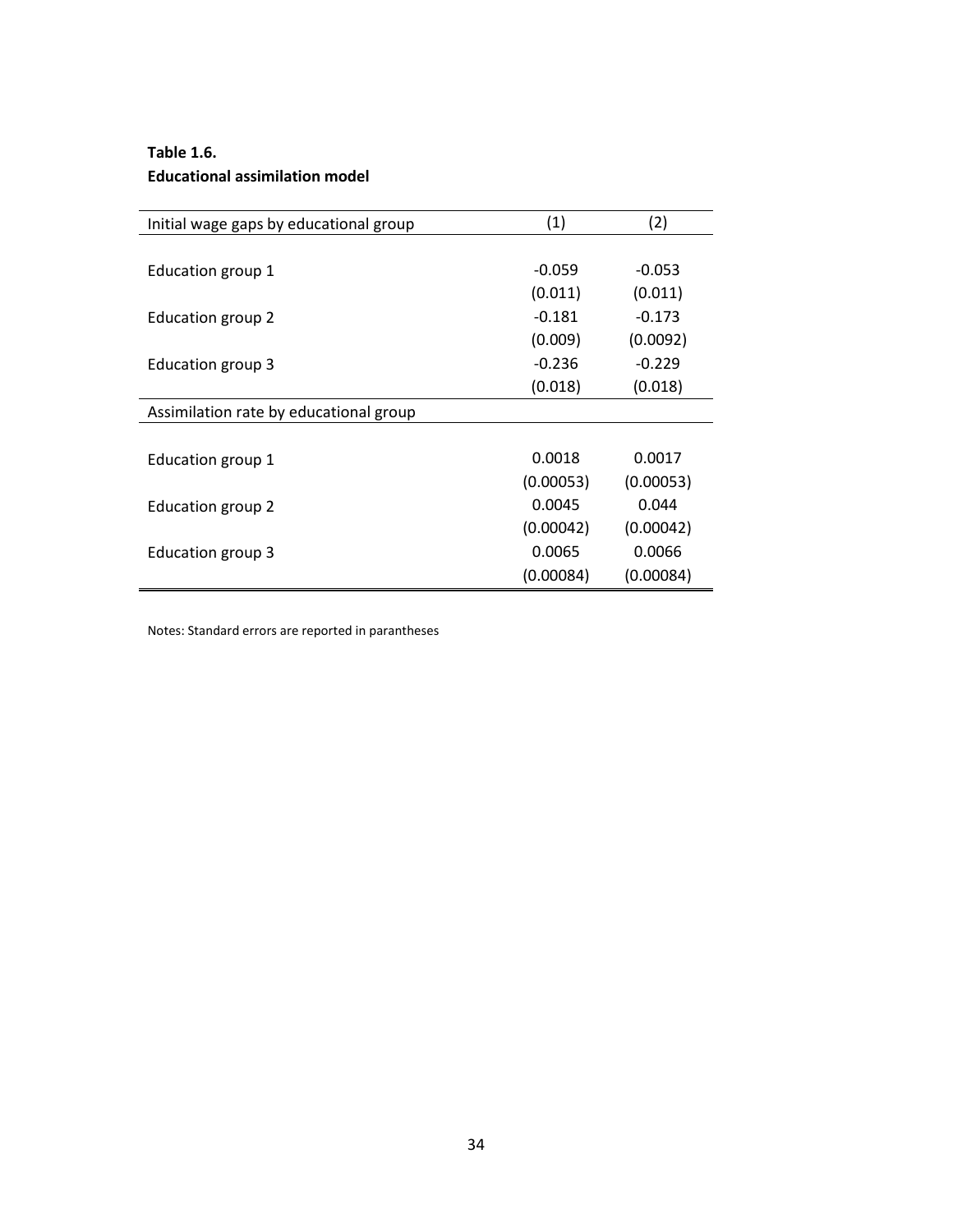#### **CHAPTER 2**

#### **Assimilation of foreigners under self-selection**

#### **2.1.Introduction**

The estimation of labor market performance of immigrants once they enter their new host country has been performed by many scholars starting with the human capital theory of Mincer (1974) that incorporated schooling in a regression analysis. The human capital theory was then transformed by Chiswick (1978) and Borjas (1985) to estimate and explain the labor market performance of immigrants. In the early papers by Chiswick and Borjas immigrants assimilated rather quickly in their new environment and some concern was raised about the estimation methods as cross section data was used that did not allow it to follow an immigrant over a time span and that was only available every ten years. The cross section could give biased results if remigration is not taken into consideration or, as pointed out by Borjas, a quality change in the immigrants is observed and not corrected for. Borjas (1985) has argued that the decline in cohort quality was responsible for a biased increase in estimated assimilation rates for immigrants. This interpretation has however been disputed by Duleep (1996), Regets (1997), and other researchers.

Most economic papers written about economic assimilation use an OLS approach in their empirical model where wage is regressed on personal covariates and a years since migration variable that is capturing the economic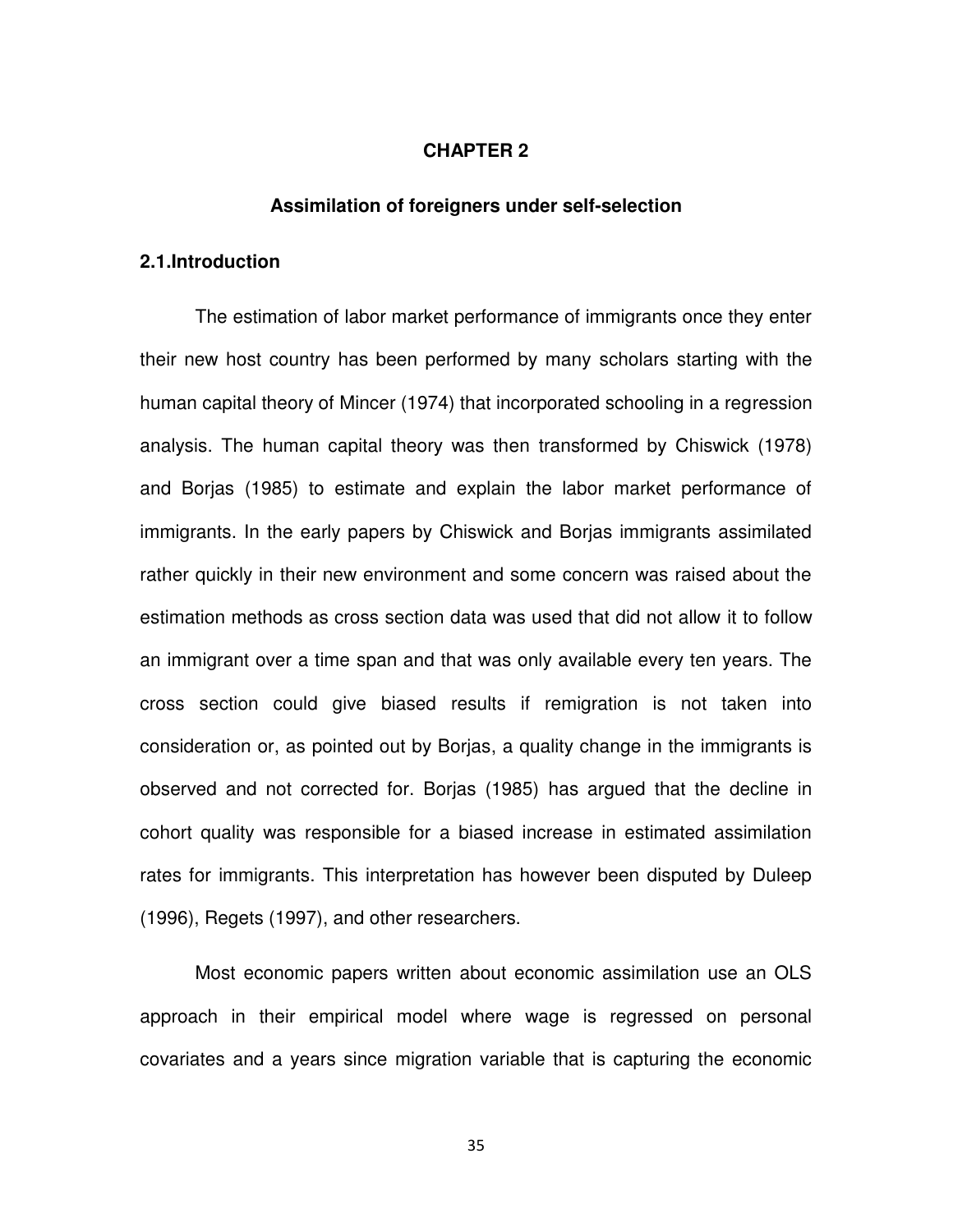adjustment immigrants are experiencing while in their new host country. The problem with these standard models is that it does not take account of a self selection bias that is caused through the decision that the immigrant makes when he self-selects himself into either employment or unemployment. In the classical papers that use OLS, unemployment is not considered because only individuals that are fulltime employed are included in the sample.

Neuman and Oaxaca (2003) find a substantial self-selection bias in their paper where they estimate the wage discrimination against foreigners in Israel. They found that not only the magnitude of the discrimination was changed but in some cases even the direction of the effect.

The problem when these kind of issues are addressed by an empirical research approach is that to really determine income growth, longitudinal data is required and most data sets available do not have enough observations to perform a statistically sound analysis. The SOEP dataset used for the analysis in this paper is a yearly panel where immigrants and natives can be tracked over long time periods and labor market adjustments by immigrants can be observed. This makes this a very unique data set that can help us understand the economic integration process of foreigners in Germany. The quality of the data and richness of variables make this dataset a valuable source for the analysis of immigrant assimilation. This paper adds to the existing literature by creating a source country specific assimilation model and an educational assimilation model that are enhanced by a Heckman selection model. These models can help us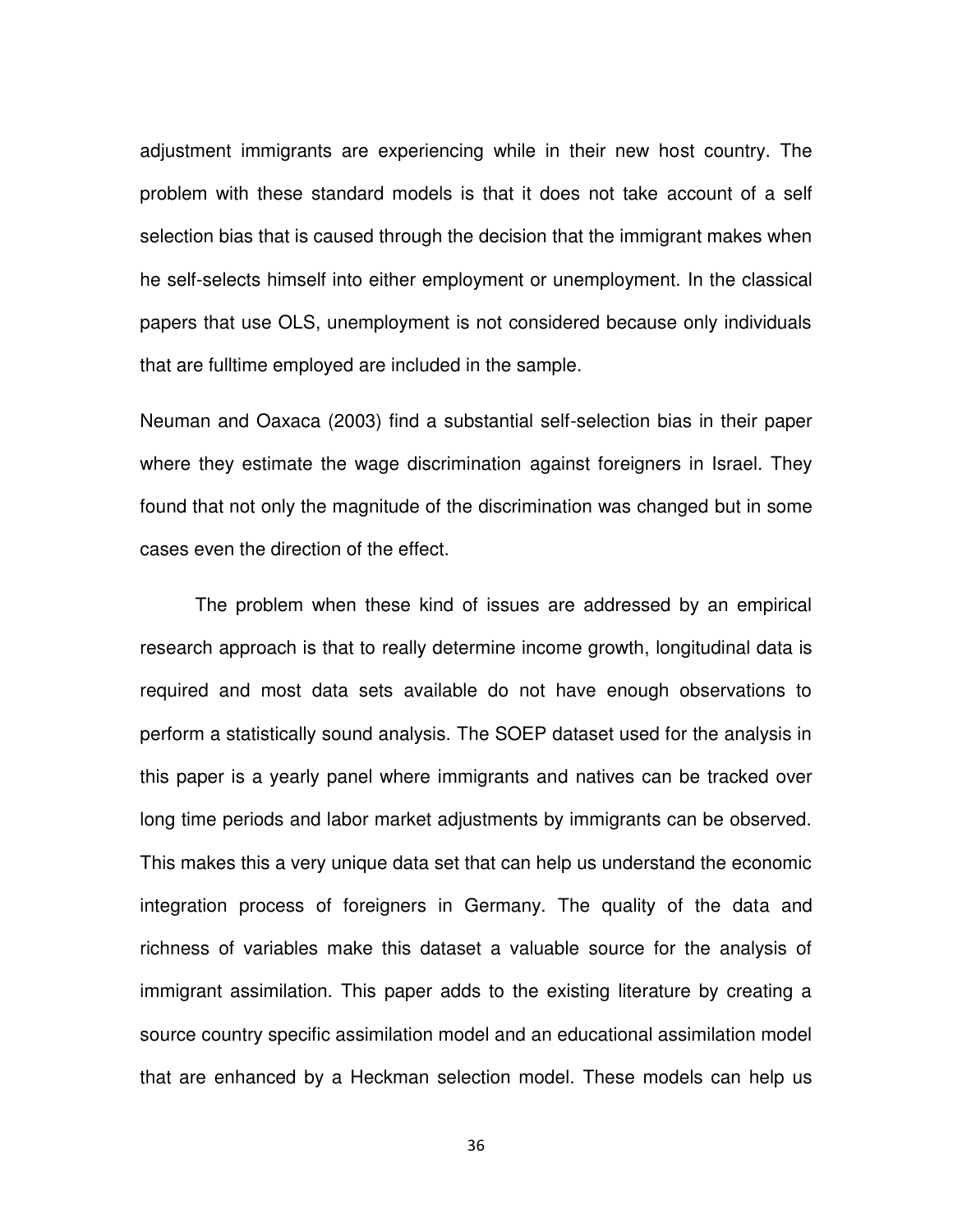understand what the current entry wage gaps and assimilation rates for immigrants. Especially in the case of Germany where the population is shrinking and policy makers have declared that their goal is to maintain or even expand the inflow of high human capital immigrants. And when looking at wage assimilation unemployment is an important factor, because immigrants that do not find a job shortly after arriving have a high chance of getting discouraged and possibly even migrate back to their country of origin or another country with better job opportunities.

#### **2.2.Data**

The data used for this dissertation chapter comes from the same source as the data used in the previous chapter but is compiled differently. The data come from the German Socio-Economics Panel and includes the years 1984 – 2011. The sample used for analysis includes a total of 180,659 individuals between the ages of 25 and 65 who live in former West Germany. 21.9% of the observations are immigrants from various countries of origin. Only first generation immigrants are considered and the immigrants are selected into one of the six following groups depending on their country of origin: Turkey, Italy, Spain/Portugal, Eastern Europe, Ex-Yugoslavia and all other countries of origin. Only individuals living in former West Germany are considered since 99% of foreigners live in former West Germany. Natives are individuals born in Germany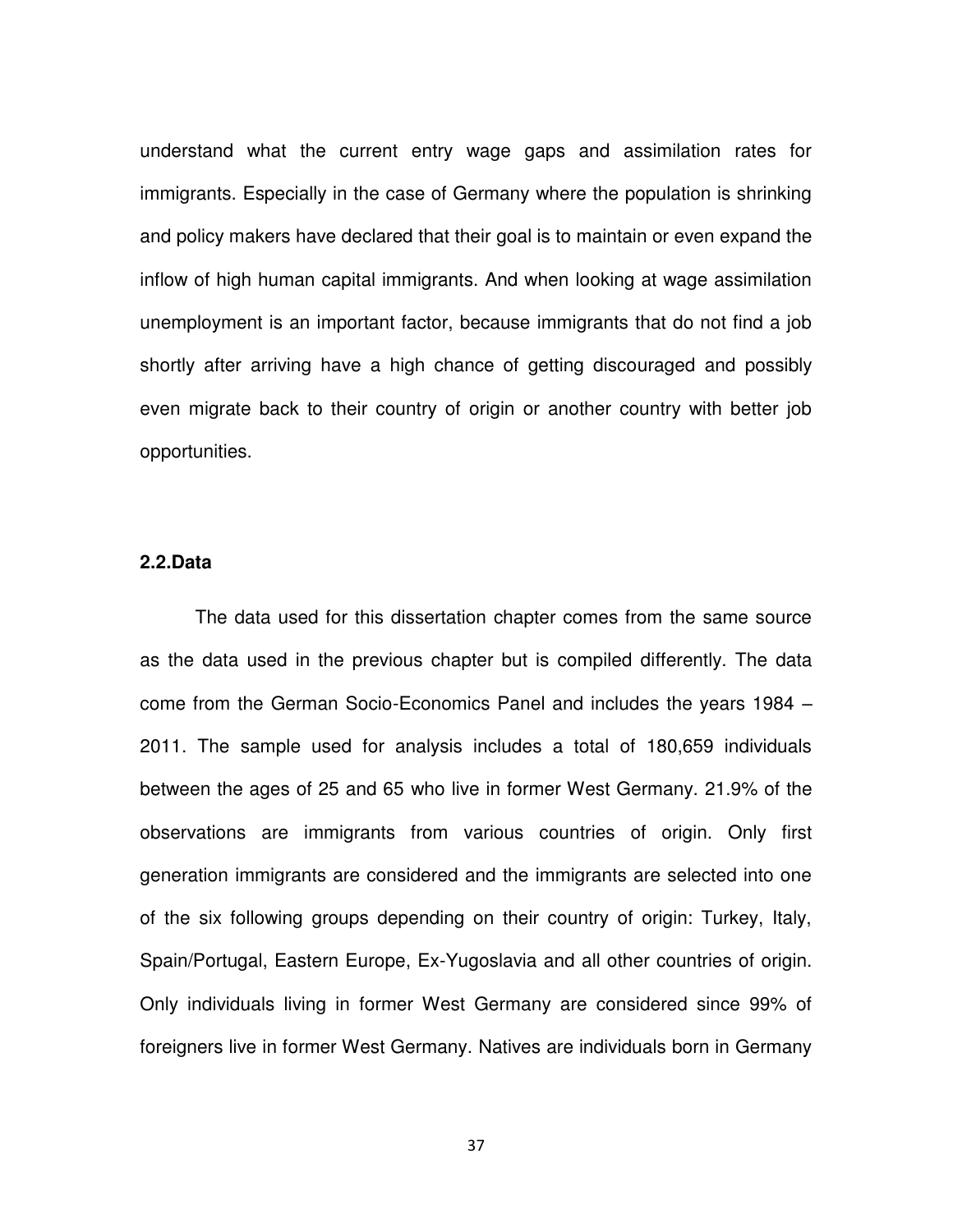and having the German citizenship. In this respect Germany is different from the U.S. since not everybody that is born in Germany automatically receives the German citizenship which makes it easier to identify natives and second or third generation immigrants.

Also In this data set, unemployed individuals are included as unemployment is not uniformly distributed across different nationalities and the analysis used in this paper is taking that fact into consideration. The employment averages by country of origin are listed in table 1. The global average is 76.6% of people in the sample are fulltime employed. Turkish immigrants have the lowest average employment with 71.8% and they are the only country of origin that has a lower average employment than Germans. All the other countries of origin have higher average employment rates than Germans which is not really surprising since the opportunity cost for immigrants of not working is higher than it is for Germans because Germans receive social security if they are not working.

For purposes discussed later in the paper I divided the sample into three categories of educational attainment. The division was done through the International Standard Classification of Education (ISCED) values provided in the data. Educational group 1 is only primary and secondary school but less than high school which refers to ISCED groups 1 and 2 and represents low levels of education. Educational group 2 is a high school degree and or basic level vocational training and refers to ISCED groups 3 and 4 and represents a medium level of education. Educational group 3 is a university degree or higher vocational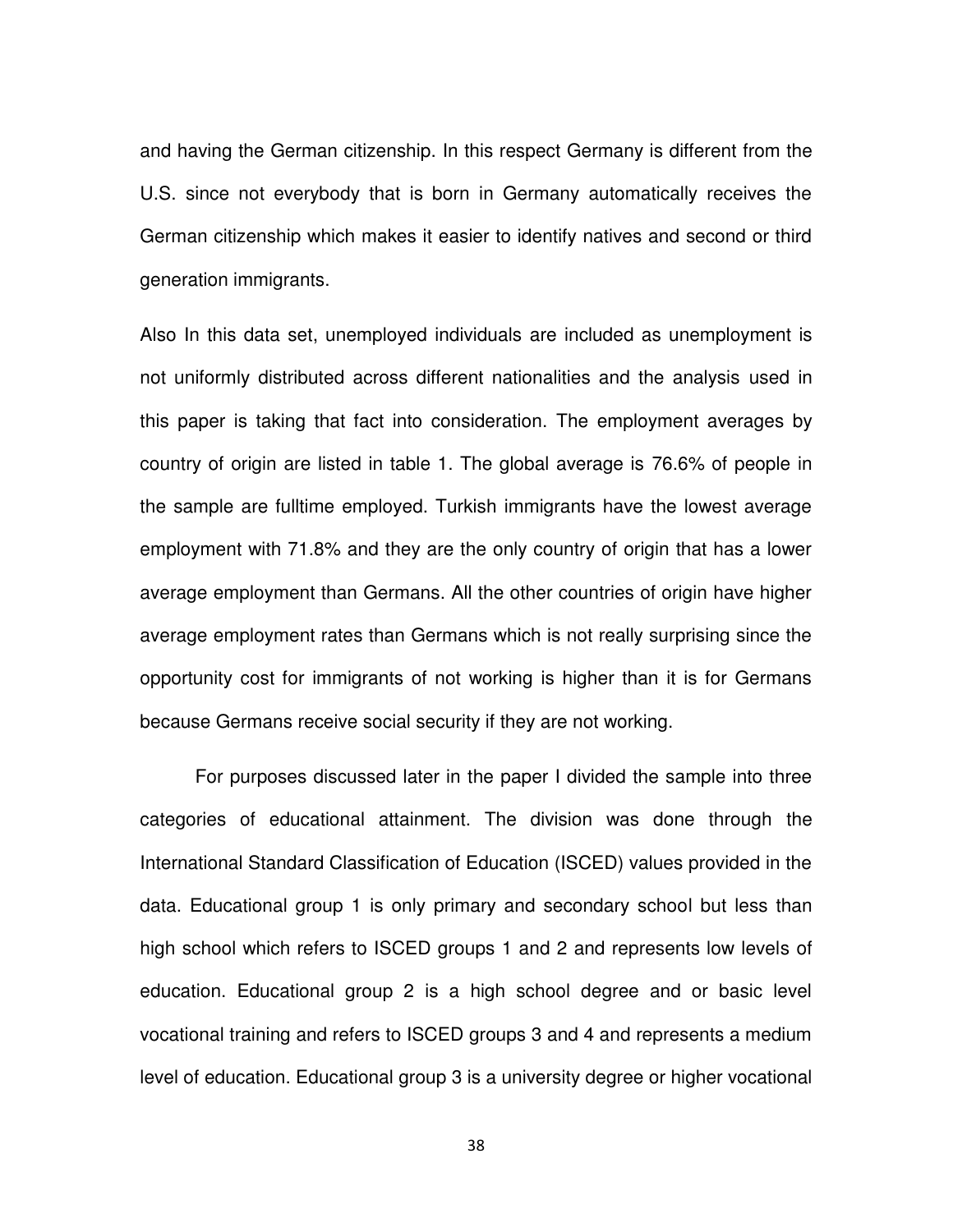training and refers to ISCED groups 5 and 6 and represents high levels of education. Table 2 gives a summary statistic of the distribution and averages of educational attainment as a sample average and averages by country of origin. It is interesting to note that native Germans have the highest average educational attainment with 32% in the highest category. Eastern Europeans have the highest educational attainment of immigrants with an average of 24% in the highest educational group. All the other immigrant populations have a very similar distribution into the three different educational groups with the highest percentage of immigrants in category one and two.

Table 3 gives a summary statistic on the percentage of individuals employed as a sample average and as an average by source country. I can't call it unemployment rate since by definition an individual is only marked as officially unemployed if he as actively searching for a job, however I do not have that information in the data but the model in the empirical section presented later will take this into consideration. The total average of fulltime employment is 76.6% and German natives have an average employment of 77%. Most immigrant source countries have averages around the same level with Spain having the highest average employment level at 86.03% and Turkey the lowest with 71.80%. Especially in the case of Turkey the results from the previous chapter might be understating the true effect of initial immigrant wage gap if employment levels are not taken into consideration.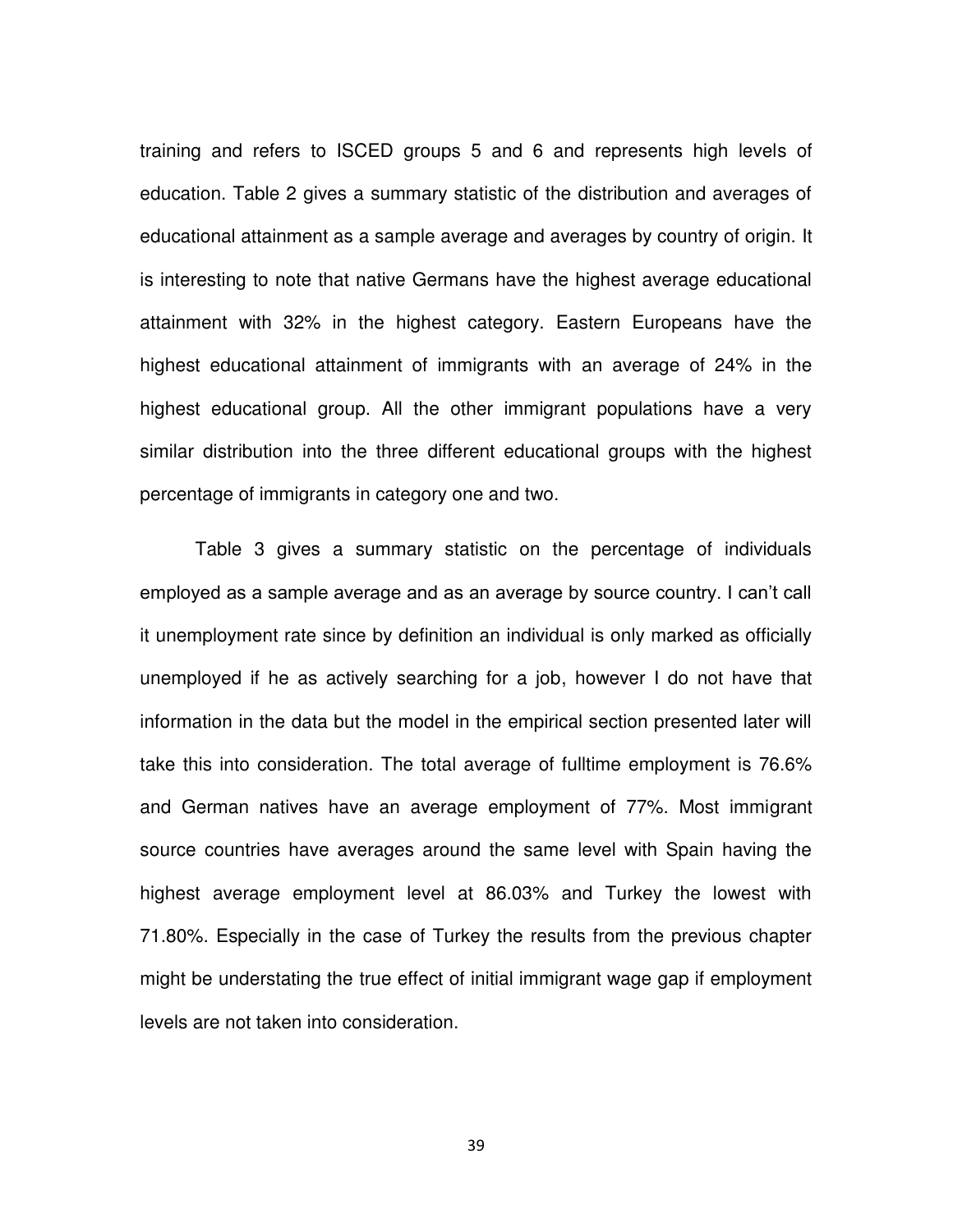Table 4 gives a summary statistic on the percentage of individuals employed grouped by the educational group they belong to. What is interesting to see is that immigrants have slightly higher employment averages in educational groups 1 and 2 but significantly lower employment averages in educational group 3. This seems to be especially troubling in light of the proclaimed goal of the German government to attract high skill labor as Germany is a producer of high human capital products. In light of the model presented in the previous chapter this result is not too surprising though since immigrants with high human capital are more likely to have a higher depreciation factor to their skills, this could for example be due to the fact that their school degrees might not be recognized. Germany is especially restrictive in the reorganization of higher vocational degrees earned abroad. Immigrants from category 3 that have earned higher vocational degrees are most likely not able to use those in Germany and they are often required especially in the opening of a new business.

Figure 1 gives a graphic representation of net immigration in Germany between the years 1991 through 2013. Net immigration hit a high in 1992 and decreased in the following years with a slight recovery between 1999 and 2002. Net immigration was even negative for the years 2008 and 2009. After 2009 net immigration seems to be rising again which could be due to new immigration policies including active recruitment or the economic climate in other EU countries that were hit harder by the 2008 recession than Germany was.

#### **2.3.Model**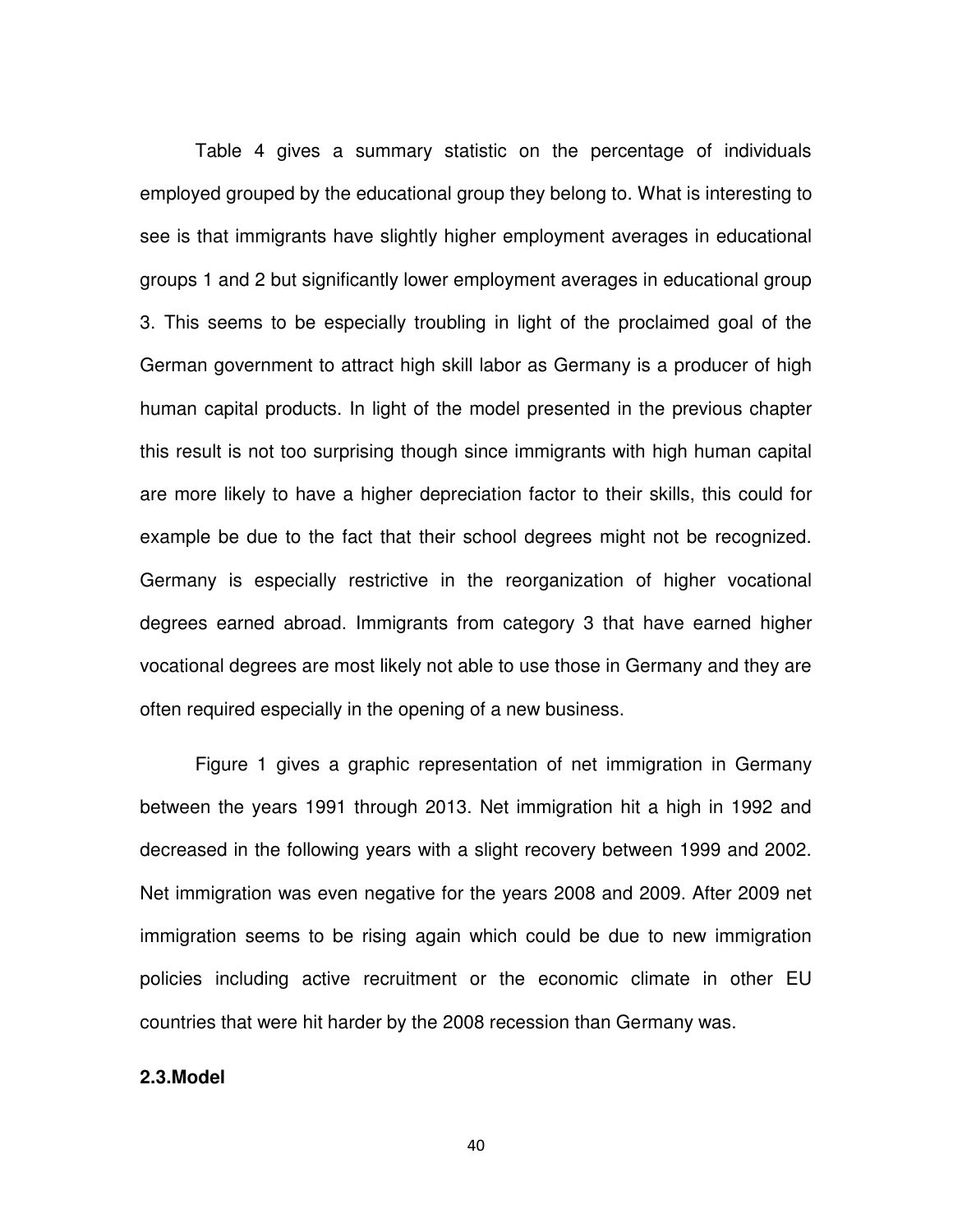In the previous chapter of this dissertation I estimated initial wage gaps and assimilation rates of immigrants that moved to Germany. Two different models were looked at where the first one estimated the initial wage gap and assimilation by country of origin and the second that was estimated using different educational groups. As is standard in the literature I only kept immigrants in my sample that were fulltime employees. However, not all source countries, nor all educational groups have the same employment levels as natives and disregarding this fact could lead to biased results due to selfselection or possibly the ability to find a job.

The most commonly used method to deal with this kind of endogeneity is a Heckman two stage approach often referred to as Heck-it that was introduced by Heckman (1979). This approach makes it possible to estimate the probability of having a job in the first stage using a variety of individual characteristics that are endogenous to the obtained income. In the second stage this result, often called the Heckman's lambda which was obtained from the inverse Mills ratio, is then included as a regressor in the second stage of the estimation. Here the first stage is used to predict the probability of an individual having a job.

The outcome variable wage is only observed if the individual decided to work which is represented by the variable P. The variable P is equal to 1 if person i is employed in period t and P is equal to 0 if he is not employed. The participation equation can then be written as: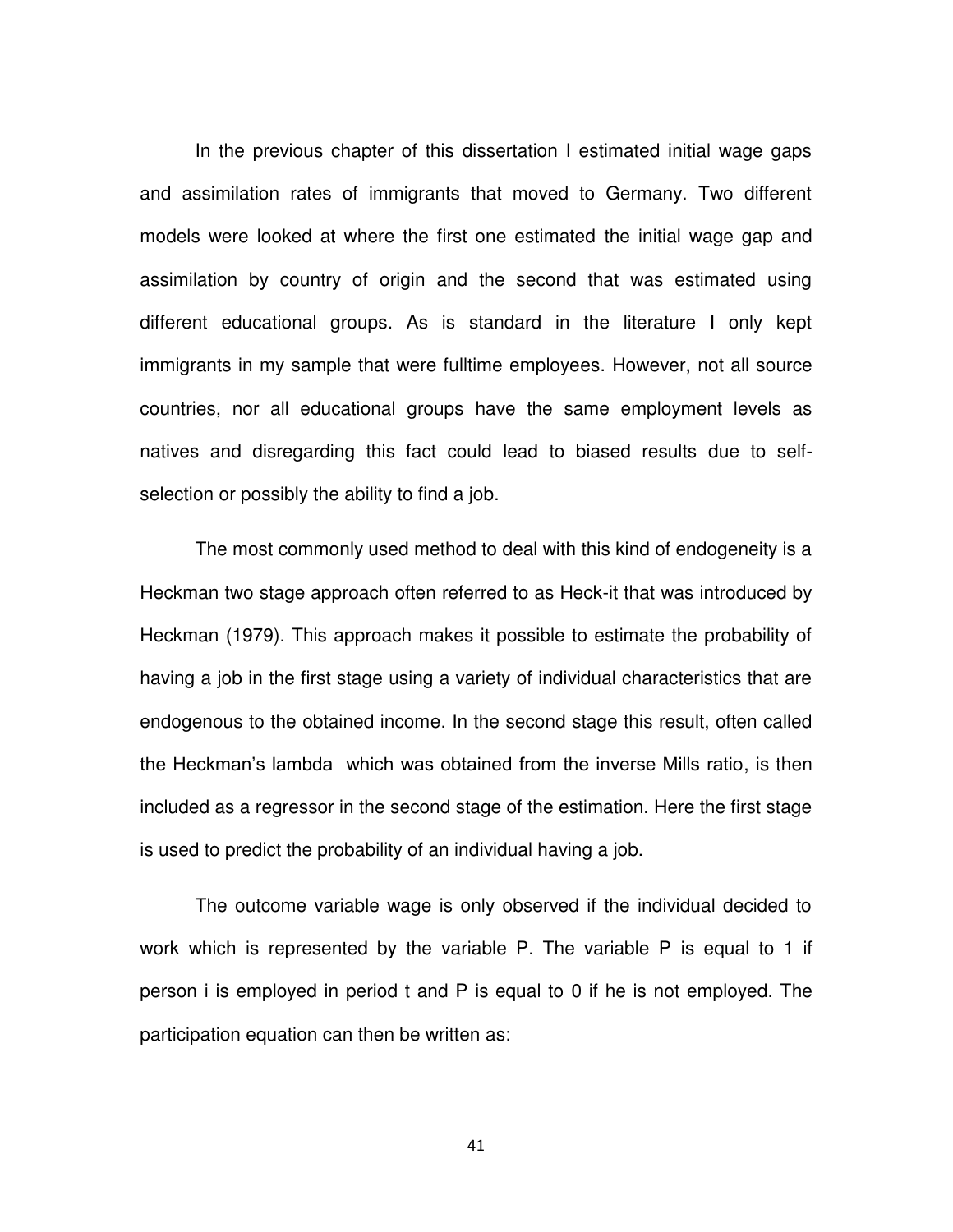$$
P_i^* = Z_i' \theta_i + \epsilon_i \tag{1}
$$

where  $P_i^*$  is a latent variable indicating employment,  $Z_i$  is a vector of variables that influence the decision of an individual to self-select into employment or unemployment. In the employment decision probability model the regressors of the earnings equation are included and also variables that are related to an individual's family situation that do not directly enter the earnings equation. These variables are his marital status and if he has children or not.

In the second stage of the Heckman selection model an OLS regression is applied that takes the following form and includes the Heckmans lambda as a regressor:

$$
\log w_i = \beta_0 X_i + \beta_1 source_i + \beta_2 source_i Y S M_i + \epsilon_i + \rho_1 \lambda_i \tag{2}
$$

where  $w_i$  represents the monthly income of person i:  $X_i$  is a vector of socio economic characteristics including age, schooling etc. Source is a dummy variable for the country of origin of person I and  $\lambda_i$  is the Heckmans lambda. This model lets me separate the initial wage gap and assimilation rate depending on the country of origin.

Additionally to the model represented above (2) another second stage OLS model is run that uses the same first stage setup as mentioned above but in the second stage the following regression:

 $\log w_i = \beta_0 X_i + \beta_1$ foreign<sub>i</sub> \* edugroup<sub>i</sub> +  $\beta_2$ edugroup<sub>i</sub>YSM<sub>i</sub> +  $\epsilon_i + \rho_1 \lambda_i$  (3)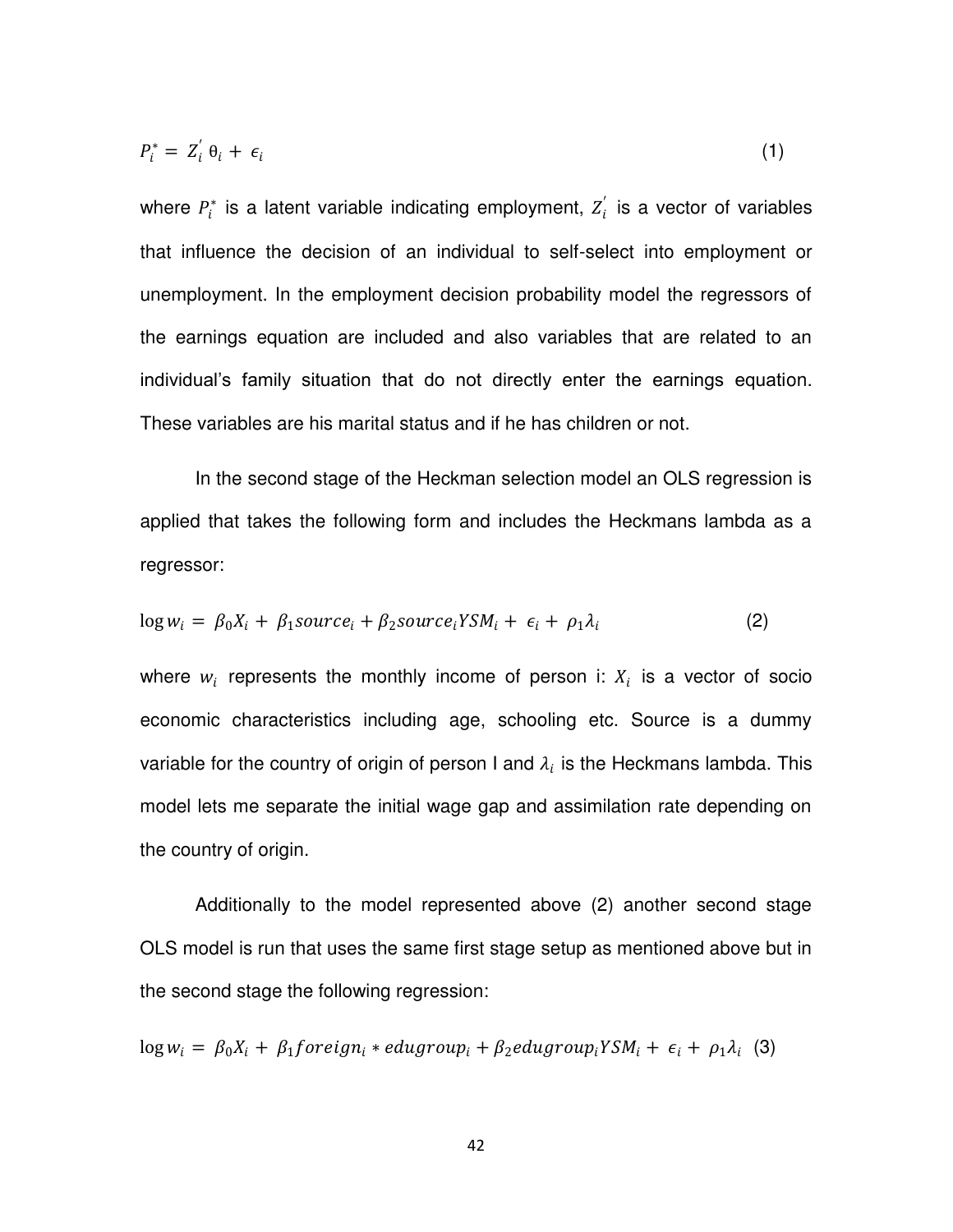where  $w_i$  represents the monthly income of person i:  $X_i$  is a vector of socio economic characteristics including age, schooling etc. Edu group is a dummy variable depending which educational group immigrant i belongs to and it is multiplied with the foreigner dummy variable and the YSM variable to obtain initial wage gap and assimilation rates depending on the educational group individual i belongs to.

#### **2.4.Results**

#### **2.4.1.Results of the source country specific assimilation model**

Table 5 reports the results of the source country specific assimilation model estimated through equation (2) in the second stage and equation (1) in the first stage of the estimation process. The initial wage gaps overall are a lot larger than those in the model discussed in the previous chapter. Turkey's initial wage gap for example rose from roughly 8% to 37.8% which is the largest jump of all immigrant groups. What is interesting to see is that the initial wage gap of Eastern Europe was the largest under the uncorrected model and has actually decreased in size especially relative to other countries of origin. Yugoslavia's initial wage gap increased from 11.5% in the uncorrected model to 31.9% in the corrected model which is the second largest increase in the sample. Especially in the case of Turkey the lower average employment is probably responsible for this increase in initial wage gap but also the quality of the workers that do not work has an influence on the increase in wage gap. For Yugoslavia, the average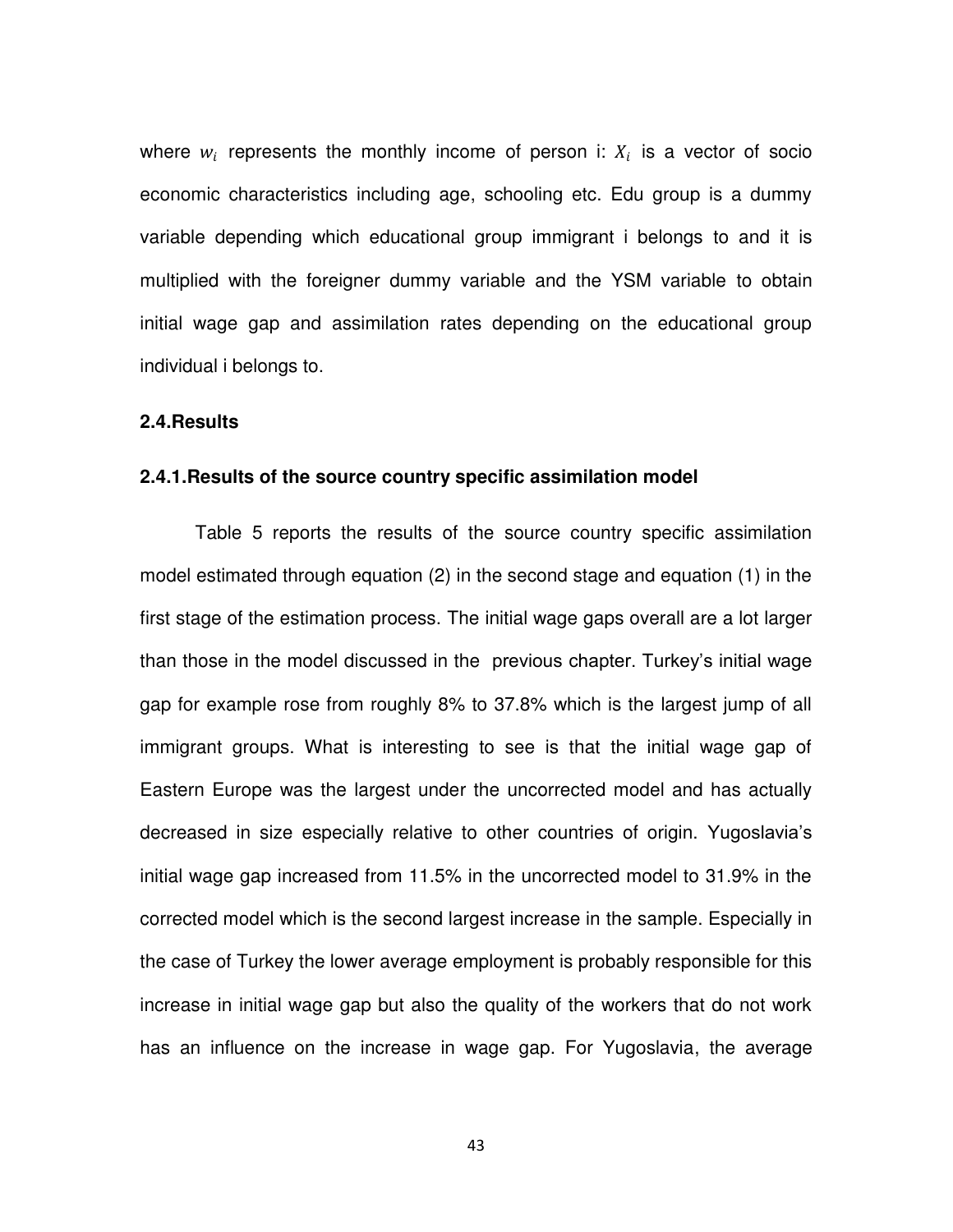employment can't be taken as a reason for their large wage gap increase, but immigrants from Yugoslavia do assume jobs relatively late after arrival which means that their average employment upon arrival is lower than from other countries and especially compared to natives. The wage gap of Spanish immigrants increased from 15% to 27.3% which is almost a double in the wage gap. However, the time it takes to reach native income decreased from 28.3 years to 19.22 years because even though the wage gap increased so did the assimilation rate which means that Spanish immigrants were able to catch up faster.

In the case of immigrants from Italy their initial wage gap also increases through the introduction of the selection model but they still have the lowest wage gap of all immigrants in the sample. Their wage gap increased from 7% to 12.5% but their assimilation rate also increased from 0.2% to almost 1% which actually reduces the time to catch up to natives from 35 years to roughly 15 years. Even in the case of Yugoslavia the overtaking time decreased from 28 years to 23 years. This result is consistent through the whole sample, that except for Eastern Europe, initial wage gaps were larger but time to catch up decreased.

Another important result is that lambda is negative and significant which means that a selection issue is present that was corrected by the two stage Heckman model.

#### **2.4.2.Results of the educational assimilation model**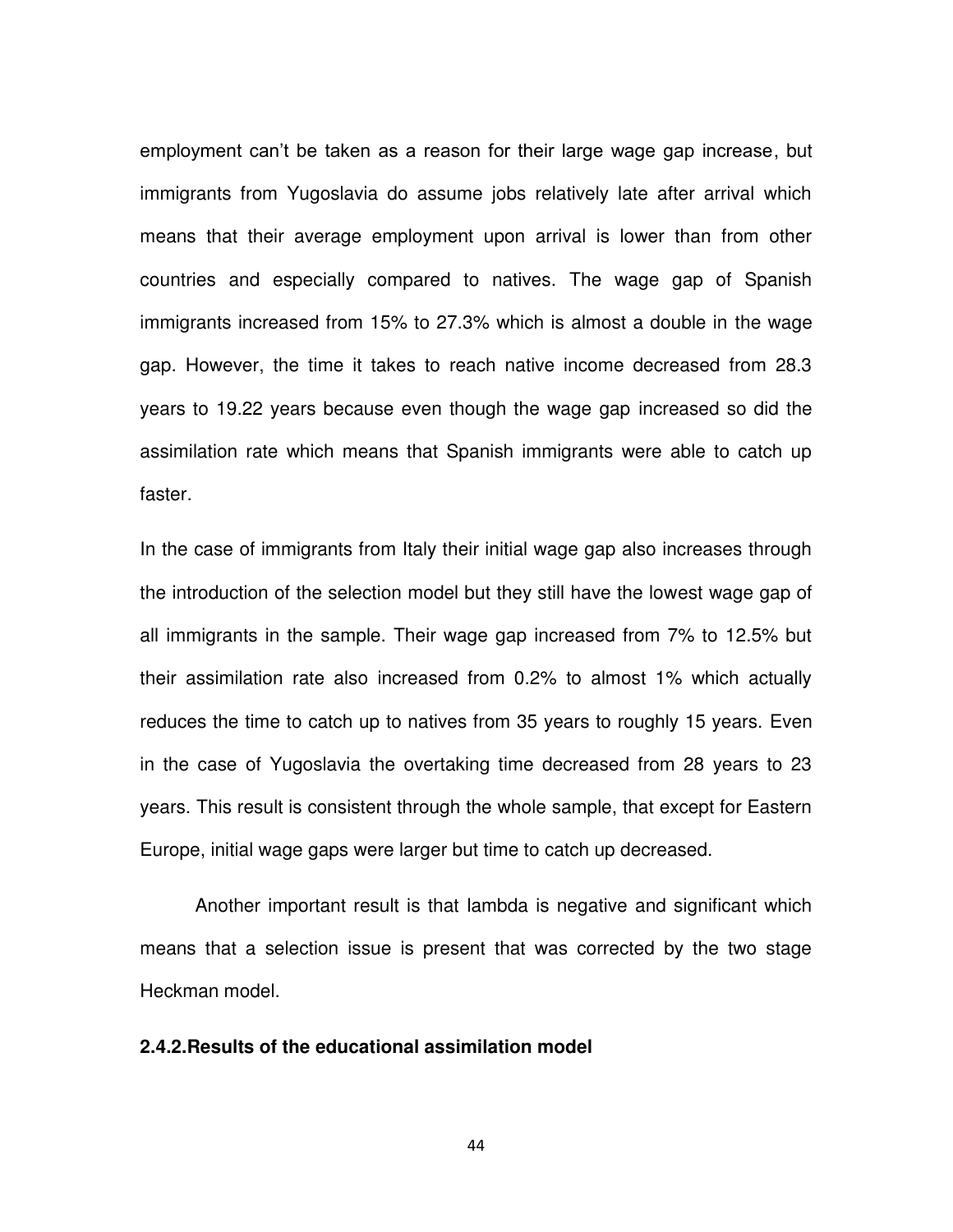Table 6 reports the results of the educational assimilation model estimated through equation (1) in the first step and equation (2) in the second step of the estimation process. The initial wage gap of educational group 1 increased from 5.3% in the non-corrected model to 11.4% in the corrected model but catch-up time decreased from roughly 30 years to 12 years. The initial wage gap of immigrants from wage group 2 increased from 17.3% to 25%. Educational group 3 is the only group where the wage gap actually decreased through the introduction of the two stage model. It decreased from 22.9% to 20% and is most likely caused by the fact that educational group 3 has the highest average employment percentage of all immigrant groups. However educational group 3 also has the highest assimilation rate of all three educational groups. The assimilation advantage is small but present and when I link this model back to the model presented in the first part of the dissertation, I can say that  $\alpha + \beta > 1$ and immigrants with higher starting levels of human capital acquire additional human capital at a faster rate than immigrants with lower starting levels of human capital do. This means they adapt faster to a new environment and acquire skills required for integration and to succeed in their new environment faster.

After applying the two stage estimation process educational group 2 now has the largest wage disadvantage upon arrival and low skilled workers from educational group 1 skill have the smallest wage gap.

In the educational assimilation model, lambda is -0.29 and statistically significant as was the case in the source country specific assimilation model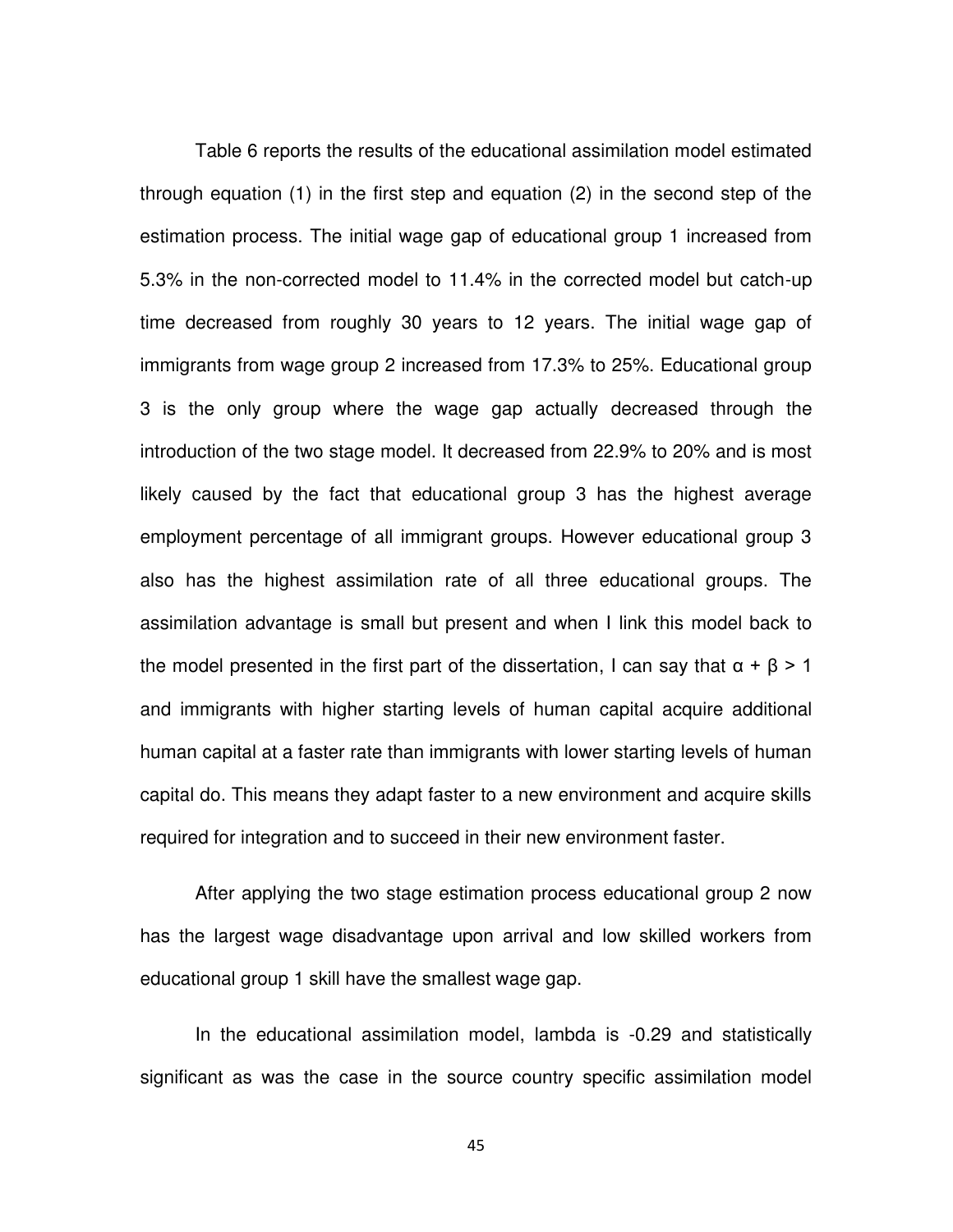which means that a selection bias was present that was corrected by the Heckman two stage approach.

#### **2.5.Conclusion**

This paper analyzes the topic of economic performance of immigrants in terms of entry wage gaps and assimilation that has found attention in the economic literature as immigration is becoming more and more important. This paper uses a longitudinal data set to measure immigrant performance rather than simple cross-sections or repeated cross sections which is used in most papers regarding this topic. The data are from the SOEP a yearly panel that is collected on a yearly basis in Germany.

The statistical analysis is build around Heckman's two-stage model that corrects for selection bias which in this case is the self selection of individuals into employment or unemployment.

The results clearly indicate that by ignoring the sample selection bias the true effect of entry wage gaps is underestimated. The first section of this dissertation analyzed immigrant performance based on an OLS model which delivered lower entry wage gaps for immigrants compared to the Heckman twostage model used in this section. However, even though entry wage gaps widened, assimilation also increased which actually makes the outlook for newly arrived immigrants better since the general time it takes to catch up decreased.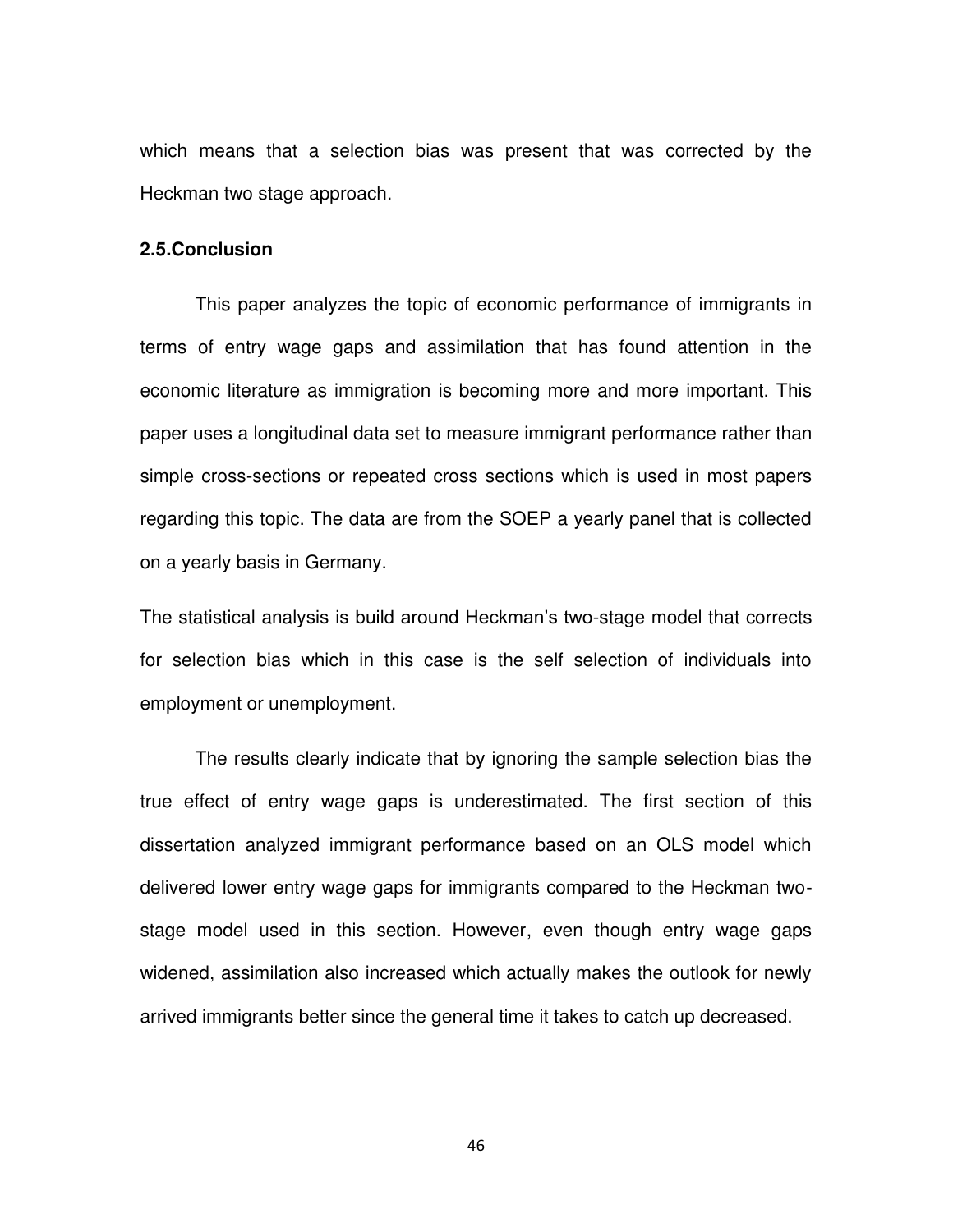However one of the interesting findings of this paper is that a large proportion of immigrants are from educational group 1 and this group performs comparatively well compared to the other two. But this just means that these immigrants perform well compared to natives of similar human capital and age. Yet the low educational levels are still a cause of concern because even if these immigrants earn as much as comparable natives they are still at risk of poverty, especially in light of the direction the German labor market is taking. Higher educated individuals have received a comparably steep increase in income premium and real wages at the bottom of the distribution have declined.

Understanding assimilation better can be crucial toward policy makers in their decision-making process, even though in the case of Germany the tools available are very limited due to regulations within the EU. Most prior research in the area of assimilation has been performed analyzing data from the U.S. labor market and far less is known about the immigration and assimilation process in Germany. This paper helps shine some light on the assimilation of immigrants from different countries of origin and educational groups.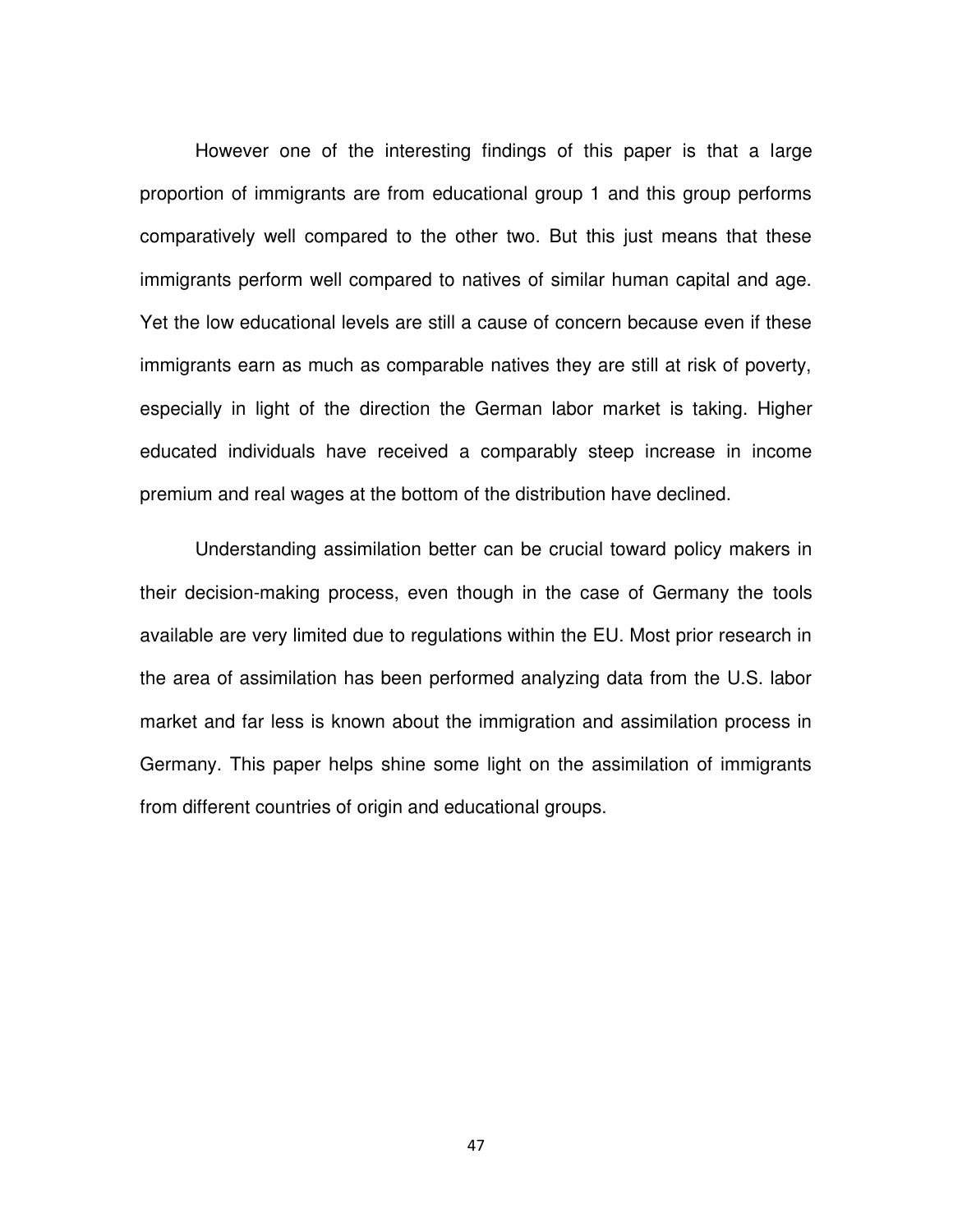#### **References**

Antecol, Heather, Peter J. Kuhn, and Stephen J. Trejo. 2006. Assimilation via prices orquantities? Sources of immigrant earnings growth in Australia, Canada, and the United States. Journal of Human Resources 41: 821-840.

Aydemir, Abdurrahman, and Mikal Skuterud. 2005. Explaining the deteriorating entry earnings of Canada's immigrant cohorts, 1966–2000. Canadian Journal of Economics 38: 641-672.

Baker, Michael, and Dwayne Benjamin. 1994. The performance of immigrants in the Canadian labor market. Journal of Labor Economics 12: 369–405.

Barth, Erling, Bernt Bratsberg and Oddbjørn Raaum. 2004. Identifying earnings assimilation of immigrants under changing macroeconomic conditions. Scandinavian Journal of Economics 106: 1-22.

Ben-Porath, Yoram. 1967. The production of human capital and the life cycle of earnings. Journal of Political Economy 75: 352-365.

Borjas, George J. 1985. Assimilation, changes in cohort quality, and the earnings of immigrants. Journal of Labor Economics 3: 463-489.

Borjas, George J. 1992. National Origin and the Skills of Immigrants in the Postwar Period. In: George J. Borjas and Richard B. Freeman, eds., Immigration and the work force: Economic consequences for the United States and source areas, 17-47. Chicago: University of Chicago Press.

Borjas, George J. 1995. Assimilation and changes in cohort quality revisited: What happened to immigrant earnings in the 1980s? Journal of Labor Economics 13: 201-245.

Borjas, G. J. (2013). "The slowdown in the economic assimilation of immigrants: Aging and cohort effects revisited again". National Bureau of Economic Research Working Paper 19116.

Card, D. (2001)."Immigrant inflows, native outflows, and the local labor market impacts of higher immigration". Journal of Labor Economics19,22-64.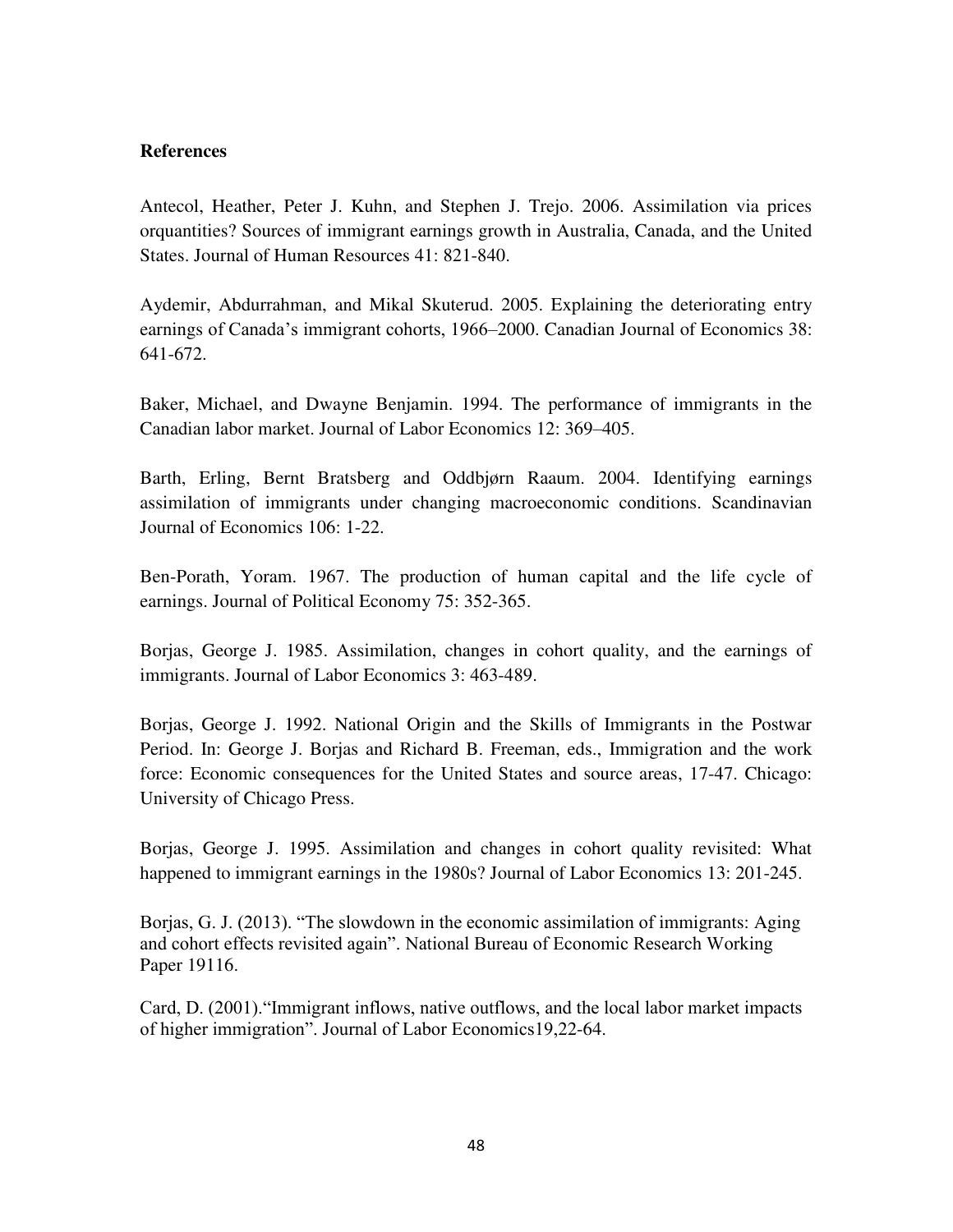Card, D. (2005). "Is the new immigration really so bad?" Economic Journal115, F300- F323.

Card, D. (2009). "Immigration and inequality". American Economic Review 99, 1-21.

Chiswick, Barry R. 1978. The effect of Americanization on the earnings of foreign-born men. Journal of Political Economy 86: 897-921. 46

Chiswick, Barry R. 1986. Is the new immigration less skilled than the old? Journal of Labor Economics 4:168-192.

Chiswick, Barry R., and Paul W. Miller. 1999. English language fluency among immigrants in the United States. Research in labor economics 17: 151-200.

Douglas, Paul H. 1919. Is the new immigration more unskilled than the old? Journal of the American Statistical Association 16: 393-403.

Duleep, Harriet Orcutt, and Daniel J. Dowhan 2002. Insights from longitudinal data on the earnings growth of U.S. foreign-born men. Demography 39: 485-506.

Duleep, Harriet Orcutt, and Mark C. Regets. 1997. Immigrant entry earnings and human capital growth: Evidence from the 1960–1980 censuses. Research in Labor Economics 16: 297-317.

Edin, Per Anders, Robert J. LaLonde, and Olof Åslund. 2000. Emigration of immigrants and measures of immigrant assimilation: evidence from Sweden. Swedish Economic Policy Review 7: 163–204.

Glenn, Norval D. 1976. Cohort analysts' futile quest: Statistical attempts to separate age, period, and cohort effects. American Sociological Review 41: 900-904. Green, David A. 1999. Immigrant occupational attainment: Assimilation and mobility over time. Journal of Labor Economics 17: 49-79.

Guiso, Luigi, Paola Sapienza, and Luigi Zingales. 2009. Cultural biases in economic exchange. Quarterly Journal of Economics 124: 1095–1131.

Heckman, James J., "Sample Selection Bias as a Specification Error," Econometrica, Vol. 47, No. 1, 153-161, 1979.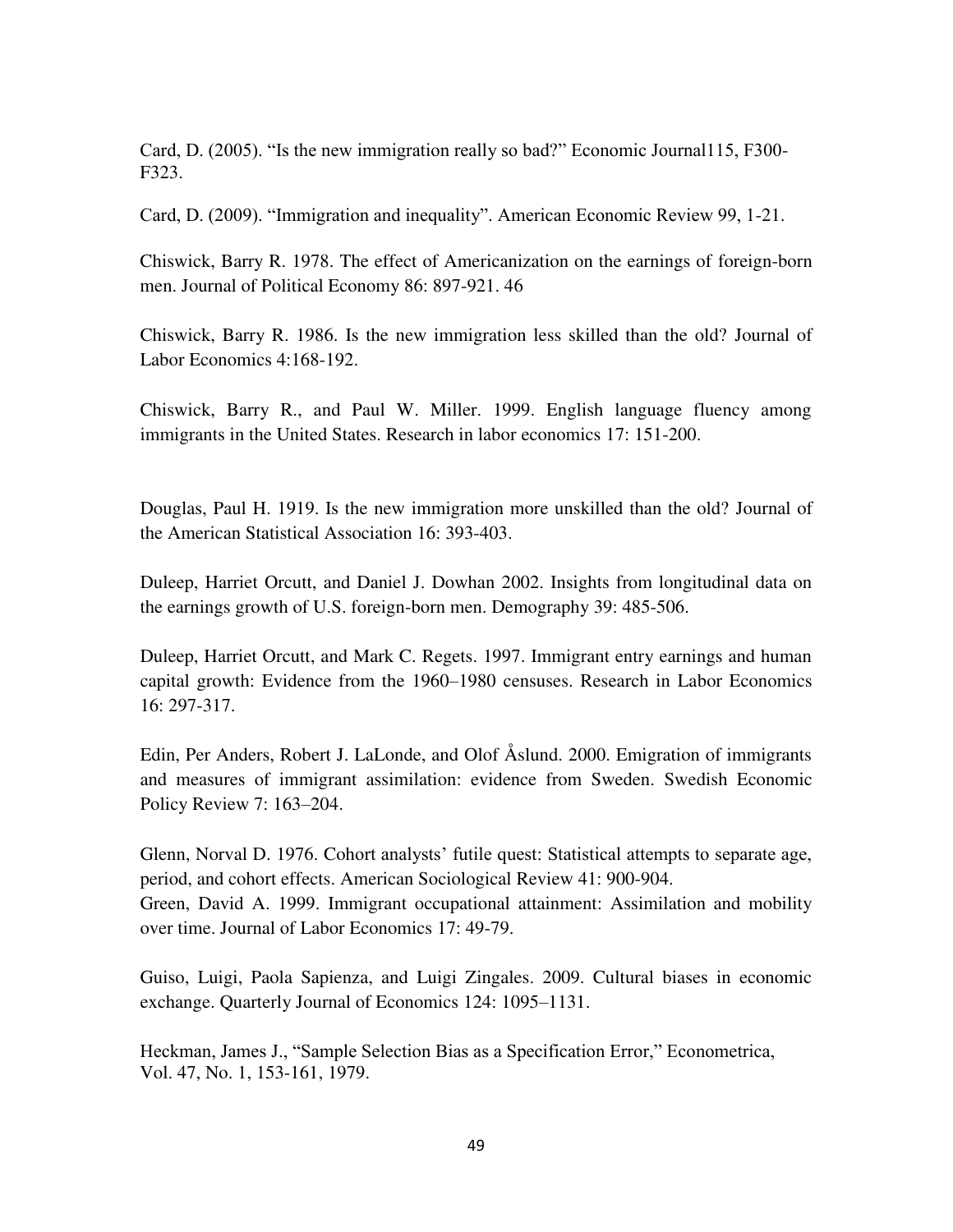Katz, Lawrence F., and Kevin M. Murphy. 1992. Changes in the wage structure, 1963- 87: Supply and demand factors. Quarterly Journal of Economics 107: 35-78.

LaLonde, Robert J., and Robert H. Topel. 1992. The assimilation of immigrants in the U.S. labor market. In: George J. Borjas and Richard B. Freeman, eds., Immigration and the work force: Economic consequences for the United States and source areas, 67-92. Chicago: University of Chicago Press.

Lazear, Edward P. 1999. Culture and language. Journal of Political Economy 107: S95- S126. Lemieux, Thomas. 2006. Increasing residual wage inequality: Composition effects, noisy data, or rising demand for skill? American Economic Review 96: 461-498.

Lubotsky, Darren. 2007. Chutes or ladders? A longitudinal analysis of immigrant earnings. Journal of Political Economy 115: 820-867.

Lubotsky, Darren. 2011. The effect of changes in the U.S. wage structure on recent immigrants' earnings. Review of Economics and Statistics 93: 59-71.

Schoeni, Robert F. 1997b. New evidence on the economic progress of foreign-born men in the 1970s and 1980s. Journal of Human Resources 32: 683–740.

Nakamura, Alice and Nakamura, Masao, "The Second Paycheck: A Socioeconomic Analysis of Earnings," Academic Press, New York, 1985.

Turkington, Darrell A., "A Note on Two-Stage Least Squares, Three-Stage Least Squares and Maximum Likelihood Estimation in an Expectations Model," International Economic Review, Vol. 26, No. 2, 507-510, 1985.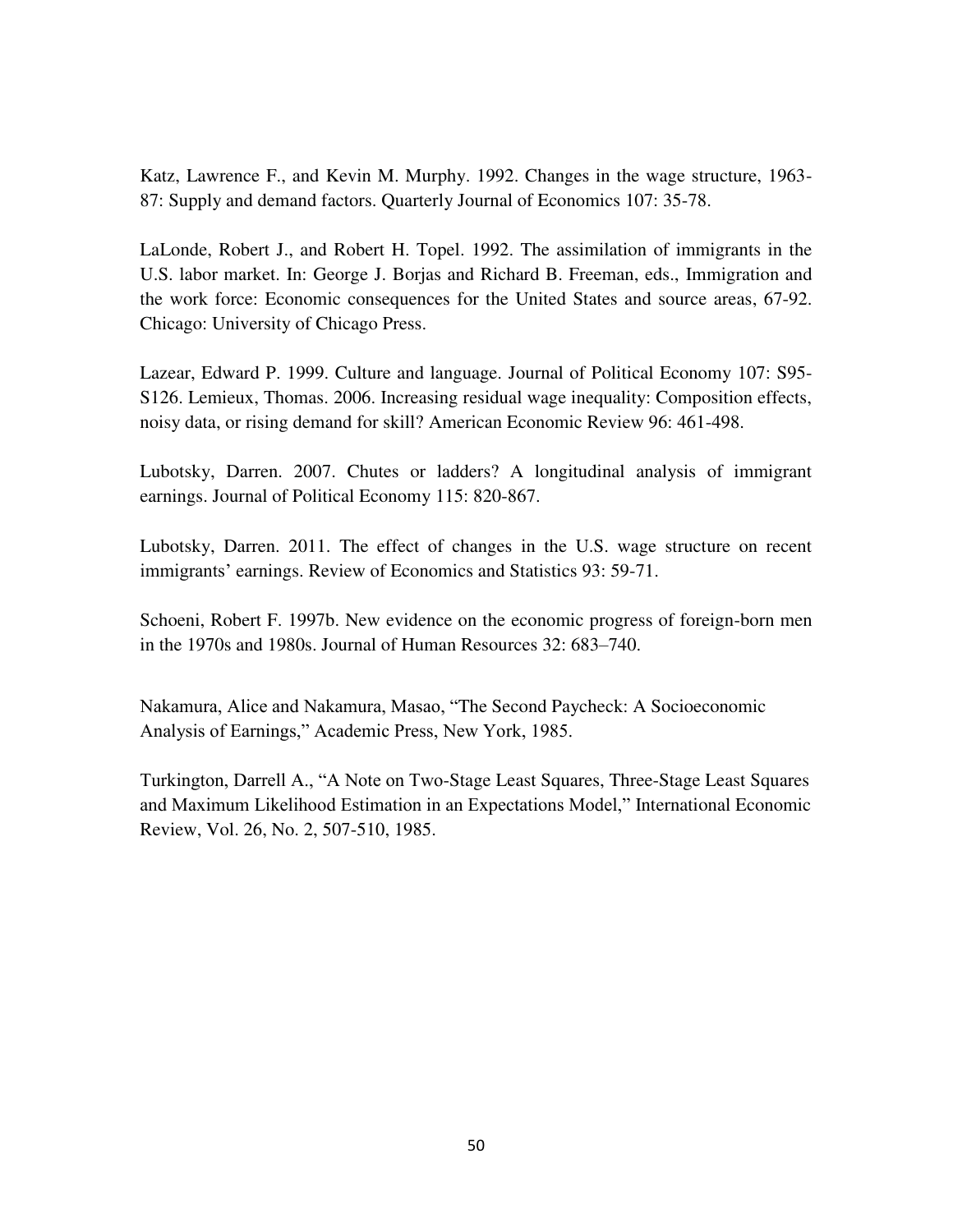| <b>Employment by country of origin</b> |        |
|----------------------------------------|--------|
| Total average                          | 76.60% |
|                                        |        |
| Germans                                | 77%    |
| Turkey                                 | 71.80% |
| Italy                                  | 80.60% |
| Spain                                  | 86.03% |
| Eastern Europe                         | 78.53% |
| Ex-Yugoslavia                          | 78.98% |
| Other                                  | 75.34% |

# **Table 2.1.**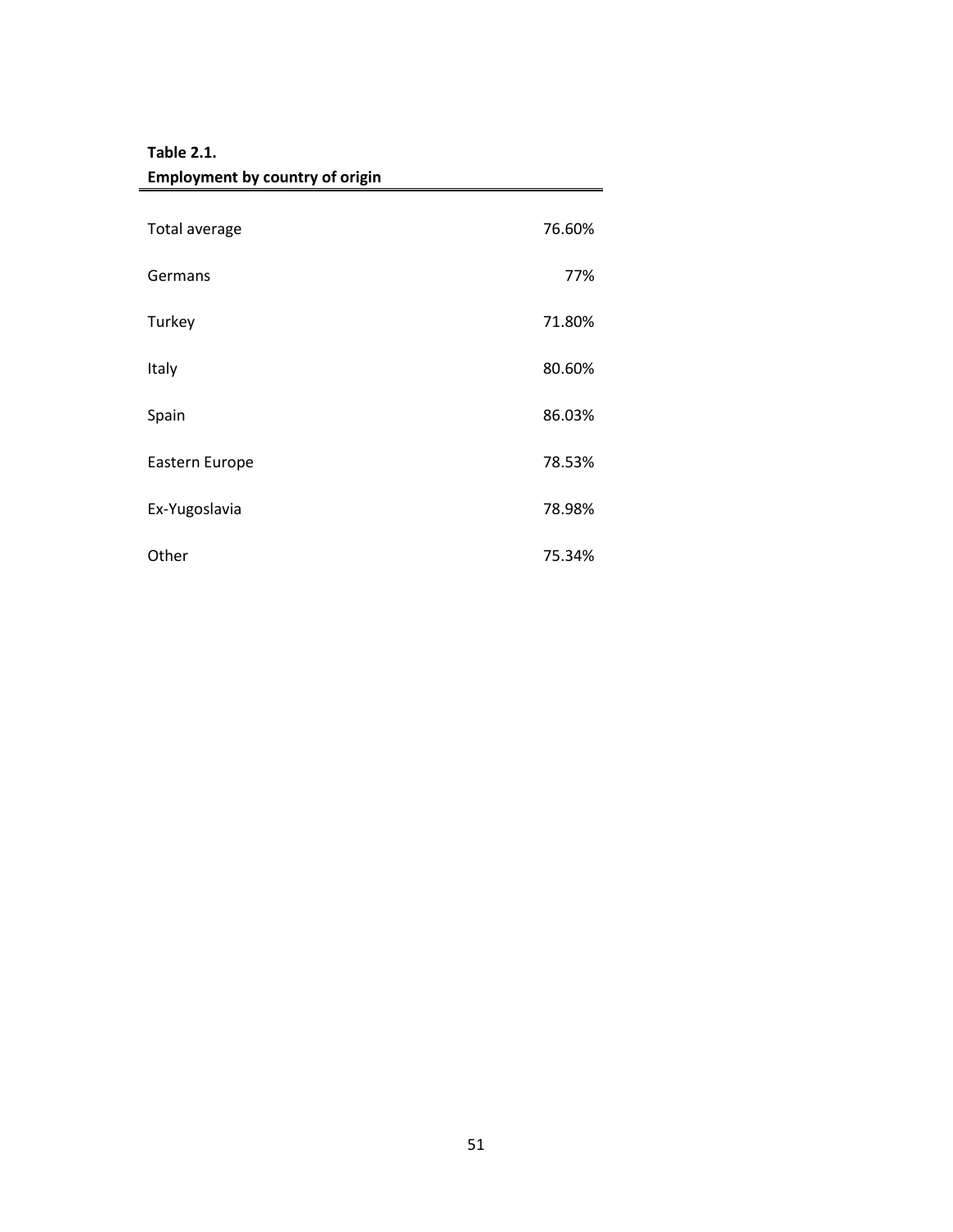| Educational attainment by country of origin |             |             |                          |  |  |
|---------------------------------------------|-------------|-------------|--------------------------|--|--|
|                                             | Educational | Educational | <b>Educational group</b> |  |  |
|                                             | group 1     | group 2     | 3                        |  |  |
| Total average                               | 18%         | 53%         | 29%                      |  |  |
| Germans                                     | 13%         | 55%         | 32%                      |  |  |
| Turkey                                      | 49%         | 43%         | 8%                       |  |  |
| Italy                                       | 55%         | 39%         | 6%                       |  |  |
| Spain                                       | 48%         | 43%         | 9%                       |  |  |
| Eastern Europe                              | 14%         | 62%         | 24%                      |  |  |
| Ex-Yugoslavia                               | 36%         | 56%         | 8%                       |  |  |
| Other                                       | 41%         | 40%         | 19%                      |  |  |

## **Table 2.2.**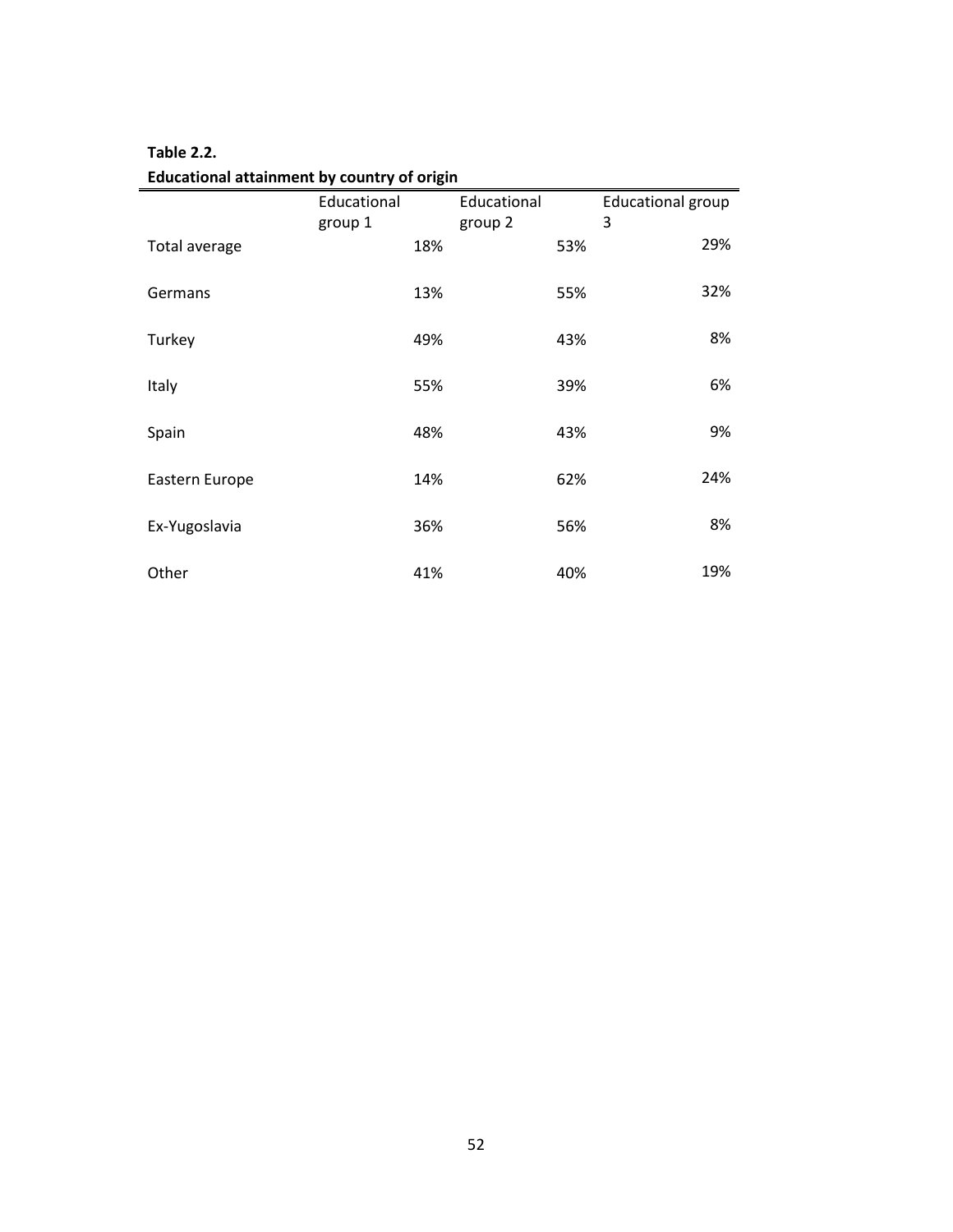| <b>Employment by country of origin</b> |        |
|----------------------------------------|--------|
| Total average                          | 76.60% |
| Germans                                | 77%    |
| Turkey                                 | 71.80% |
| Italy                                  | 80.60% |
| Spain                                  | 86.03% |
| Eastern Europe                         | 78.53% |
| Ex-Yugoslavia                          | 78.98% |
| Other                                  | 75.34% |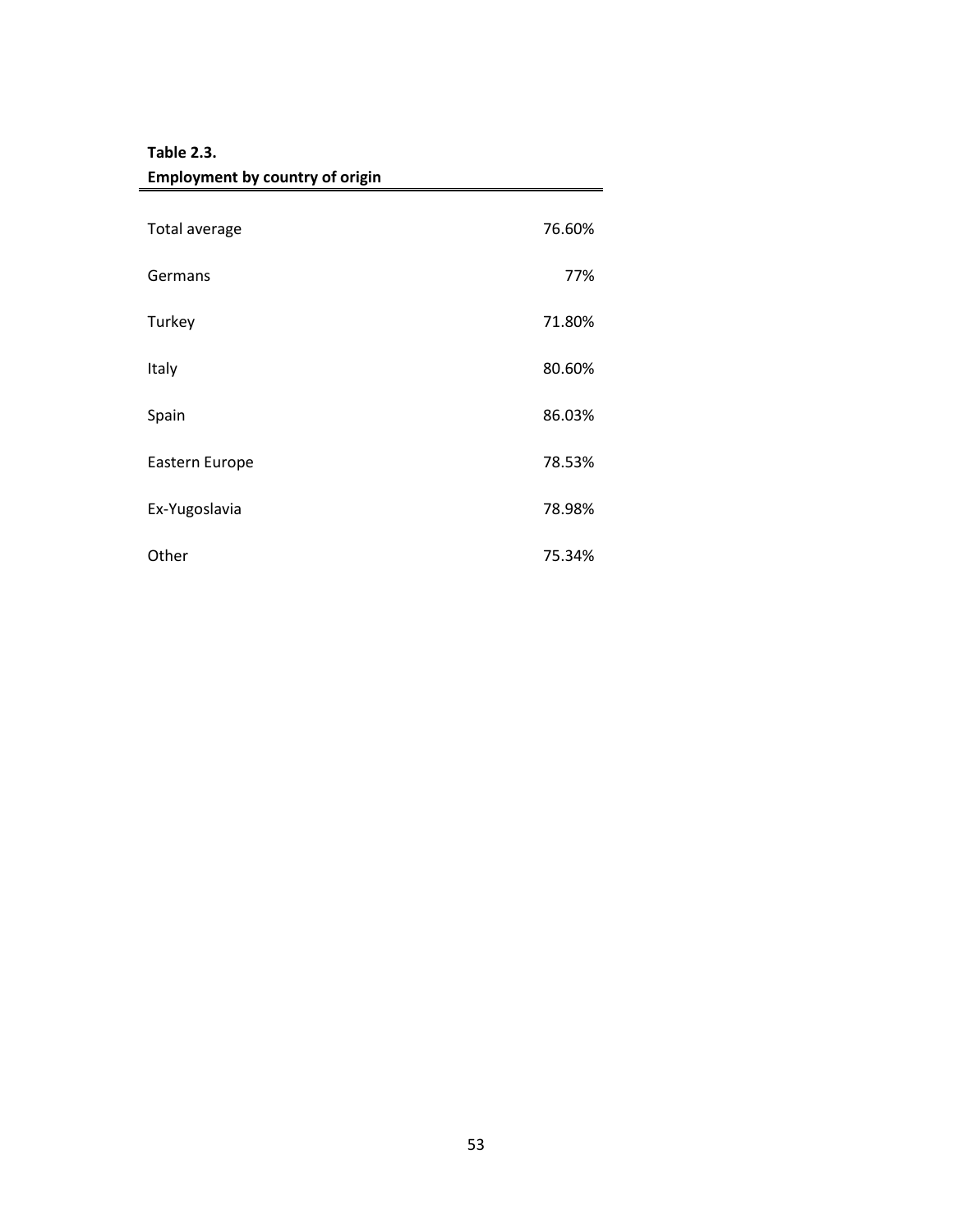| Average Employment levels by educational group |  |
|------------------------------------------------|--|
| <b>Table 2.4.</b>                              |  |

|         | Edu group 1 | Edu group 2 | Edu group 3 |
|---------|-------------|-------------|-------------|
| overall | 71.50%      | 74.63%      | 85.07%      |
| German  | 69.70%      | 74.10%      | 85.84%      |
| foreign | 73.61%      | 76.50%      | 77.81%      |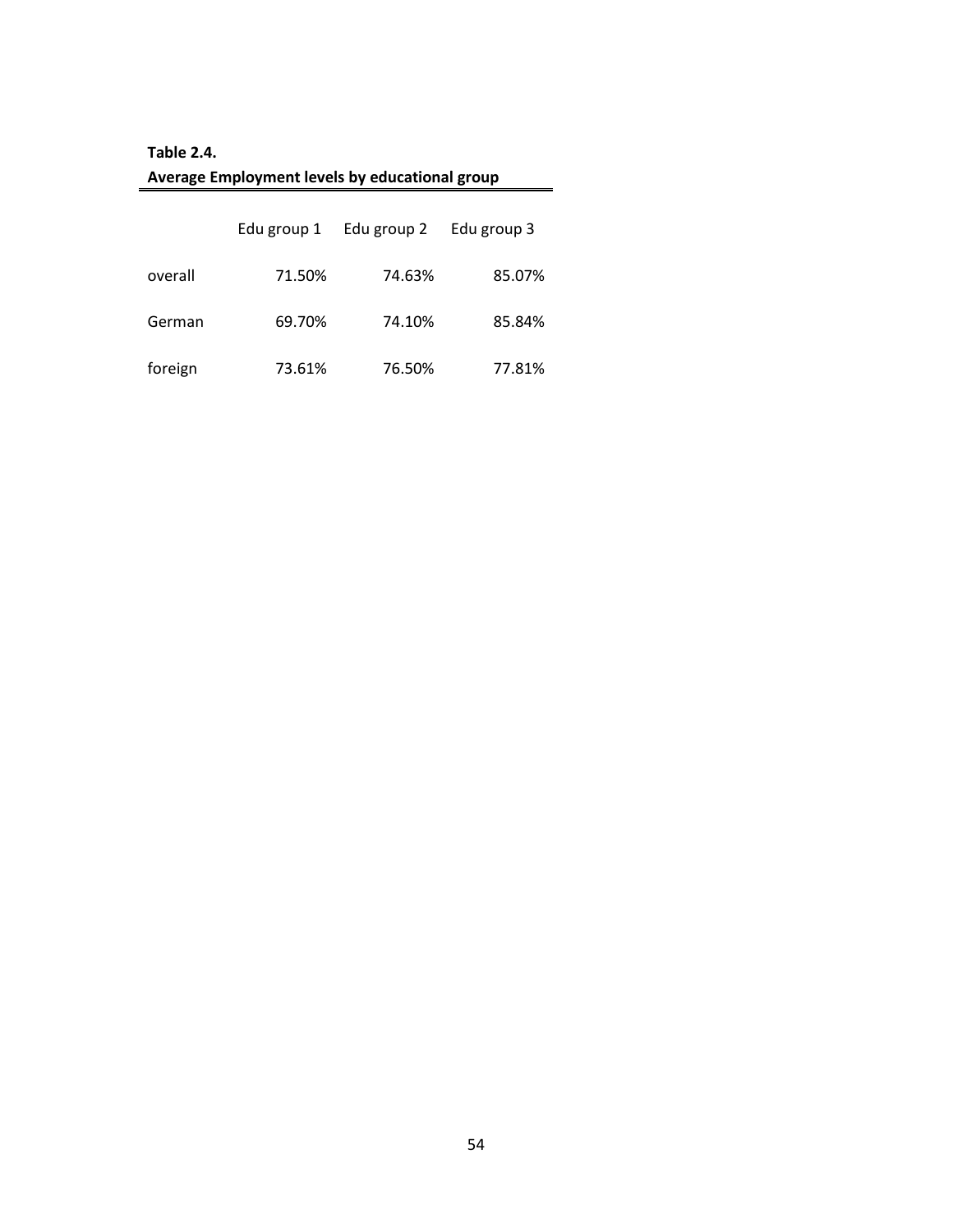| <b>Table 2.5.</b>                          |  |
|--------------------------------------------|--|
| Source country specific assimilation model |  |
|                                            |  |
|                                            |  |

| Initial wage gaps by country of origin |            |
|----------------------------------------|------------|
|                                        |            |
| Eastern Europe                         | $-0.132$   |
|                                        | (0.0151)   |
| Yugoslavia                             | $-0.319$   |
|                                        | (0.0274)   |
| Italy                                  | $-0.125$   |
|                                        | (0.0248)   |
| Spain                                  | $-0.273$   |
|                                        | 0.041      |
| Turkey                                 | $-0.378$   |
|                                        | (0.0181)   |
| Other                                  | $-0.105$   |
|                                        | 0.020      |
| Assimilation rate by country of origin |            |
|                                        |            |
| Eastern Europe                         | 0.00711    |
|                                        | (0.000855) |
| Yugoslavia                             | 0.0144     |
|                                        | (0.00122)  |
| Italy                                  | 0.0096     |
|                                        | (0.0010)   |
| Spain                                  | 0.0142     |
|                                        | (0.0017)   |
| Turkey                                 | 0.017      |
|                                        | (0.00087)  |
| Other                                  | 0.0032     |
|                                        | (0.00083)  |
| Inverse-Mills ratio                    | $-0.3086$  |
|                                        | (0.010)    |

Notes: Standard errors are reported in parantheses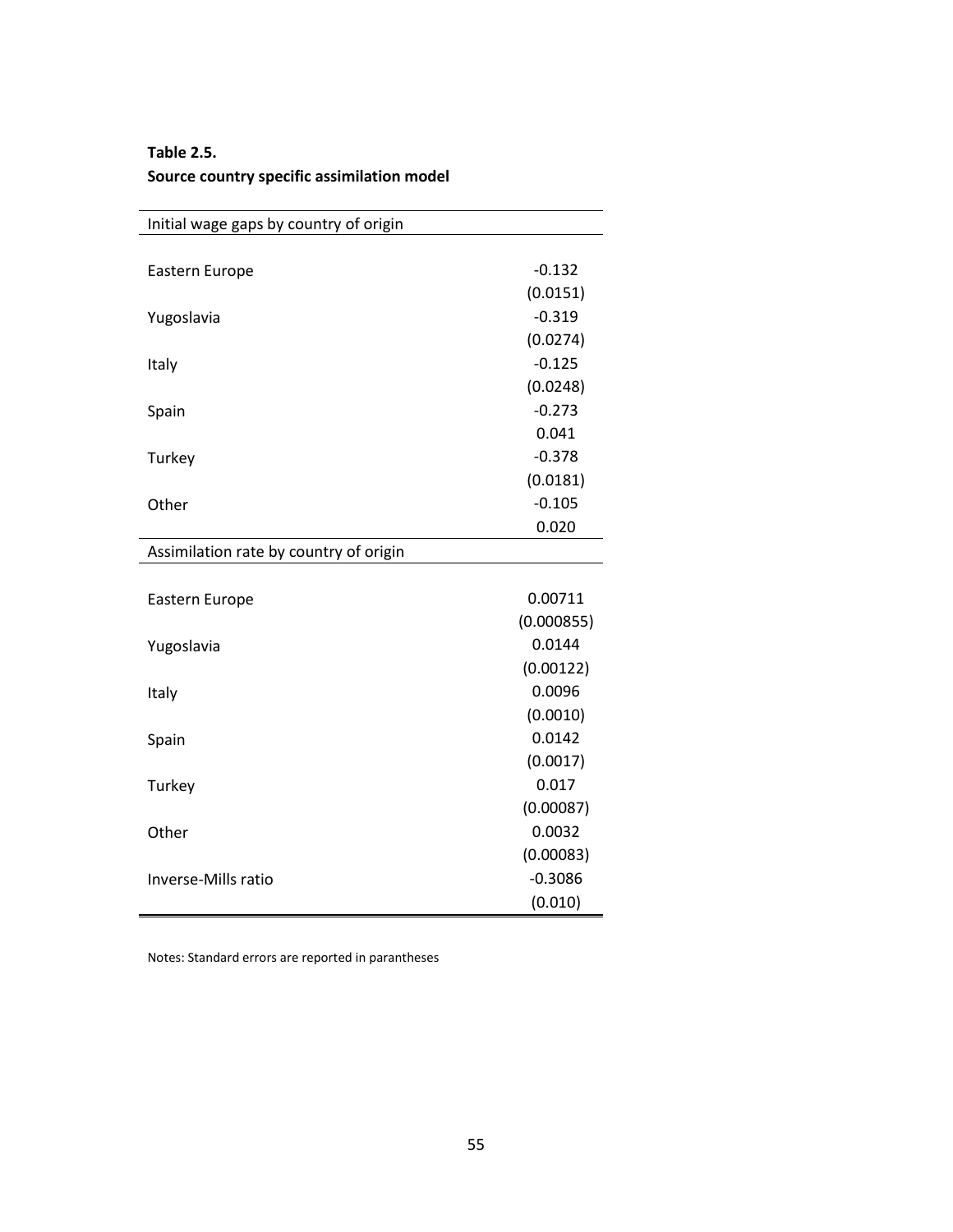#### **Table 2.6. Educational assimilation model**

| Initial wage gaps by educational group |            |
|----------------------------------------|------------|
|                                        |            |
| Education group 1                      | $-0.114$   |
|                                        | (0.016)    |
| Education group 2                      | $-0.25$    |
|                                        | (0.011)    |
| Education group 3                      | $-0.20$    |
|                                        | (0.020)    |
| Assimilation rate by educational group |            |
|                                        |            |
| Education group 1                      | 0.00925    |
|                                        | (0.000716) |
| <b>Education group 2</b>               | 0.01       |
|                                        | (0.00055)  |
| Education group 3                      | 0.011      |
|                                        | (0.00085)  |
| Lambda                                 | $-0.295$   |
|                                        | (0.0105)   |

Notes: Standard errors are reported in parantheses